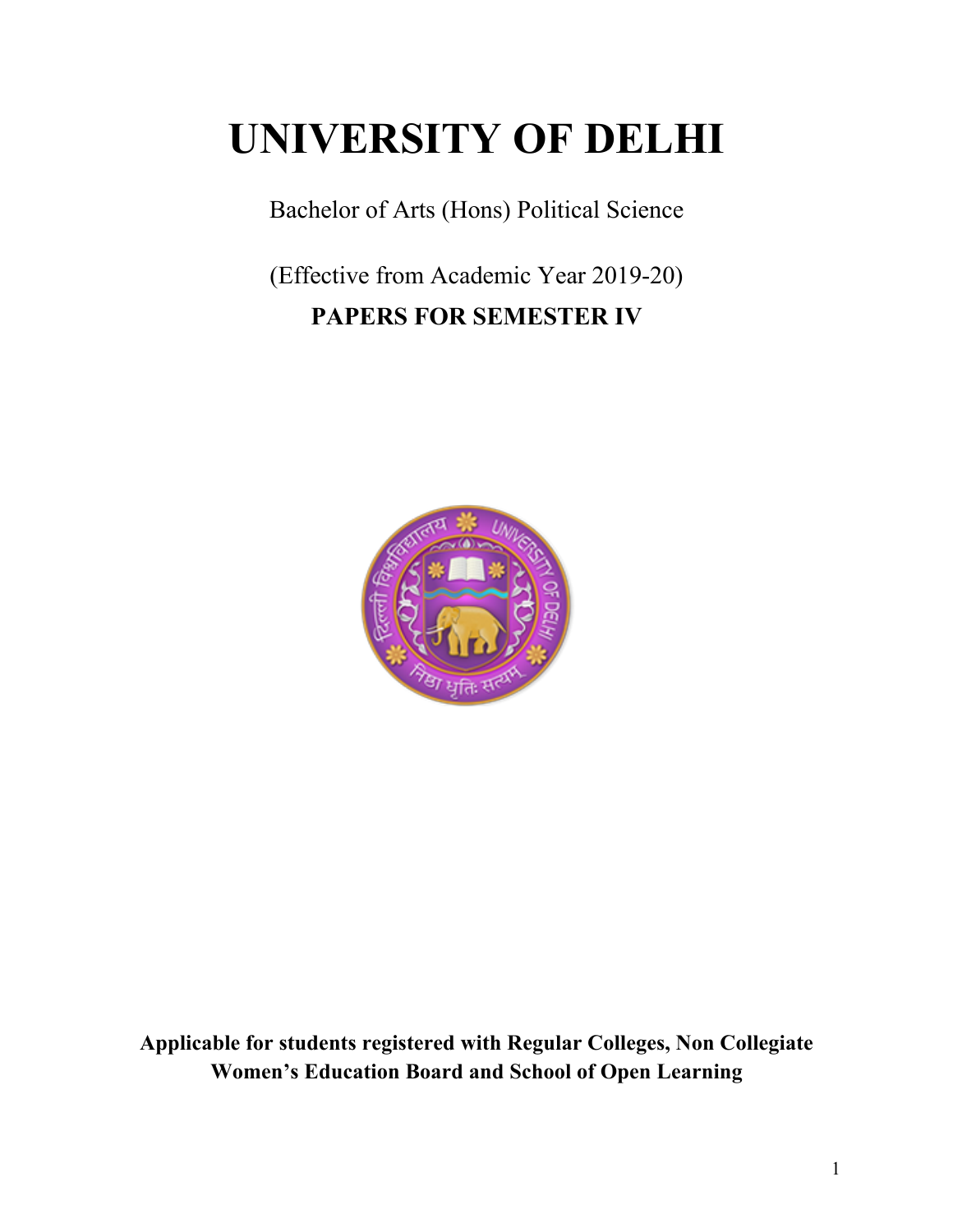# **List of Papers and Courses for Semester IV**

#### **A) Core Course**

- 4.1 Paper VIII Political Processes and Institutions in Comparative Perspective
- 4.2 Paper IX Public Policy and Administration in India
- 4.3 Paper X Global Politics

#### **B) Generic Elective (Interdisciplinary): Any Four**

- 1. Nationalism in India
- 2. Contemporary Political Economy
- 3. Women, Power and Politics
- 4. Gandhi and the Contemporary World
- 5. Understanding Ambedkar
- 6. Governance: Issues and Challenges
- 7. Politics of Globalization
- 8. United Nations and Global Conflicts

### **D) Ability Enhancement (AE Skill Based): Any Two**

- 1. Your Laws, Your Rights
- 2. Public Opinion and Survey Research
- 3. Legislative Practices and Procedures
- 4. Peace and Conflict Resolution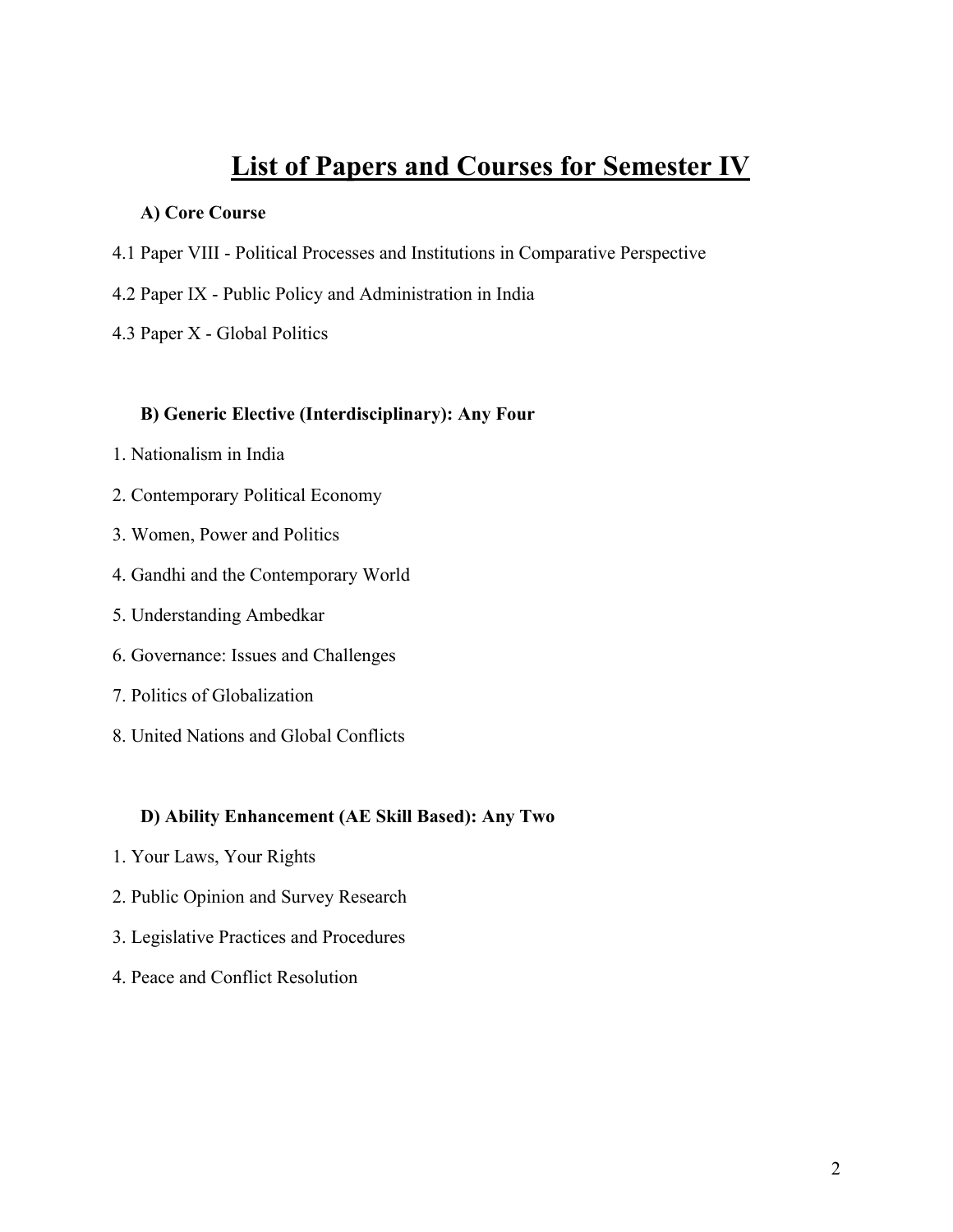| S.             | <b>PAPER</b>                                |                                                  |  |  |
|----------------|---------------------------------------------|--------------------------------------------------|--|--|
| NO.            |                                             |                                                  |  |  |
|                | <b>SEMESTER - IV</b>                        |                                                  |  |  |
| 4.1            | Political Processes and Institutions in     | Core Discipline - 8                              |  |  |
|                | <b>Comparative Perspective</b>              |                                                  |  |  |
| 4.2            | Public Policy and Administration in India   | Core Discipline - 9                              |  |  |
| 4.3            | <b>Global Politics</b>                      | Core Discipline - 10                             |  |  |
| 4.4            | Any One of the Following                    | Generic Elective - IV                            |  |  |
|                |                                             | (Interdisciplinary)                              |  |  |
| $\mathsf{A}$   | Nationalism in India                        |                                                  |  |  |
| $\bf{B}$       | <b>Contemporary Political Economy</b>       |                                                  |  |  |
| $\mathcal{C}$  | Women, Power and Politics                   |                                                  |  |  |
| D              | Gandhi and the Contemporary World           |                                                  |  |  |
| E              | <b>Understanding Ambedkar</b>               |                                                  |  |  |
| $\mathbf{F}$   | Governance: Issues and Challenges           |                                                  |  |  |
| $\overline{G}$ | Politics of Globalization                   |                                                  |  |  |
| H              | United Nations and Global Conflicts         |                                                  |  |  |
| 4.5            | Any one of the following                    | <b>Ability Enhancement - II (Skill</b><br>Based) |  |  |
| $\mathbf{A}$   | Your Laws, Your Rights                      |                                                  |  |  |
| $\bf{B}$       | Public Opinion and Survey Research          |                                                  |  |  |
| $\mathcal{C}$  | <b>Legislative Practices and Procedures</b> |                                                  |  |  |
| D              | Peace and Conflict Resolution               |                                                  |  |  |

# B.A (Honours) Political Science (Semester IV)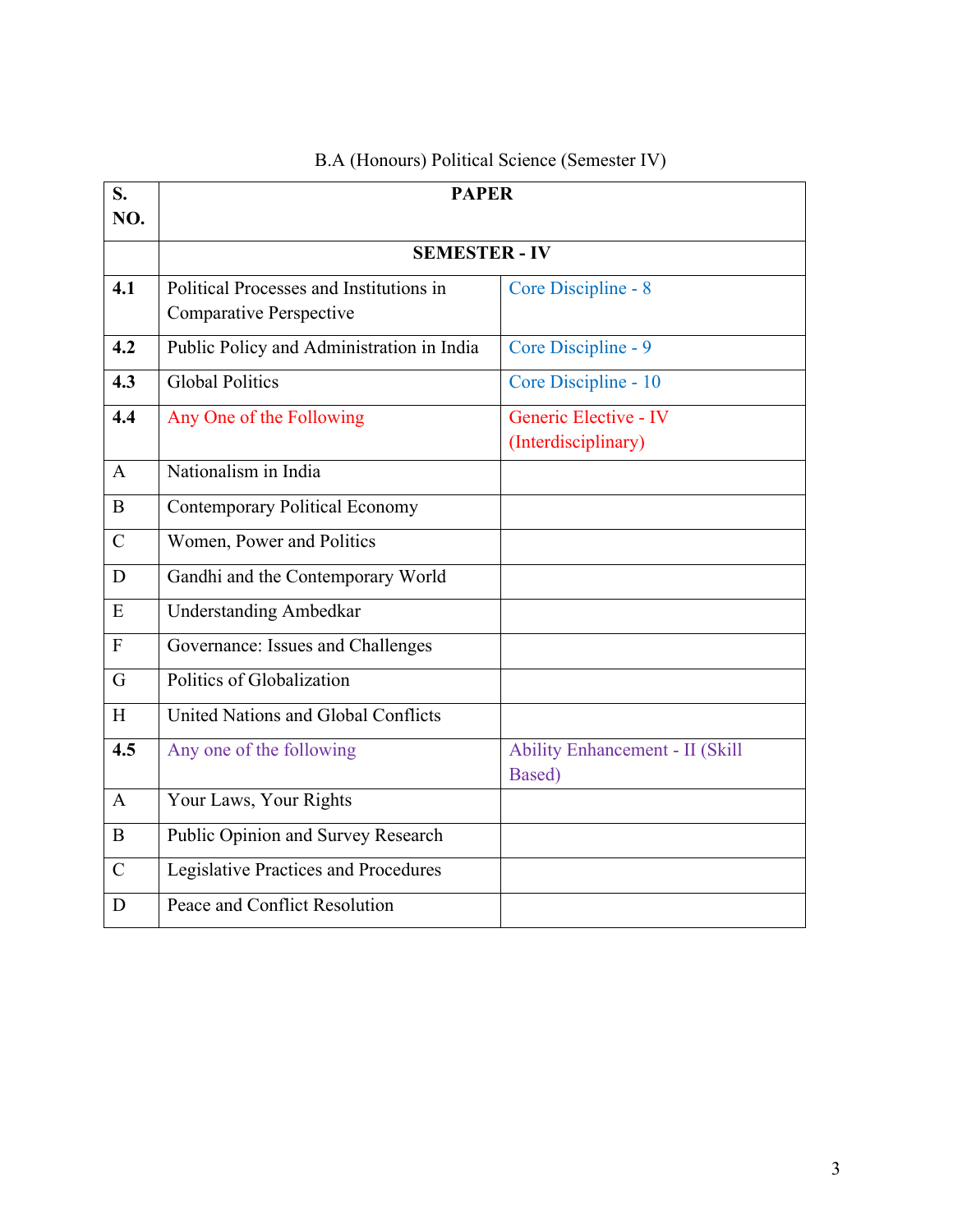# **Courses for Programme B.A. (Hons) Political Science (Sem - IV)**

# **Paper VIII - Political Processes and Institutions in Comparative Perspective (4.1) Core Course - (CC) Credit:6**

#### Course Objective

In this course students will be trained in the application of comparative methods to the study of politics. The course is comparative in both what we study and how we study. In the process the course aims to introduce undergraduate students to some of the range of issues, literature, and methods that cover comparative politics.

#### Course Learning Outcomes

The paper will equip students with an in-depth understanding of different political systems and regime types. Students would be able to contrast unitary and federal, democratic and authoritarian systems. It will help students to develop analytical skills to reflect institutional structures and their functioning such as party systems, electoral systems. It will provide insight into the process of evolution of nation state in the context of West and post-colonial societies. Students will develop insights into the process of democratization in post-colonial, postauthoritarian and post-communist societies.

#### Unit 1

#### **Forms of Government: (8 lectures)**

a) Unitary and Federal System

b) Regime Types: Democratic, Authoritarian, Populism and Totalitarian

#### Unit 2

#### **Electoral Systems (8 lectures):**

Definition and procedures, Types of election system (First Past the Post, Proportional Representation, Mixed Representation)

#### Unit 3

#### **Parties and Party Systems (8 lectures)**

Historical contexts of the emergence of the party system and types of parties

#### Unit 4

#### **Nation-state (8 lectures)**

What is nation–state? Historical evolution in Western Europe and postcolonial contexts 'Nation' and 'State': debates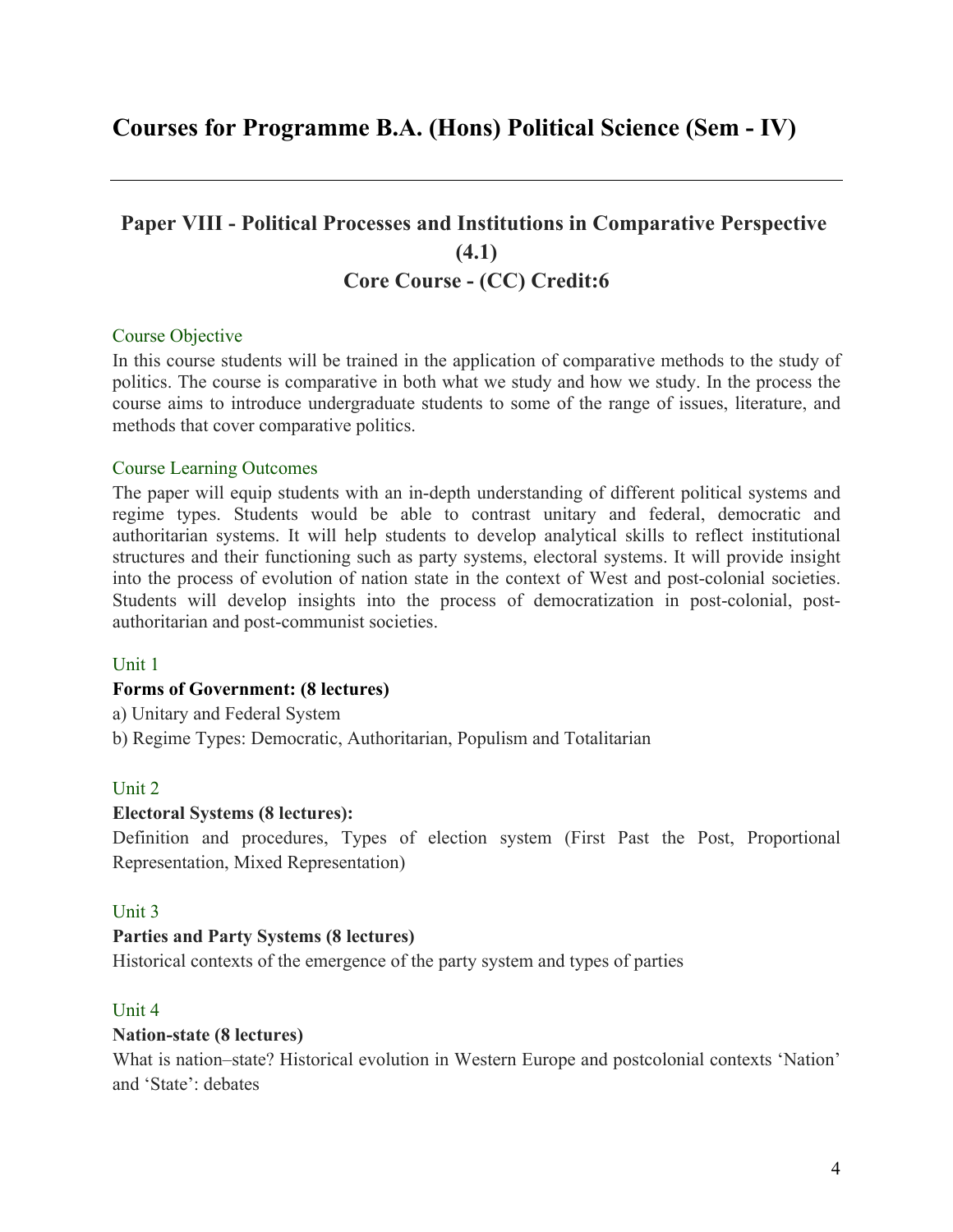# Unit 5

# **Gendering Comparative Politics: Institutions and Processes (8 lectures)**

a. Political Representation

b. Women in Conflict and Peace

# References

### **1.a. Forms of Government: Unitary and Federal System**

M. Burgess, (2006) Comparative Federalism: Theory and Practice. London: Routledge, pp. 135- 161.

R. Watts, (2008) 'Introduction', in Comparing Federal Systems. Montreal and Kingston: McGill Queen's University Press, pp. 1-27.

### **1.b. Forms of Government: Regime Types: Democratic, Authoritarian, Populism and Totalitarian**

Michael G. Roskin, Robert L. Cord, James A. Medeiros and Walter S. Johnes "Unitary or Federal Systems", pp 54-60.

Michael G. Roskin, Robert L. Cord, James A. Medeiros and Walter S. Johnes "Regimes", pp 86- 100.

Cas Mudde and Cristobal Rovira Kaltwasser (2017), *Populism, A Very Short Introduction*, Oxford University Press.

### **II. Electoral System**

A. Heywood, (2002) 'Representation, Electoral and Voting', in Politics. New York: Palgrave, pp. 223-245.

A. Evans, (2009) 'Elections Systems', in J. Bara and M. Pennington, (eds.) Comparative politics. New Delhi: Sage Publications, pp. 93-119.

### **III. Parties and Party Systems: Historical contexts of emergence of the party system and types of parties**

A. Cole, (2011) 'Comparative Political Parties: Systems and Organizations', in J. Ishiyama, and M. Breuning, (eds) 21st Century Political Science: A Reference Book. Los Angeles: Sage Publications, pp. 150-158.

A. Heywood, (2002) 'Parties and Party System', in Politics. New York: Palgrave, pp. 247-268.

Geovanni Sartori (1976). Parties and Party Systems: A Framework for Analysis. Cambridge: Cambridge University Press.

### **IV: Nation-state**

W. O'Conner, (1994) 'A Nation is a Nation, is a Sate, is a Ethnic Group, is a …', in J. Hutchinson and A. Smith, (eds.) Nationalism. Oxford: Oxford University Press, pp. 36-46.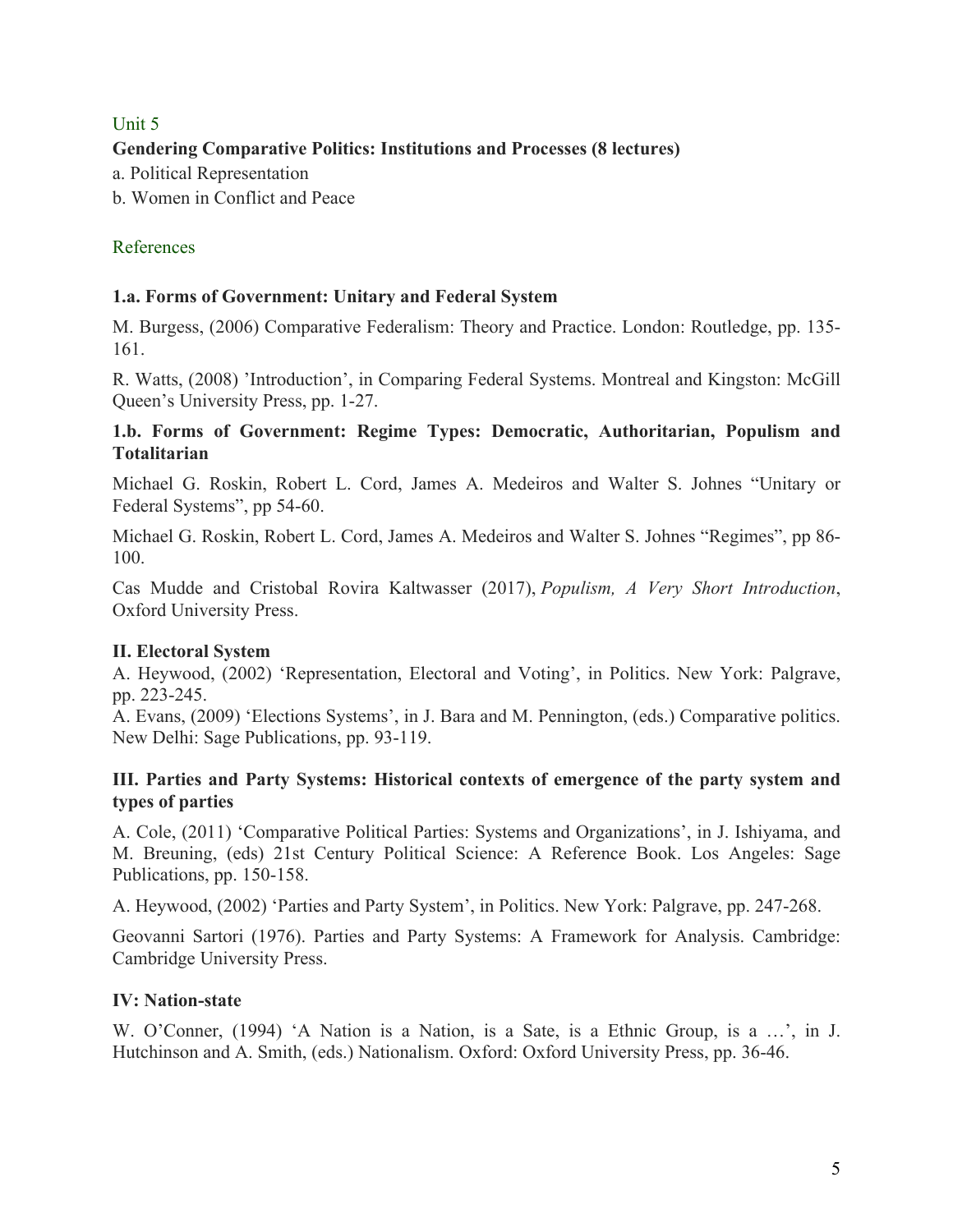K. Newton, and J. Deth, (2010) 'The Development of the Modern State ', in Foundations of Comparative Politics: Democracies of the Modern World. Cambridge: Cambridge University Press, pp. 13-33.

### **V. Gendering Comparative Politics: Institutions and Processes**

Baldez Lisa (2010). *Symposium.* The Gender Lacuna in Comparative Politics. March 2010 | Vol. 8/No. 199-205

Beckwith Karen (2010). Comparative Politics and the Logics of a Comparative Politics of Gender. *American Political Science Association.* Vol. 8, No. 1 (March 2010), pp. 159-168

John Rod Martin and Hague Harrop McCormick (2019). "Political Participation". pp 216-232. London: Macmillan international and Red Globe Press.

Garrisoned Mind "Women and Arms Conflicts in South Asia", edited by Laxmi Murthy and Mitu Verma (eds). Introduction Chapter. New Delhi, Speaking Tiger.

# Additional Resources:

### **Classic Readings**

Hannah Arendt (1951) Origin of Totalitarianism, New York: A Harvest Book.

Roy Macridi (2009) Introduction to Comparative Politics: Political Regimes and Political Change Pearson College Div; Pap/Psc edition.

Giovanni Sartori (1987), The Theory of Democracy Revisited, Columbia University, New York.

# **Additional Readings**

### **I. Forms of Government**

R. Saxena, (2011) 'Introduction', in Saxena, R (eds.) Varieties of Federal Governance: Major Contemporary Models. New Delhi: Cambridge University Press, pp. xii-x1.

### **II: Electoral System**

R. Moser, and S. Ethan, (2004) 'Mixed Electoral Systems and Electoral System Effects: Controlled Comparison and Cross-national Analysis', in Electoral Studies. 23, pp. 575-599.

### **III. Parties and Party Systems**

B. Criddle, (2003) 'Parties and Party System', in R. Axtmann, (ed.) Understanding Democratic Politics: An Introduction. London: Sage Publications, pp. 134-142.

### **IV: Nation-state**

A. Heywood, (2002), 'The State', in Politics. New York: Palgrave, pp. 85-102

### **V. Gendering Comparative Politics**

Caraway Teri L. (2010). *American Political Science Association.* Vol. 8, No. 1 (March 2010), pp. 169-175.

Schwindt- Leslie A. Bayer (2010). Comparison and Integration: A Path toward a Comparative Politics of Gender, *American Political Science Association,* Vol. 8, No. 1 (March 2010), pp. 177- 182.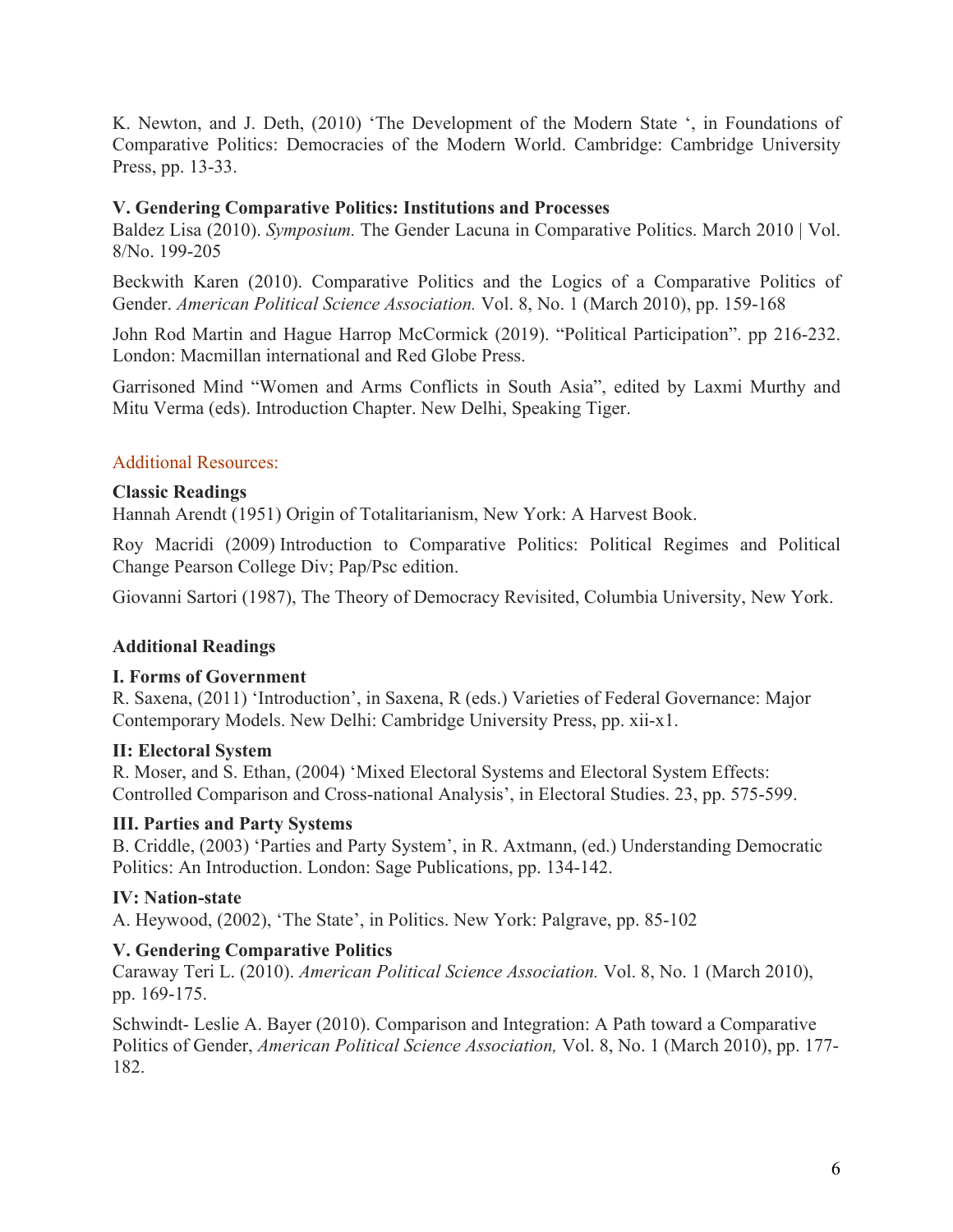Krook Mona Lena (2011). Gendering Comparative Politics: Achievements and Challenges. *Politics & Gender 7(1),* pp 99-105

| Unit                                       | <b>Course Learning</b>                                         | Teaching and Learning Assessment Method        |                                               |
|--------------------------------------------|----------------------------------------------------------------|------------------------------------------------|-----------------------------------------------|
|                                            | Outcome                                                        | <b>Activities</b>                              |                                               |
| I. Forms of                                | Student will learn                                             | Theory lectures and                            | Student will be                               |
| Government                                 | different forms of                                             | examples from the                              | encouraged to have                            |
|                                            | government like                                                | globe help student                             | discussion on merits                          |
|                                            | unitary, federal,                                              | understand the nuances and demerits of         |                                               |
|                                            | democratic, totalitarian of specific forms of                  |                                                | different forms and                           |
|                                            | etc                                                            | government                                     | desirability for India                        |
|                                            | II. Electoral Systems Electoral systems have Comparative study |                                                | Students can prepare                          |
|                                            | been key to understand through lectures and                    |                                                | project on similar                            |
|                                            | the political systems                                          | presentation by                                | systems but different                         |
|                                            |                                                                | students on different                          | outcomes or                                   |
|                                            |                                                                | electoral systems                              | assignments on                                |
|                                            |                                                                |                                                | classics                                      |
| <b>III.</b> Parties and Party              | Students will learn the                                        | Theoretical study                              | Student may review                            |
| <b>Systems</b>                             | emergence of parties                                           | through classics and                           | some classics and                             |
|                                            | and party system                                               | Power point                                    | demonstrate working                           |
|                                            |                                                                | presentation of                                | of parties by grouping                        |
|                                            |                                                                | comparative study of                           | themselves                                    |
|                                            |                                                                | elections system                               |                                               |
| <b>IV.</b> Nation-state                    | To understand the                                              | Lectures and study of                          | Students may                                  |
|                                            | evolution and                                                  | classics to understand                         | encourage to prepare                          |
|                                            | development of nation the Nation and state                     |                                                | project on comparative                        |
|                                            | state                                                          | debate in West and                             | study of emergence of                         |
|                                            |                                                                | East                                           | nation state                                  |
| V. Gendering                               | To understand the                                              |                                                | By focusing on themes Students can study role |
| Comparative Politics: comparative politics |                                                                | like women                                     | of women in Indian                            |
| Institutions and                           | through the                                                    | representation and                             | context by doing                              |
| Processes                                  | perspective of gender                                          | women in conflict and interview survey or      |                                               |
|                                            |                                                                | peace the teaching will data analysis form the |                                               |
|                                            |                                                                | try to analyze the role                        | state studied                                 |
|                                            |                                                                | of women                                       |                                               |

# Teaching Learning Process

# Keywords

Forms of Government, Electoral Systems, Party Systems, Nation-state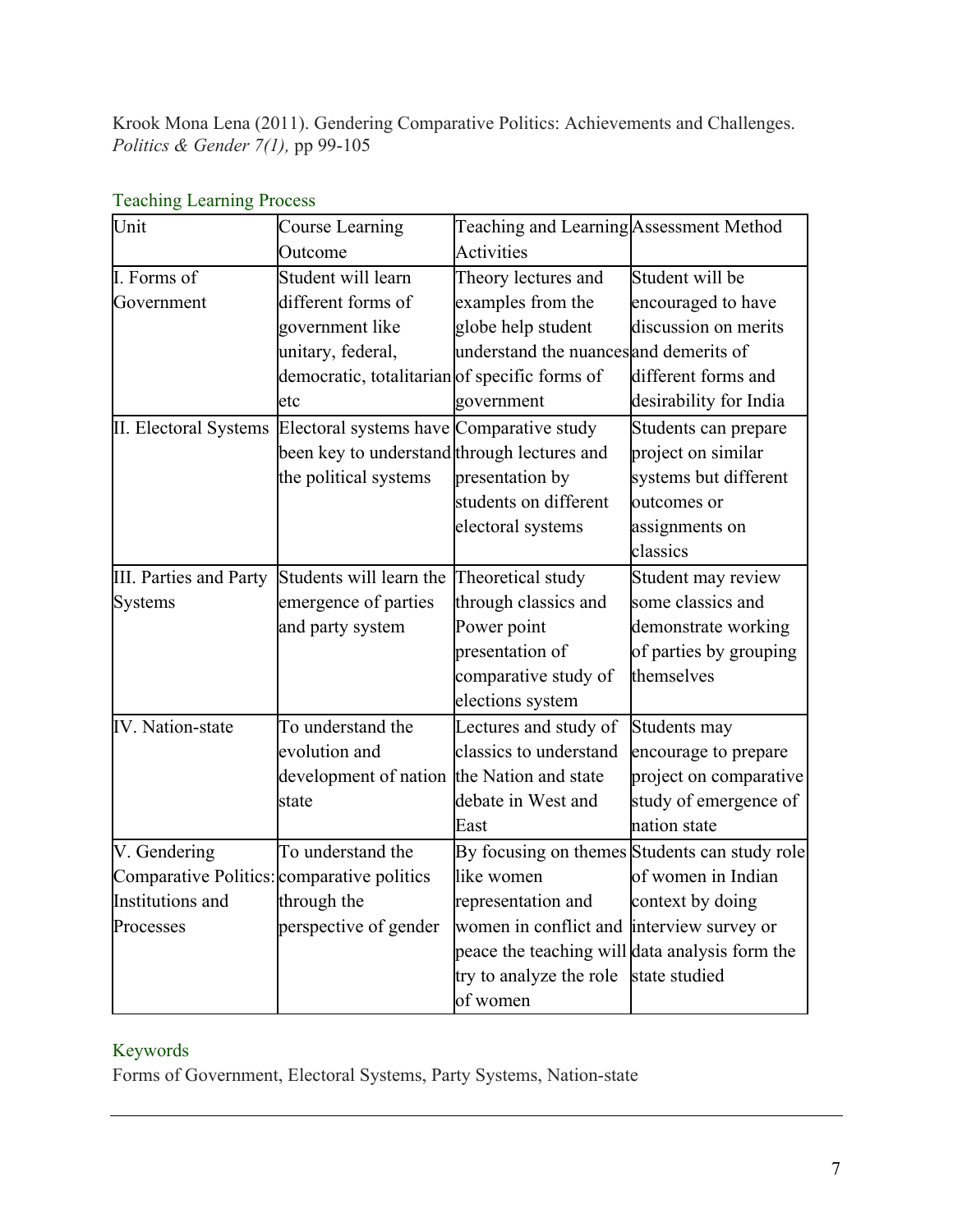# **Paper IX - Public Policy and Administration in India (4.2) Core Course - (CC) Credit:6**

#### Course Objective

The paper seeks to introduce the interface between public policy and administration in India. The essence of public policy lies in its effectiveness in translating the governing philosophy into programs and policies and making it a part of the community living. It deals with issues of decentralization, financial management, citizens and administration and social welfare from a non-western perspective.

#### Course Learning Outcomes

- The student is introduced to theoretical perspectives on public policy, a major subdiscipline of public administration.
- This is a paper devoted specially to the Indian context, so the student will become familiar with details of public policy adopted in India.
- Students will recognize the significance of local governance both rural and urban.
- The students will become familiar with a range of budgetary procedures and practices, as part of the budget cycle in India.
- The student is exposed to mechanisms of grievance redressal and a range of specific social welfare policies.

### Unit 1

### **Public Policy [10 lectures]**

a. Definition, characteristics and models b. Public Policy Process in India

### Unit 2

### **Decentralization [10 lectures]**

a. Meaning, significance and approaches and types b. Local Self Governance: Rural and Urban

# Unit 3

### **Budget [12 lectures]**

a. Concept and Significance of Budget

b. Budget Cycle in India

c. Various Approaches and Types of Budgeting

### Unit 4

### **Citizen and Administration Interface [15 lectures]**

a. Public Service Delivery

b. Redressal of Public Grievances: RTI, Lokpal, Citizens' Charter and E-Governance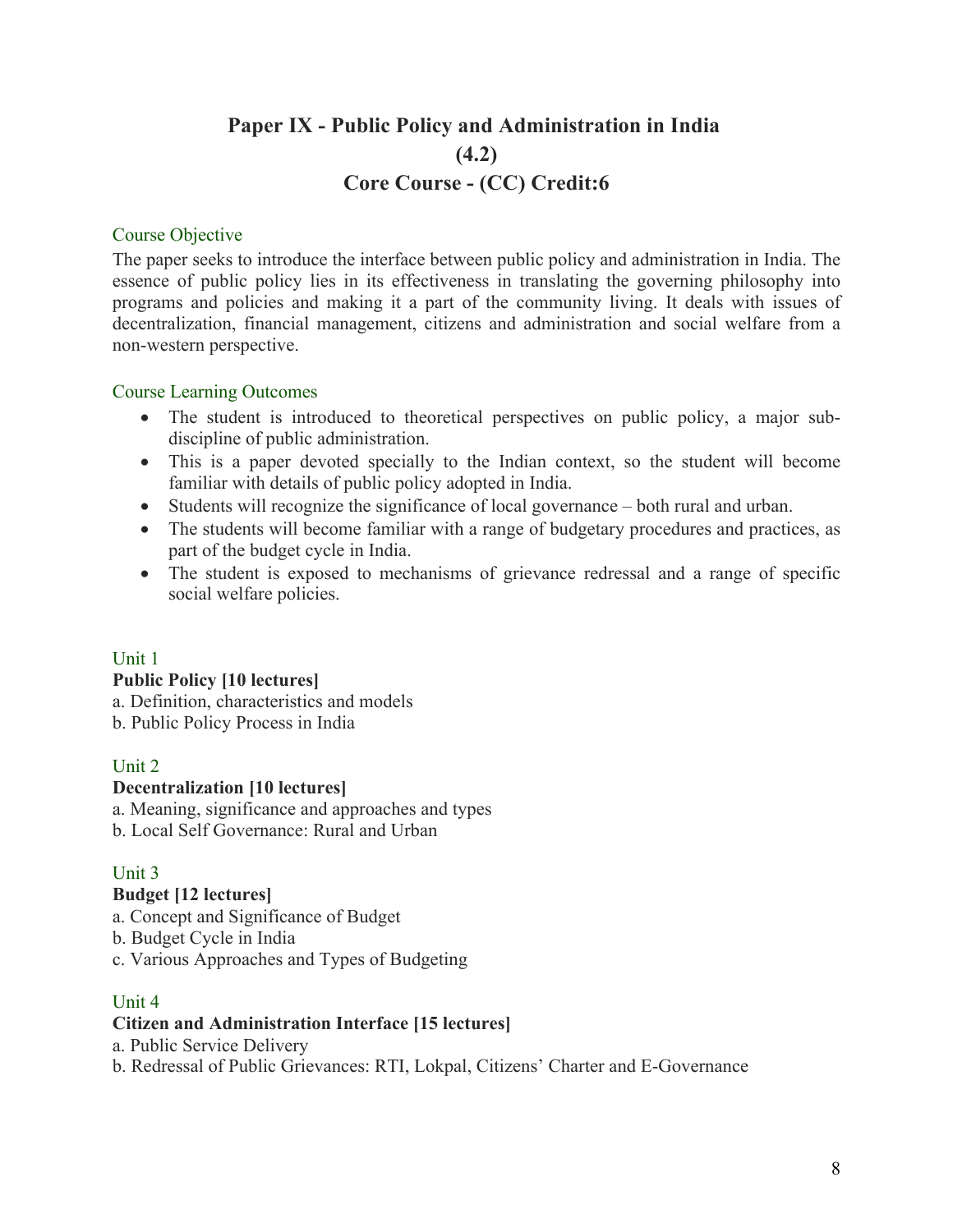# Unit 5

# **Social Welfare Administration [20 lectures]**

a. Concept and Approaches of Social Welfare b. Social Welfare Policies:

- i. Education: Right to Education,
- ii. Health: National Health Mission,
- iii. Food: Right to Food Security
- iv. Employment: MNREGA

#### References

#### **I. Public Policy**

T. Dye, (1984) Understanding Public Policy, 5th Edition. U.S.A: Prentice Hall

R.B. Denhardt and J.V. Denhardt, (2009) Public Administration, New Delhi: Brooks/Cole

J. Anderson, (1975) Public Policy Making. New York: Thomas Nelson and sons Ltd.

M. Howlett, M. Ramesh, and A. Perl, (2009), Studying Public Policy: Policy Cycles and Policy Subsystems, 3rd edition, Oxford: Oxford University Press.

T. Dye, (2002) Understanding Public Policy, New Delhi: Pearson.

Y. Dror, (1989) Public Policy Making Reexamined. Oxford: Transaction Publication.

### **II. Decentralization**

Satyajit Singh and Pradeep K. Sharma [eds.] Decentralisation: Institutions and Politics In Rural India, OUP, 2007

D. A. Rondinelli and S. Cheema, Decentralisation and Development, Beverly Hills: Sage Publishers, 1983

N.G. Jayal, Democracy and The State: Welfare, Secular and Development in Contemporary India, Oxford: Oxford University Press,1999

Bidyut Chakrabarty, Reinventing Public Administration: The Indian Experience, Orient Longman, 2007

Noorjahan Bava, Development Policies and Administration in India, Delhi: Uppal Publishers, 2001

Gabriel Almond and Sidney Verba, The Civic Culture, Boston: Little Brown, 1965

M.P. Lester, Political Participation- How and Why do People Get Involved in Politics Chicago: McNally, 1965

Sinha, Manoj (2010) Prahasan evam Lokniti, Orient Blackswan, New Delhi.

Basu, Rumki (2012), Lok Prashasan Sankalp Avam Siddhant, Jawahar Book Centre: Delhi.

Chakrabarty, Bidyut and Prakash Chand (2018), Bhartiya Prashasan, Sage Bhasha: New Delhi.

Kataria, Surendra (2017), Bhartiya Lok Prashasan, National Publication House: New Delhi.

Kataria, Surendra (2015), Prashasnik Sidhant evam Prabandh, National Publication House.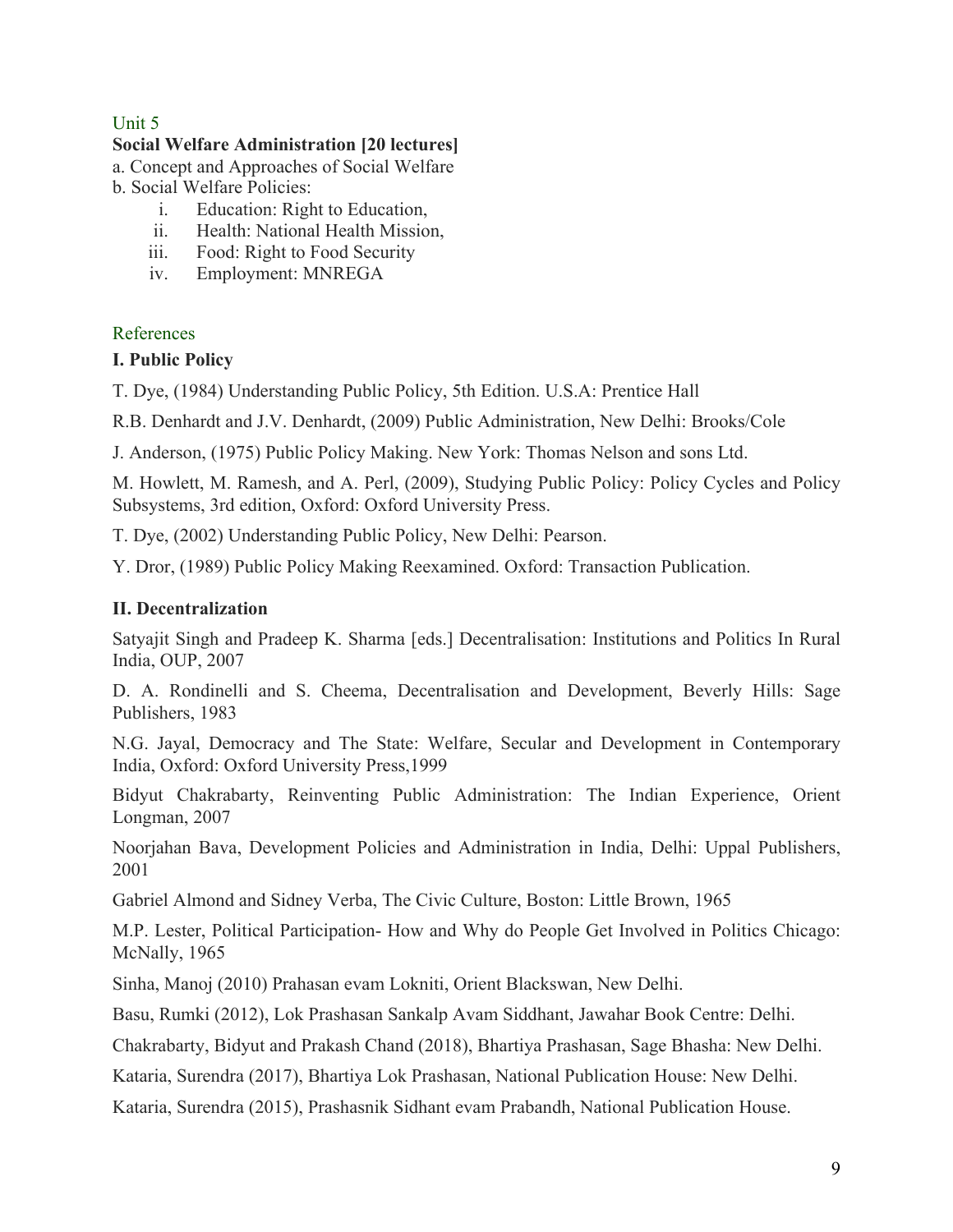Maheshwari, Sri Ram (2008), Bhartiya Prashasan, Orient Blackswan: New Delhi.

Padma, Ramchandran, Bharat me Lok Prashasan, National Book Trust: New Delhi.

### **III. Budget**

Erik-Lane, J. (2005) Public Administration and Public Management: The Principal Agent Perspective. New York: Routledge

Henry, N. (1999) Public Administration and Public Affairs. New Jersey: Prentice Hall

Caiden, N. (2004) 'Public Budgeting Amidst Uncertainity and Instability', in Shafritz, J.M. & Hyde, A.C. (eds.) Classics of Public Administration. Belmont: Wadsworth

### **IV Citizen and Administration Interface**

R. Putnam, Making Democracy Work, Princeton University Press, 1993

Jenkins, R. and Goetz, A.M. (1999) 'Accounts and Accountability: Theoretical Implications of the Right to Information Movement in India', in Third World Quarterly. June

Sharma, P.K. & Devasher, M. (2007) 'Right to Information in India' in S. Singh & P. Sharma (eds.) Decentralization: Institutions and Politics in Rural India. New Delhi: Oxford University Press

Vasu Deva, E-Governance in India: A Reality, Commonwealth Publishers, 2005

World Development Report, World Bank, Oxford University Press, 1992.

M.J. Moon, The Evolution of Electronic Government Among Municipalities: Rheoteric or Reality, American Society for Public Administration, Public Administration Review, Vol 62, Issue 4, July-August 2002

Pankaj Sharma, E-Governance: The New Age Governance, APH Publishers, 2004

Pippa Norris, Digital Divide: Civic Engagement, Information Poverty and the Internet in Democratic Societies, Cambridge: Cambridge University Press, 2001.

Stephan Goldsmith and William D. Eggers, Governing by Network: The New Shape of the Public Sector, Brookings Institution [Washington], 2004

United Nation Development Programme, Reconceptualising Governance, New York, 1997 Mukhopadyay, A. (2005) 'Social Audit', in Seminar. No.551.

### **V. Social Welfare Administration**

Jean Drèze and Amartya Sen, India, Economic Development and Social Opportunity, Oxford: Oxford University Press, 1995

J. Dreze and Amartya Sen, Indian Development: Selected Regional Perspectives, Oxford: Clareland Press, 1997

Reetika Khera- Rural Poverty and Public Distribution System, EPW, Vol-XLVIII, No.45-46, Nov 2013

Pradeep Chaturvedi [ed.], Women and Food Security: Role of Panchayats, Concept Publishers, 1997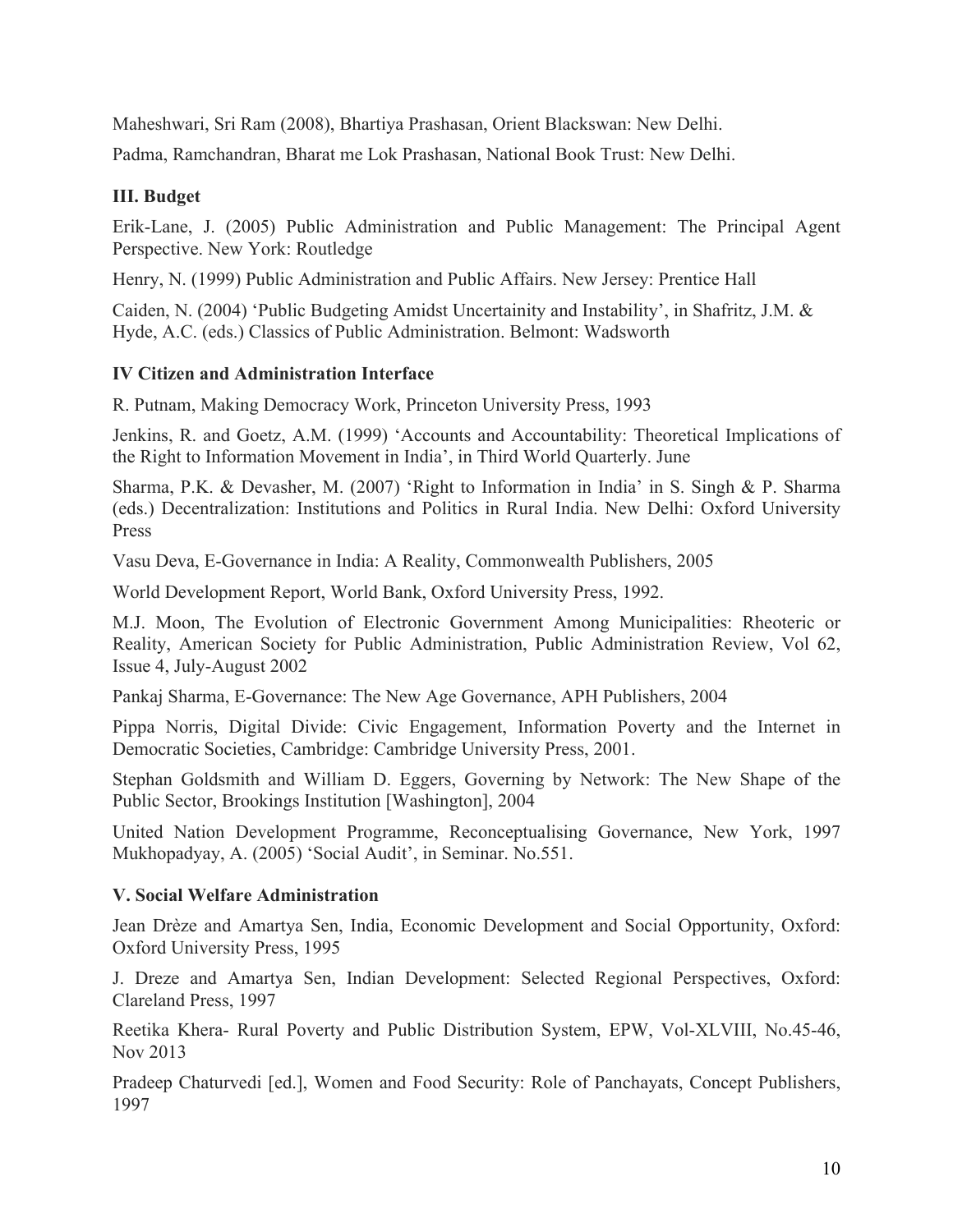National Food Security Mission: nfsm.gov.in/Guidelines/XIIPlan/NFSMXII.pdf

Jugal Kishore, National Health Programs of India: National Policies and Legislations, Century Publications, 2005

K. Lee and Mills, The Economic of Health in Developing Countries, Oxford: Oxford University Press, 1983

K. Vijaya Kumar, Right to Education Act 2009: Its Implementation as to Social Development in India, Delhi: Akansha Publishers, 2012.

Marma Mukhopadhyay and Madhu Parhar(ed.) Education in India: Dynamics of Development, Delhi: Shipra Publications, 2007

Nalini Juneja, Primary Education for All in the City of Mumbai: The Challenge Set by Local Actors', International Institute For Educational Planning, UNESCO: Paris, 2001

Surendra Munshi and Biju Paul Abraham [eds.] Good Governance, Democratic Societies and Globalisation, Sage Publishers, 2004

www.un.org/millenniumgoals http://www.cefsindia.org www.righttofoodindia.org

#### Teaching Learning Process

The course titled, Paper-IX Public Policy and Administration in India, in Programme (CBCS) B.A. (Hons.) Political Science, focus on mastering the students in understanding the public policy discourse in India. Various tools adopted in classroom teaching are a unit wise lecture, use of audio-visual resources such as screening of movie/documentary, group discussion. The course outlines the teaching process in a mechanism which delivers the students with practical knowledge by combing theoretical rigour with experiential learning to understand the contextual nuances of public policy in the tough and complex Indian terrain. Classroom teaching is so designed to allow students operationalize real-life scenarios, probe public policy new behaviours in the light of course material.

#### Assessment Methods

This course adopts various methods to evaluate the student's performance. After every unit an engaging classroom discussion is moderated by a teacher, combining theoretical and practical impulse of public policy in India. Student's participation in it is assessed on the input they make. Students are constantly encouraged to write a research article on the complex nuances of public policy on the topic they want to reflect on from the course structure. Further, they are assessed on their involvement in group activities. Written term examination and internal examination are ways to mark them in the course.

### Keywords

Public Policy, Local Self Governance, Budget, Public Service Delivery, RTI, Lokpal, E-Governance, Right to Education, National Health Mission, Right to Food Security, MNREGA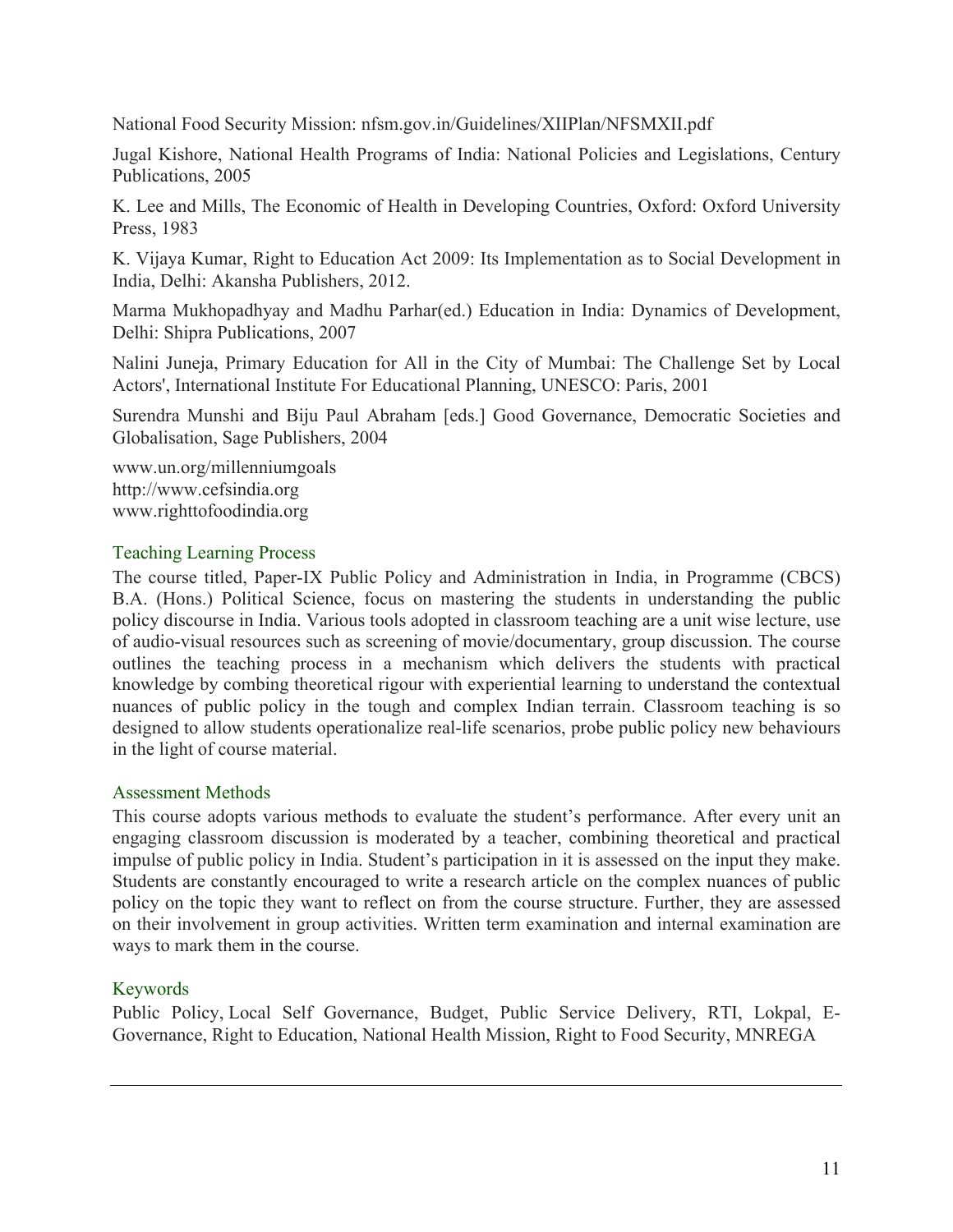# **Paper X - Global Politics (4.3) Core Course - (CC) Credit:6**

#### Course Objective

This course introduces students to the key debates on the meaning and nature of globalization by addressing its political, economic, social, cultural and technological dimensions. In keeping with the most important debates within the globalization discourse, it imparts an understanding of the working of the world economy, its anchors and resistances offered by global social movements while analyzing the changing nature of relationship between the state and trans-national actors and networks. The course also offers insights into key contemporary global issues such as the proliferation of nuclear weapons, ecological issues, international terrorism, and human security before concluding with a debate on the phenomenon of global governance.

#### Course Learning Outcomes

- The students will have conceptual clarity on meaning, nature and significance of globalization.
- The students will learn about the contemporary debates on the discourse of globalization.
- The students will also learn about the rise of financial networks and major actors of global economy and their impact on state and sovereignty.
- The paper will enhance students' understanding of contemporary global issues like proliferation of nuclear weapons, ecology, international terrorism and human security.
- The paper will develop analytical skills of the students to reflect on the phenomenon of global governance.

#### Unit 1

#### **Globalization: Conceptions and Perspectives (23 lectures)**

- a. Understanding Globalization and its Alternative Perspectives (6 lectures)
- b. Political Debates on Sovereignty and Territoriality (3 lectures)
- c. Global Economy: Its Significance and Anchors of Global Political Economy:

IMF, World Bank, WTO, TNCs (8 lectures)

d. Cultural and Technological Dimension (3 lectures)

e. Global Resistances (Global Social Movements and NGOs) (3 lectures)

#### Unit 2

#### **Contemporary Global Issues (20 lectures)**

a. Ecological Issues: Historical Overview of International Environmental

Agreements, Climate Change, Global Commons Debate (7 lectures)

b. Proliferation of Nuclear Weapons (3 lectures)

c. International Terrorism: Non-State Actors and State Terrorism; Post 9/11

developments (4 lectures)

d. Migration (3 lectures)

e. Human Security (3 lectures)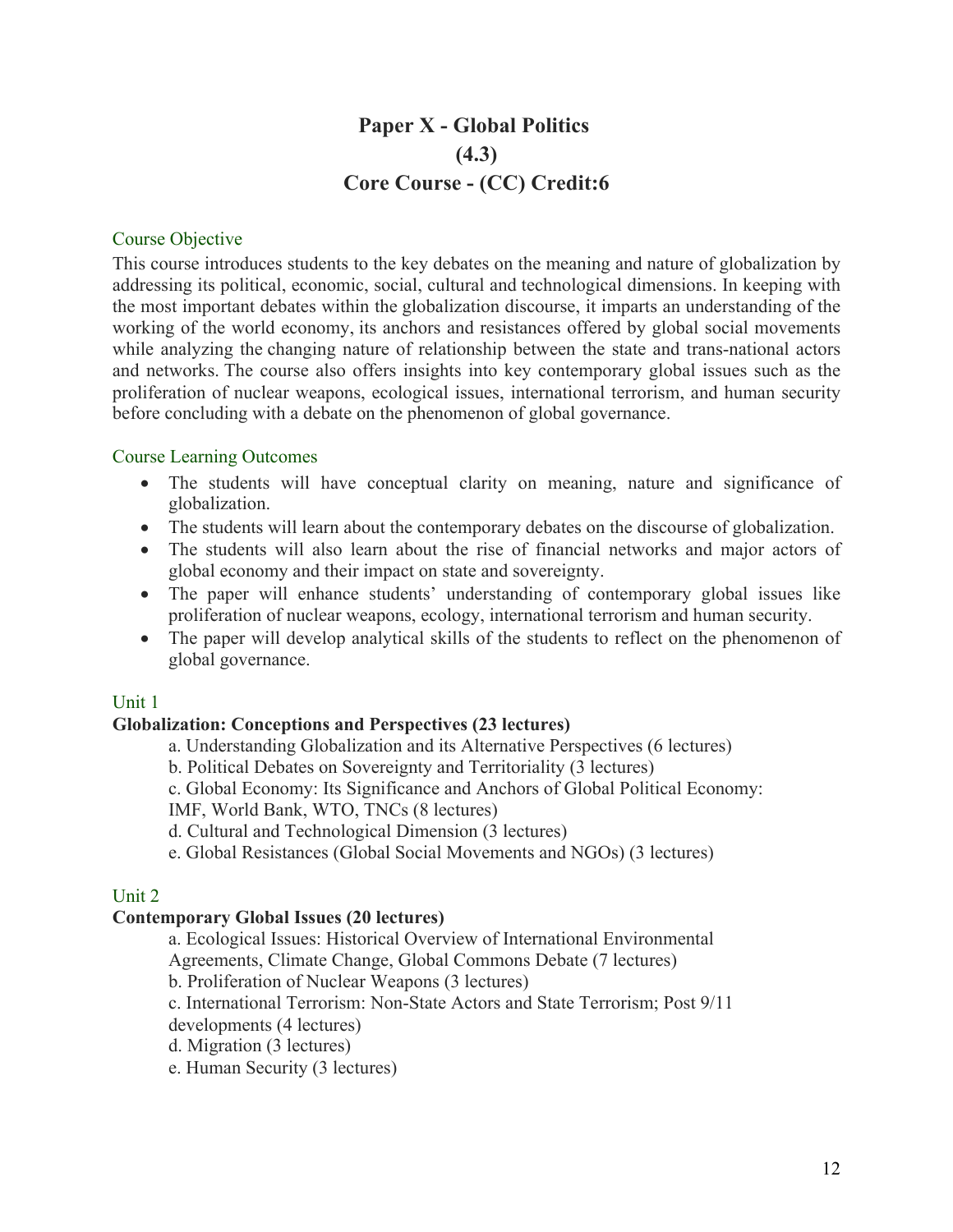# Unit 3 **Globalization: Power and Resource Governance**

### References

# **I. Globalization – Conceptions and Perspectives**

Andrew Heywood, (2011) *Global Politics,* New York: Palgrave-McMillan.

Anthony McGrew, (2017) 'Globalization and Global Politics', in J. Baylis, Smith and Owens (eds.), *Globalization of World Politics: An Introduction to International Relations,* New York: Oxford University Press, pp. 13-27.

Joseph E. Stiglitz (2018), *Globalization and Its Discontents Revisited: Anti- Globalization in the Era of Trump*, New York: W.W. Norton & Company.

G. Ritzer, (2010) Globalization: A Basic Text, Sussex: Wiley-Blackwell, pp. 33-62.

M. Strager, (2009) Globalization: A Very Short Introduction, London: Oxford University Press, pp. 1-16.

R. Keohane and J. Nye Jr, (2000) 'Globalization: What's New? What's Not? (And So What?)', in Foreign Policy, No 118, pp. 104-119.

Canchal Kumar, et.al, *Understanding Global Politics,* K.W. Publishers, Delhi, 2017.

A. Heywood, (2011) Global Politics, New York: Palgrave-McMillan, pp. 112-134.

R. Keohane, (2000) 'Sovereignty in International Society', in D. Held and A. McGrew (eds.) The Global Trans-Formations Reader, Cambridge: Polity Press, pp. 109-123.

A. Heywood, (2011) Global Politics, New York: Palgrave-McMillan, pp. 454-479.

T. Cohn, (2009) Global Political Economy: Theory and Practice, pp. 130-140 (IMF), 208-218.

R. Picciotto, (2003) 'A New World Bank for a New Century', in C. Roe Goddard et al., International Political: State-Market Relations in a Changing Global Order, Boulder: Lynne Reinner, pp. 341-351.

A. Narlikar, (2005) The World Trade Organization: A Very Short Introduction, New York: Oxford University Press, pp. 22-98.

J. Goldstein, (2006) International Relations, New Delhi: Pearson, pp. 392-405 (MNC).

P. Hirst, G. Thompson and S. Bromley, (2009) Globalization in Question, Cambridge: Polity Press, pp. 68-100 (MNC).

D. Held and A. McGrew (eds.), (2002) Global Transformations Reader: Politics, Economics *and Culture*, Cambridge: Polity Press, pp. 1-50; 84-91.

M. Steger, (2009) 'Globalization: A Contested Concept', in Globalization: A Very Short *Introduction,* London: Oxford University Press, pp. 1-16.

A. Appadurai, (2000) 'Grassroots Globalization and the Research Imagination', in Public Culture, Vol. 12(1), pp. 1-19.

G. Ritzer, (2010) Globalization: A Basic Text, Sussex: Wiley-Blackwell, pp. 487-504.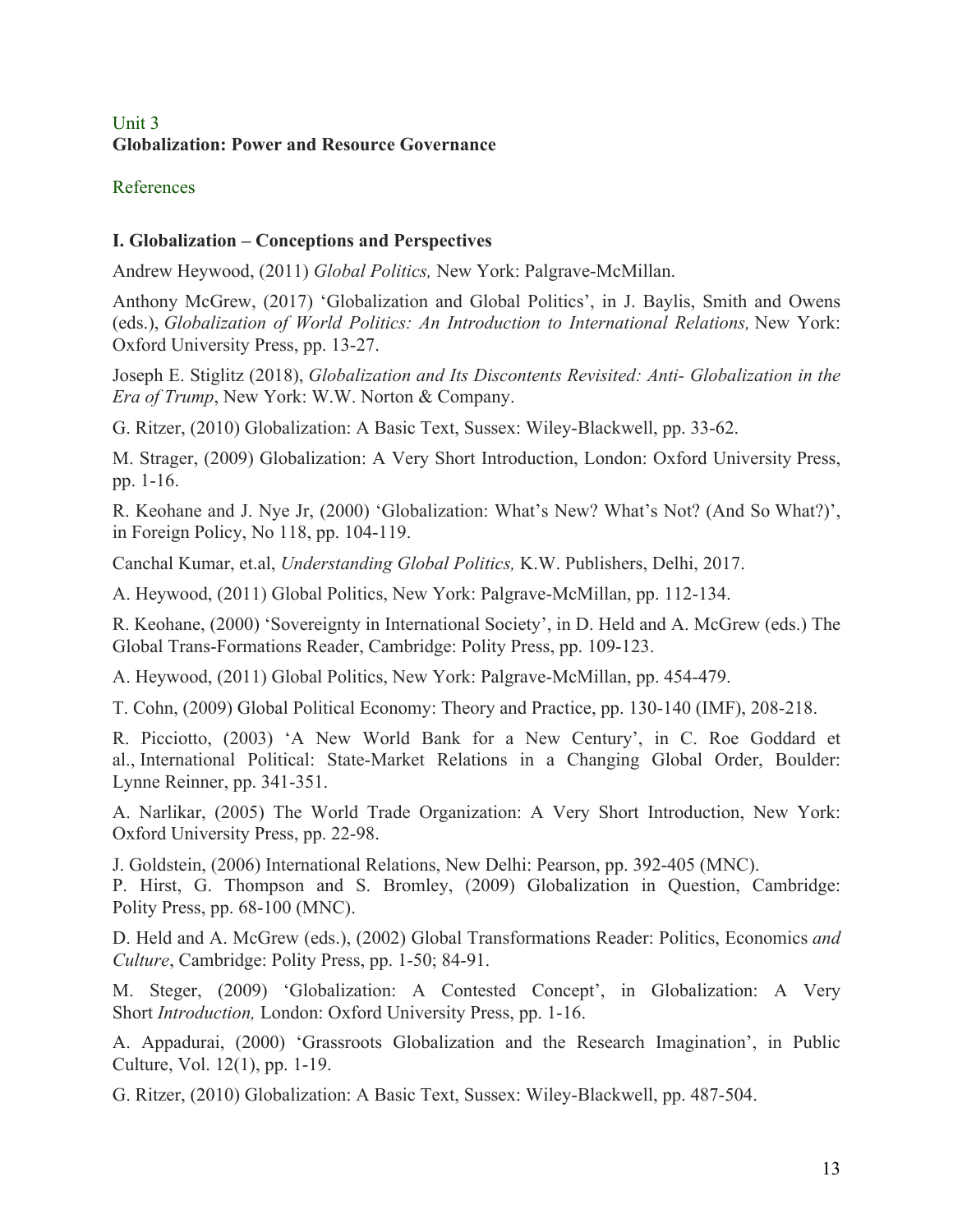R. O'Brien et al., (2000) Contesting Global Governance: Multilateral Economic Institutions *and Global Social Movements,* Cambridge: Cambridge University Press, pp. 1-23.

J. Fisher, (1998) Non-Governments: NGOs and Political Development in the Third World, Connecticut: Kumarian Press, pp. 1- 37 (NGO).

### **II. Contemporary Global Issues**

J. Volger, (2011) 'Environmental Issues', in J. Baylis, S. Smith and P. Owens (eds.) Globalization of World Politics, New York: Oxford University Press, pp. 348-362.

A. Heywood, (2011) Global Politics, New York: Palgrave, pp. 383-411.

N. Carter, (2007) The Politics of Environment: Ideas, Activism, Policy, Cambridge: Cambridge University Press, pp. 13-81.

D. Howlett, (2011) 'Nuclear Proliferation', in J. Baylis, S. Smith and P. Owens (eds.) Globalization of World Politics, New York: Oxford University Press, pp. 384-397.

P. Viotti and M. Kauppi, (2007) International Relations and World Politics: Security, *Economy and Identity,* New Delhi: Pearson, pp. 238-272.

### **III. Global Shifts: Power and Governance**

J. Rosenau, (1992) 'Governance, Order, and Change in World Politics', in J. Rosenau, and E. Czempiel (eds.) Governance without Government: Order and Change in World Politics, Cambridge: Cambridge University Press, pp. 1-29.

A. Kumar and D. Messner (eds), (2010) Power Shifts and Global Governance: Challenges *from South and North,* London: Anthem Press.

P. Dicken, (2007) Global Shift: Mapping the Changing Contours of the World Economy, New York: The Guilford Press.

### Additional Resources:

#### **Classic Readings**

J. Goldstein, (2006) International Relations, New Delhi: Pearson.

Michael Hardt and Antonio Negri (2001), *Empire,* USA, Harvard University Press.

Jagdish Bhagwati (2004), *In defense of Globalization*, New York, Oxford University Press.

Paul Hirst, Graham Thompson and Simon Bromley (1996), *Globalization in Question: The International Economy and the Possibility of Governance,* Polity Press.

### **Readings in Hindi**

पुषेश पन (2016), भूमंडलीकरण एवंभारत*,* िदली:एकेस पिबिशंग.

अभय कु मार दुबे(ed.)(2007), भारत का भूमंडलीकरण*,* िदली: वाणी पकाशन.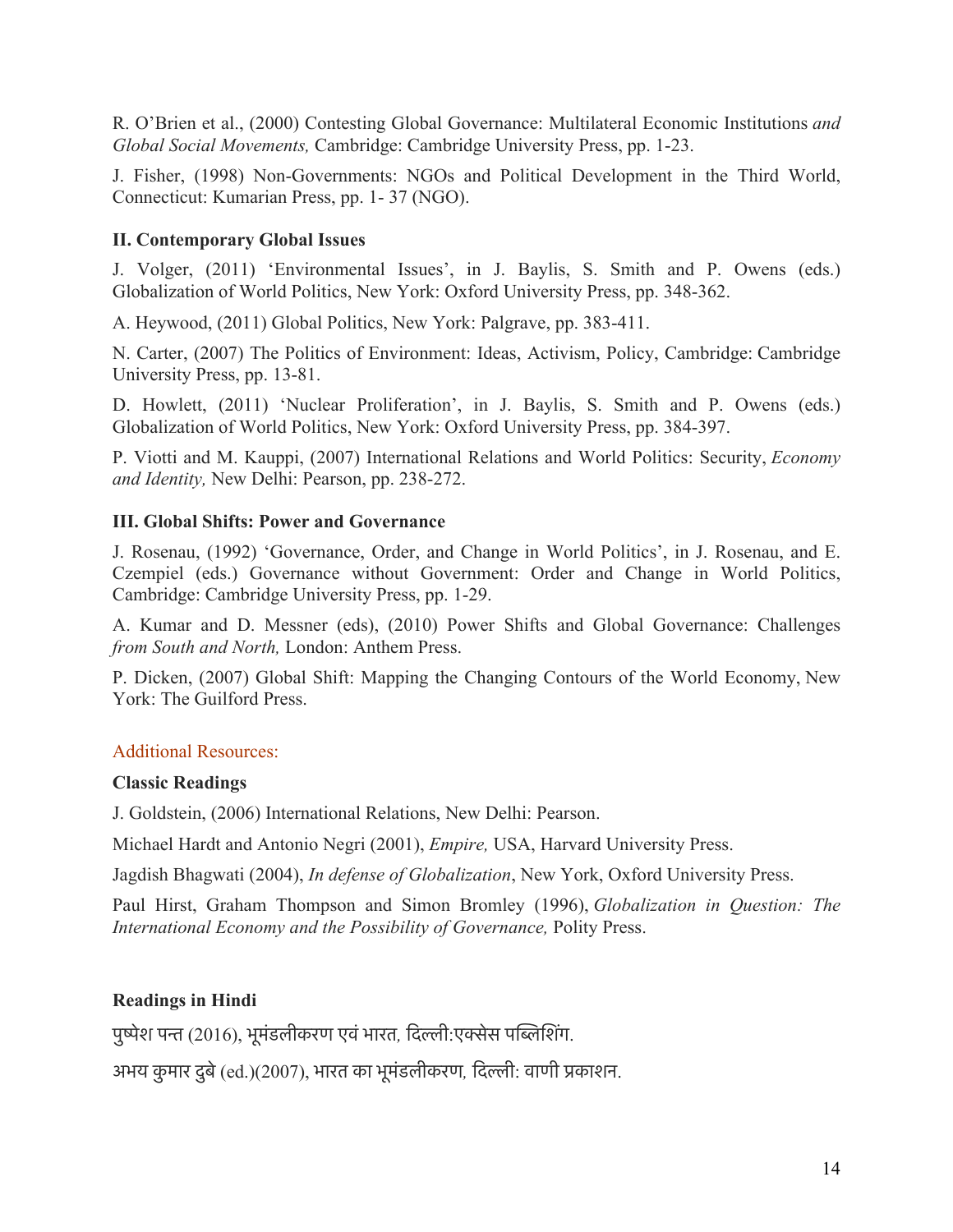#### **Additional Readings**

#### **I. Globalization – Conceptions and Perspectives**

A. McGrew, (2011) 'Globalization and Global Politics', in J. Baylis, S. Smith and P.

Owens (eds.) Globalization of World Politics: An Introduction to International Relations, New York: Oxford University Press, pp. 14-31.

W. Ellwood, (2005) The No-nonsense Guide to Globalization, Jaipur: NI-Rawat Publications, pp. 12-23.

K. Shimko, (2005) International Relations: Perspectives and Controversies, New York: Houghton Mifflin, pp. 195-219.

G. Ritzer, (2010) *Globalization: A Basic Text,* Sussex: Wiley-Blackwell, pp. 180-190.

F. Lechner and J. Boli (ed.), (2004) *The Globalization Reader,* London: Blackwell, pp. 236- 239 (WTO).

D. Held et al, (1999) *Global Transformations: Politics, Economics and Culture,* California: Stanford University Press, pp. 242-282 (MNC).

T. Cohn, (2009) *Global Political Economy,* New Delhi: Pearson, pp. 250-323 (MNC).

J. Beynon and D. Dunkerley, (eds.), (2012) Globalisation: The Reader, New Delhi: Rawat Publications, pp. 1-19.

A. Vanaik, (ed.), (2004) Globalization and South Asia: Multidimensional Perspectives, New Delhi: Manohar Publications, pp. 171-191, 192-213, 301-317, 335-357.

G. Laxter and S. Halperin (eds.), (2003) Global Civil Society and Its Limits, New York: Palgrave, pp. 1-21.

A. Heywood, (2011) Global Politics, New York: Palgrave-McMillan, pp. 150-156 (NGO).

P. Willets, (2011) 'Trans-National Actors and International Organizations in Global Politics', in J. Baylis, S. Smith and P. Owens (eds.) Globalization of World Politics, New York: Oxford University Press, pp. 334-342. (NGO).

### **II. Contemporary Global Issues**

A. Heywood, (2011) Global Politics, New York: Palgrave, pp. 264-281.

P. Viotti and M. Kauppi, (2007) International Relations, New Delhi: Pearson, pp. 276-307.

A. Heywood, (2011) Global Politics, New York: Palgrave, pp. 282-301.

G. Ritzer, (2010) Globalization: A Basic Text, Sussex: Wiley-Blackwell, pp. 298-322.

S. Castles, (2012) 'Global Migration', in B. Chimni and S. Mallavarapu (eds.) International *Relations: Perspectives for the Global South*, New Delhi: Pearson, pp. 272-285.

A. Acharya, (2011) 'Human Security', in J. Baylis, S. Smith and P. Owens (eds.) Globalization

*of World Politics,* New York: Oxford University Press, pp. 480-493.

S. Tadjbakhsh and A. Chenoy, (2007) Human Security, London: Routledge, pp. 13-19; 123-127; 236-243.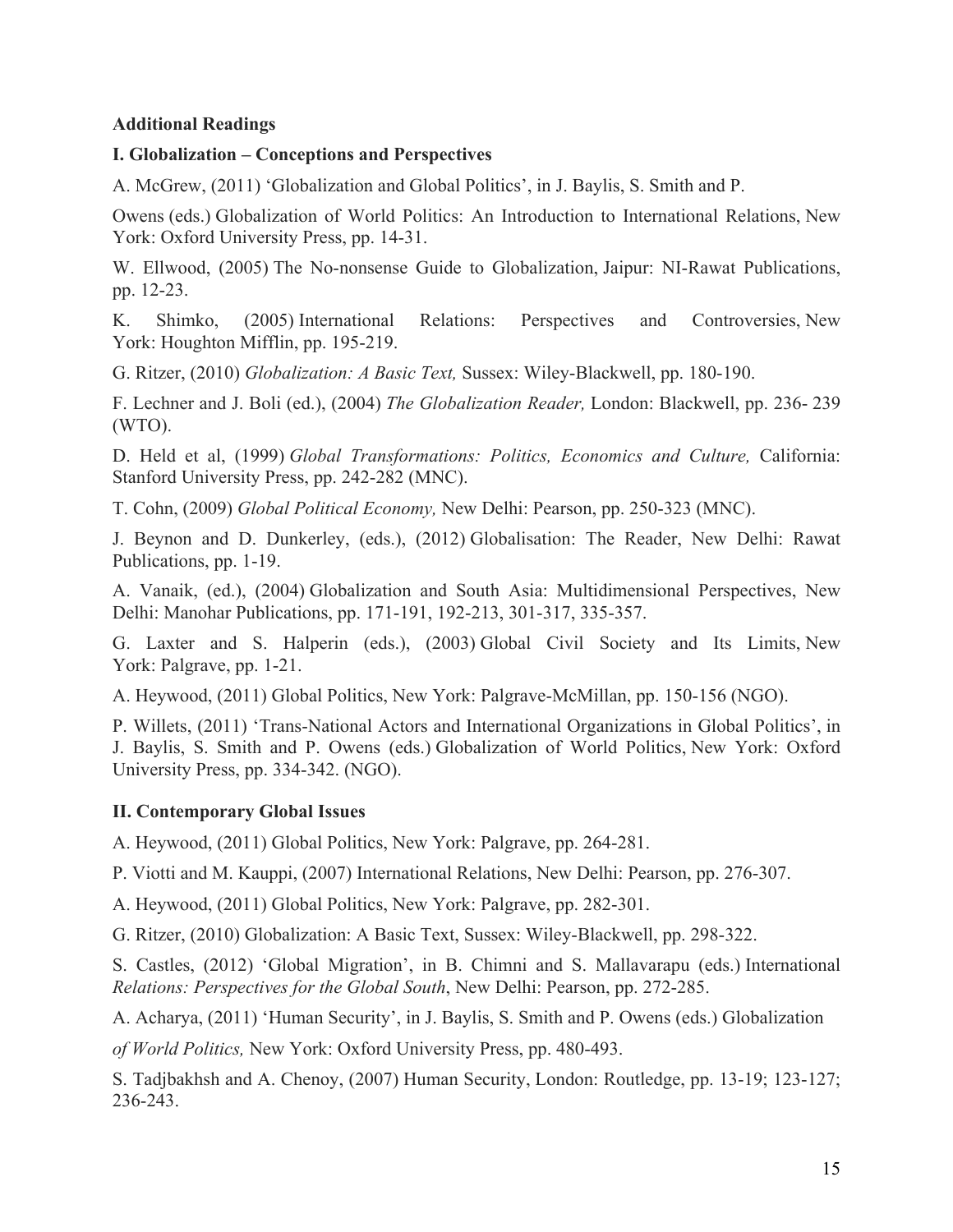P. Bidwai, (2011) 'Durban: Road to Nowhere', in Economic and Political Weekly, Vol.46, No. 53, December, pp. 10-12.

K. Shimko, (2005) International Relations Perspectives and Controversies, New York: Hughton-Mifflin, pp. 317-339.

J. Kiras, (2011) 'Terrorism and Globalization', in J. Baylis, S. Smith and P. Owens (eds.) Globalization of World Politics, New York: Oxford University Press, pp. 366-380.

A. Vanaik, (2007) Masks of Empire, New Delhi: Tulika, pp. 103-128.

A. Acharya, (2001) 'Human Security: East versus West', in International Journal, Vol. 56, no. 3, pp. 442-460.

N. Jindal and K. Kumar, (2018) *Global Politics: Issues and Perspectives,* New Delhi: Sage.

#### **III. Global Shifts: Power and Governance**

J. Close, (2001) 'The Global Shift: A quantum leap in human evolution', Available at

http://www.stir-global-shift.com/page22.php, Accessed: 19.04.2013.

#### Teaching Learning Process

The course aims to adept students in global politics by power-point classroom lectures, debate and discussions. The course will adopt project-based learning technique so that the students get engaged in exploration of the global politics. The students will be encouraged to undertake projects involving field visits and conduct surveys. This will help enhance cognitive ability of the students and acquaint them with practical world. Lectures by ambassadors and academicians will also be conducted so that the students get updated knowledge about the global events. The teaching-learning process will also involve screening of documentaries and short relevant videos.

#### Assessment Methods

The students will be assessed according to their performance in internal assessment exam and end semester exam. The assessment will also be based on the project undertaken by the student, involving field visits and surveys. Students will be also required to write term papers and make presentations.

### Keywords

Globalization, Sovereignty, Global Economy, Climate Change, Nuclear Weapons, Terrorism, Migration, Security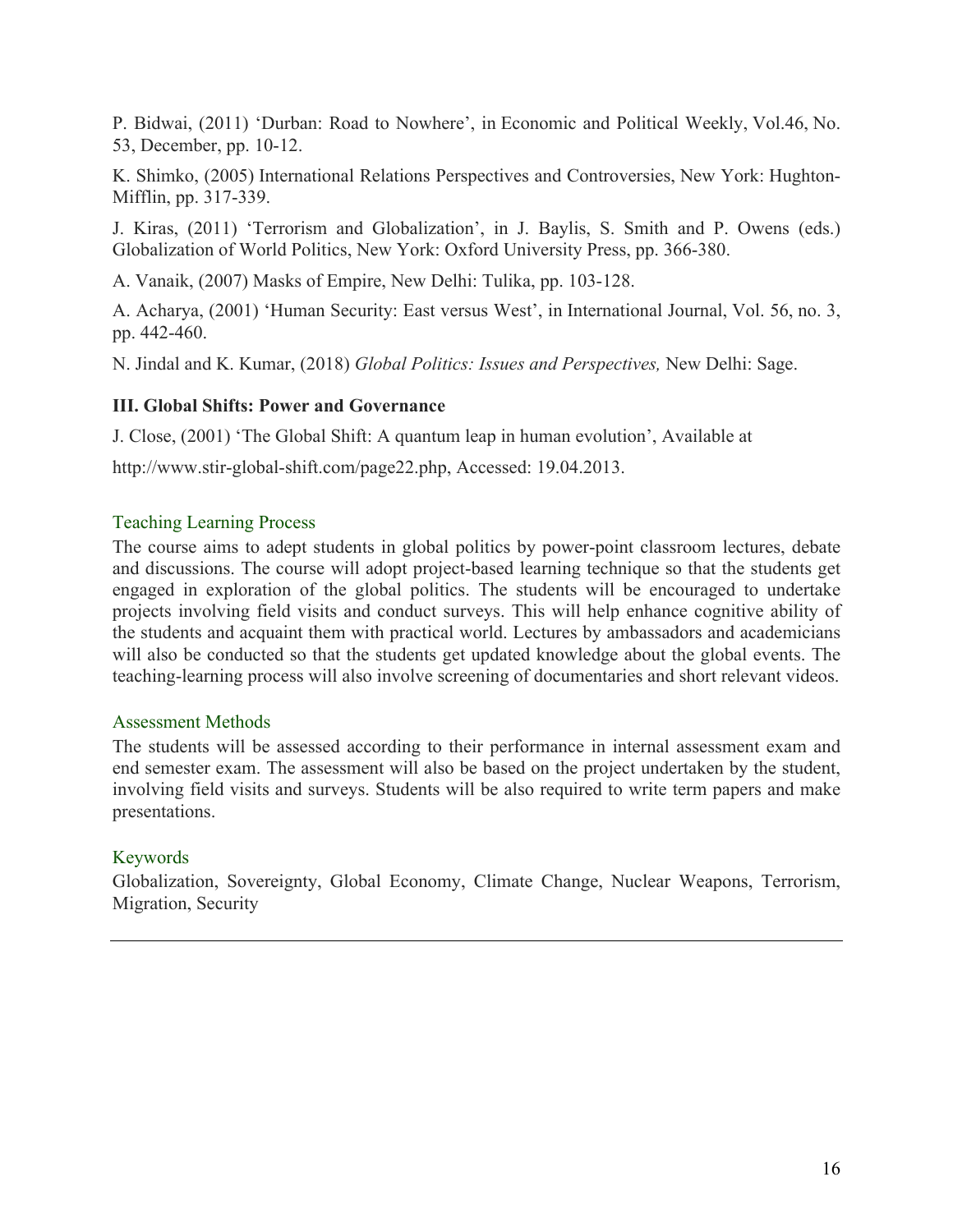# **GE1 - Nationalism in India (B.1) Generic Elective - (GE) Credit:6**

#### Course Objective

The course aims to help students understand nationalism in India in the specific historical context of the struggles against colonial rule in India. It looks at nationalism as from different theoretical perspectives to emphasize its different dimensions both as a movement and ideology. The course begins by looking at the responses to colonial dominance in the nineteenth century, and traces the development of the anti-colonial struggle up to the mid-20th century paying attention to its social composition and different modalities through which nationalist resistance was mobilized and consolidated. It focuses subsequently on the events leading to the Partition and independence in 1947. In the process, the course also tries to focus on the various tensions and contradictions within the discourse on nationalism and its engagement with the questions of caste, class, gender and gender.

#### Course Learning Outcomes

On successful completion of the course, students would be able to:

- Gain an understanding of the different theoretical perspectives on the emergence and development of nationalism in India
- Demonstrate knowledge of the historical trajectory of the development of the nationalist movement in India, with specific focus on its different phases
- Understand the contribution of various social movements in the anti-colonial struggle
- Demonstrate awareness of the history of partition and the moment of independence that followed

### Unit 1

### **Approaches to the Study of Nationalism in India (8 lectures)**

Nationalist, Imperialist, Marxist, and Subaltern Interpretations

### Unit 2

# **Reformism and Anti-Reformism in the Nineteenth Century (8 lectures)**

Major Social and Religious Movements in 19th century

#### Unit 3

### **Nationalist Politics and Expansion of its Social Base (18 lectures)**

a. Phases of Nationalist Movement: Liberal Constitutionalists, Swadeshi and the Radicals; Beginning of Constitutionalism in India

b. Gandhi and Mass Mobilisation: Non-Cooperation Movement, Civil Disobedience Movement, and Quit India Movement

c. Socialist Alternatives: Congress Socialists, Communists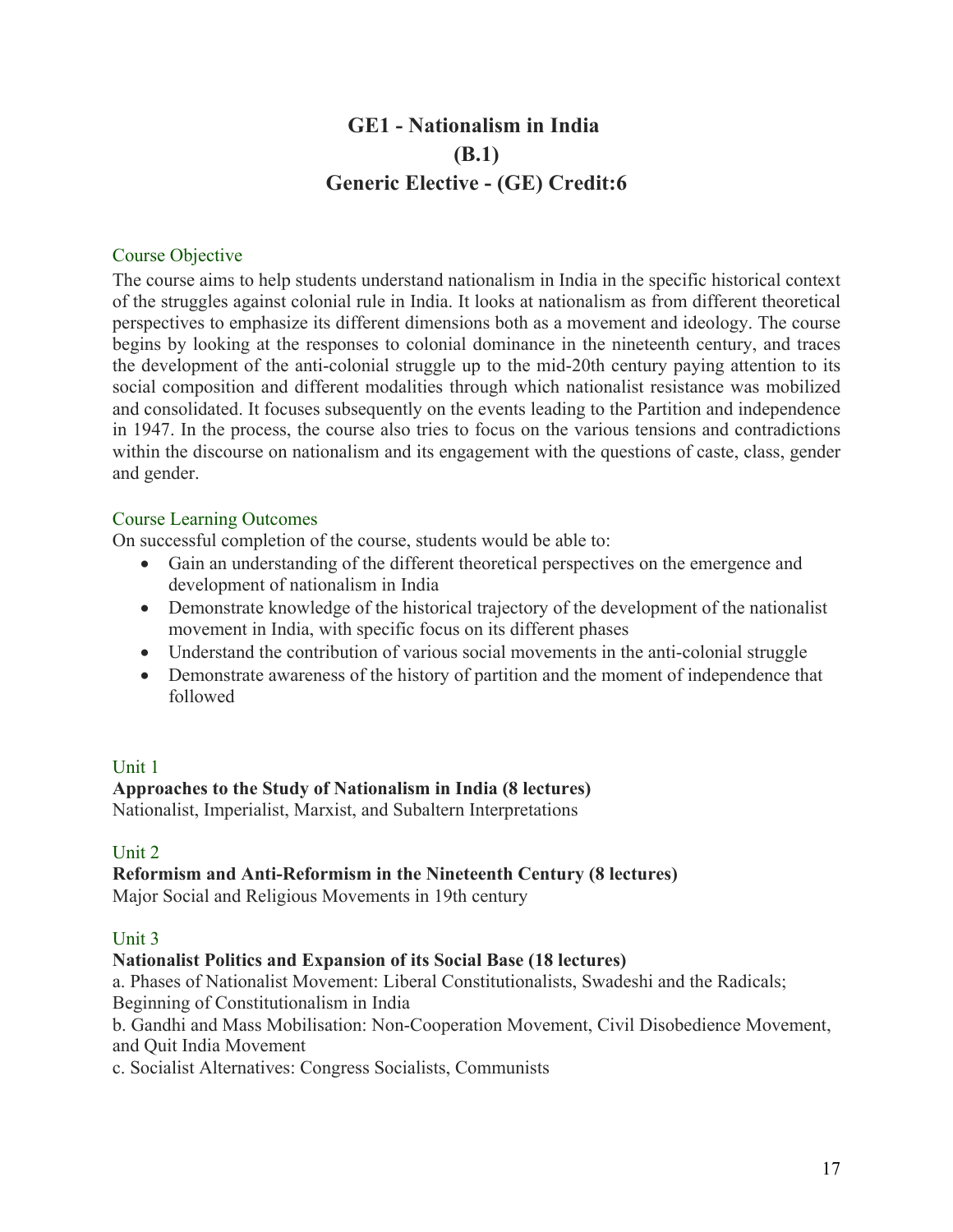# Unit 4

# **Social Movements (8 lectures)**

a. The Women's Question: Participation in the National Movement and its Impact

- b. The Caste Question: Anti-Brahmanical Politics
- c. Peasant, Tribals and Workers Movements

# Unit 5

### **Partition and Independence (6 lectures)**

a. Communalism in Indian Politics

b. The Two-Nation Theory, Negotiations over Partition

# References

# **I. Approaches to the Study of Nationalism in India**

S. Bandopadhyay, (2004) From Plassey to Partition: A History of Modern India, New Delhi: Orient Longman, pp. 184-191.

R. Thapar, (2000) 'Interpretations of Colonial History: Colonial, Nationalist, Post-colonial', in P. DeSouza, (ed.) Contemporary India: Transitions, New Delhi: Sage Publications, pp. 25-36.

# **II. Reformism and Anti-Reformism in the Nineteenth Century**

S. Bandopadhyay, (2004) From Plassey to Partition: A History of Modern India, New Delhi: Orient Longman, pp.139-158, 234-276.

A. Sen, (2007) 'The idea of Social Reform and its Critique among Hindus of Nineteenth Century India', in S. Bhattacharya, (ed.) Development of Modern Indian Thought and the Social Sciences, Vol. X. New Delhi: Oxford University Press.

# **III. Nationalist Politics and Expansion of its Social Base**

S. Bandopadhyay, (2004) From Plassey to Partition: A History of Modern India. New Delhi: Orient Longman, pp. 279-311.

S. Sarkar, (1983) Modern India (1885-1947), New Delhi: Macmillan.

P. Chatterjee, (1993) 'The Nation and its Pasts', in P. Chatterjee, The Nation and its Fragments: Colonial and Postcolonial Histories. New Delhi: Oxford University Press, pp. 76-115.

# **IV. Social Movements**

S. Bandopadhyay, (2004) From Plassey to Partition: A history of Modern India. New Delhi: Orient Longman, pp. 342-357, 369-381.

G. Shah, (2002) Social Movements and the State, New Delhi: Sage, pp. 13-31

# **V. Partition and Independence**

A. Jalal, and S. Bose, (1997) Modern South Asia: History, Culture, and Political Economy. New Delhi: Oxford University Press, pp. 135-156.

A. Nandy, (2005) Rashtravad banam Deshbhakti Translated by A. Dubey, New Delhi: Vani Prakashan. pp. 23-33. [The original essay in English is from A. Nandy, (1994) New Delhi: Oxford University Press, pp. 1-8.]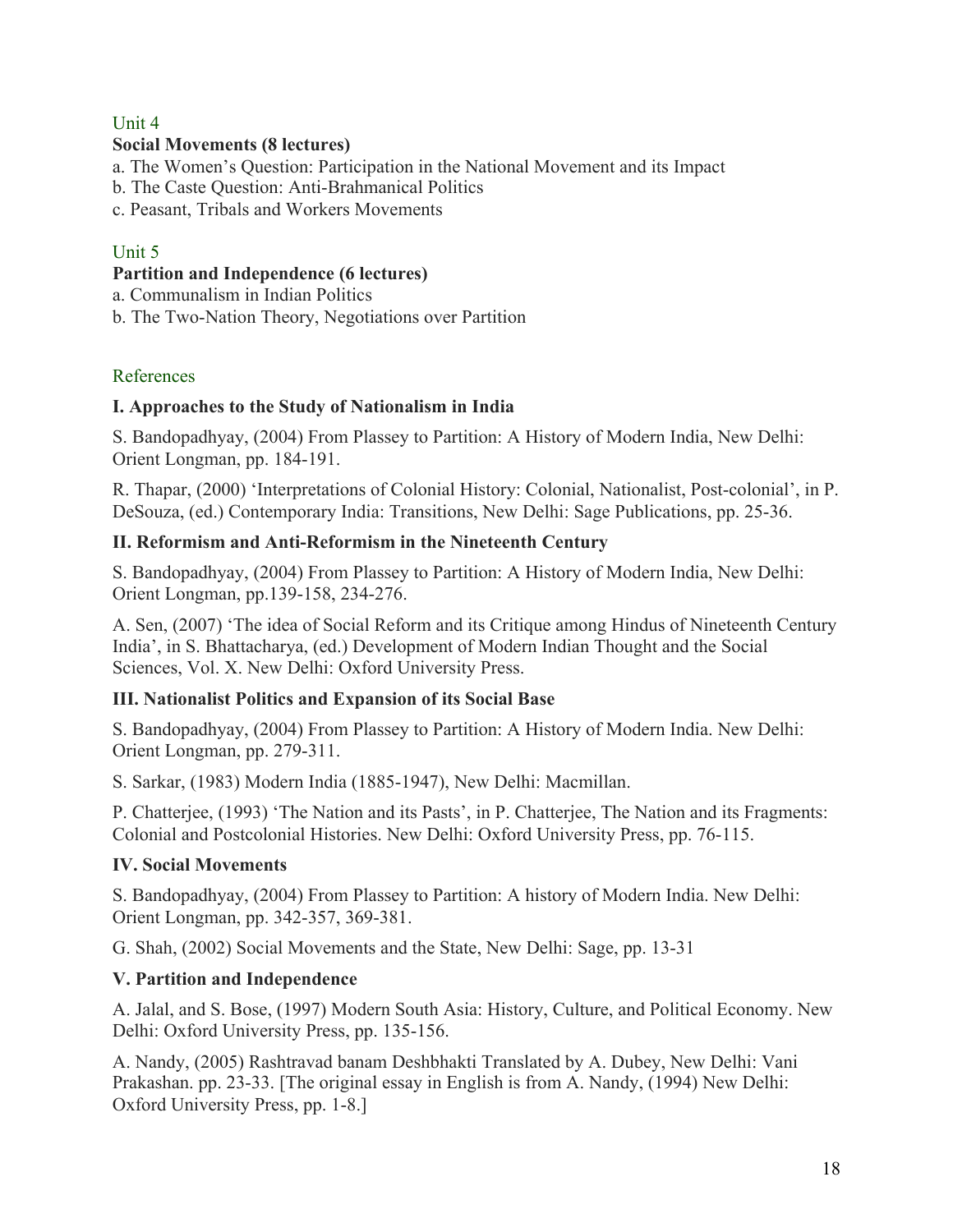### Additional Resources:

B. Chakrabarty and R. Pandey, (2010) Modern Indian Political Thought, New Delhi: Sage Publications.

P. Chatterjee, (1993) The Nation and its Fragments: Colonial and Postcolonial Histories, New Delhi: Oxford University Press.

R. Pradhan, (2008) Raj to Swaraj, New Delhi: Macmillan (Available in Hindi).

S. Islam, (2006) Bharat Mein Algaovaad aur Dharm, New Delhi: Vani Prakashan.

# Teaching Learning Process

Students will have interactive lectures on the struggle of Indian people against colonialism. It seeks to achieve this understanding by looking at this struggle from different theoretical perspectives that highlight its different dimensions. The course begins discussion on the nineteenth century Indian responses to colonial dominance in the form of reformism and its criticism and continues through various phases up to the events leading to the Partition and Independence. In the process, the students engage with detailed discussion on various conflicts and contradictions by focusing on its different dimensions: communalism, class struggle, caste and gender questions.

#### Assessment Methods

Students will be assessed on continuous basis followed by end term examination. Internal assessment will be conducted at the end of each unit which may include assignments, class presentations and viva-voce. Students will be assessed on the basis of their ability to think critically. Students will be required to submit a critical review of any book or a film that relates to any one unit of the syllabus before end term examination.

### Keywords

Caste, Communalism, Colonialism, Dominance, Gender, Partition, Peasants Nationalism, Struggle, Workers

# **GE2 - Contemporary Political Economy (B.2) Generic Elective - (GE) Credit:6**

### Course Objective

Given the growing recognition worldwide of the importance of the political economy approach to the study of global order, this course has the following objectives:

- To familiarize the students with the different theoretical approaches
- To give a brief overview of the history of the evolution of the modern capitalist world;
- To highlight the important contemporary problems, issues and debates on how these should be addressed.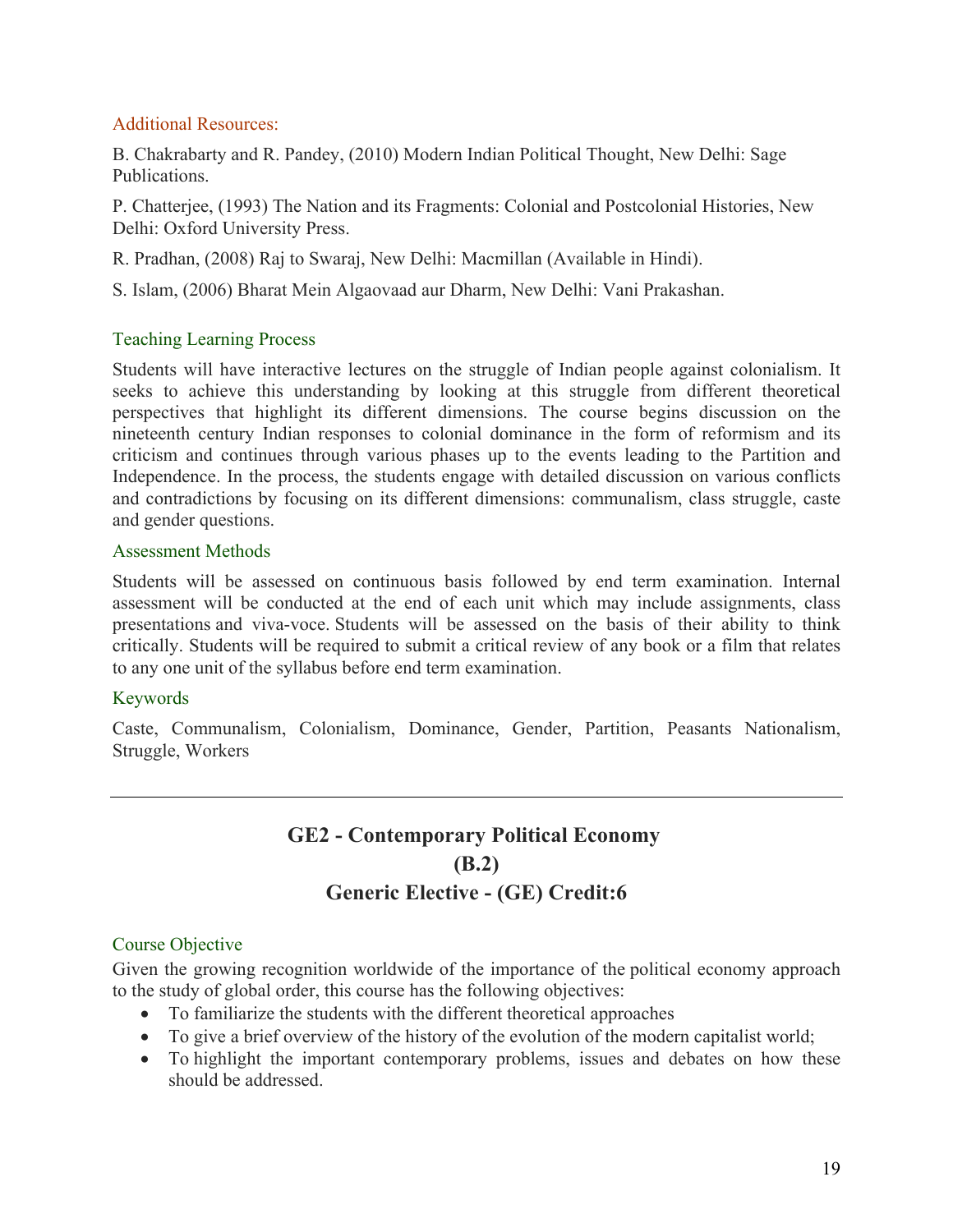#### Course Learning Outcomes

- The students will learn about diverse approaches to international political economy.
- The study of role of international organization in transforming the world economy will equip the students to understand the process of evolution of capitalism.
- Insights into issues and contentions of development and perspectives on globalization will augment students' ability to assess its impact on culture, environment, militarysecurity dimensions and traditional knowledge systems.
- The paper will enable students to comprehend contemporary dilemmas in the sociopolitical, gender and ethnic domains.

# Unit 1

### **Approaches to Political Economy (15 Lectures)**

- a) Classical Liberalism
- b) Marxism
- c) Welfarism
- d) Neo-liberalism
- e) Gandhian approach

### Unit 2

### **Capitalist Transformation (14 Lectures)**

a) European Feudalism and Transition to Capitalism

b) Globalization: Transnational Corporations, World Trade Organization, International Non-

governmental Organizations (their role in development)

### Unit 3

### **Issues in Development (15 Lectures)**

- a) Culture
- b) Environment
- c) Knowledge Economy

### Unit 4

### **Globalization and Development Dilemmas (16 Lectures)**

- a) Artificial Intelligence
- b) Gender
- c) Racial and Ethnic Problems
- d) Migration

#### References

Arblaster, A. (2006) 'The Rise and Decline of Western Liberalism' in Lal, D. Reviving the Invisible Hand: The Case for Classical Liberalism in the Twentyfirst Century. Princeton: Princeton University Press, pp. 1- 8, 17- 30, and 48- 51.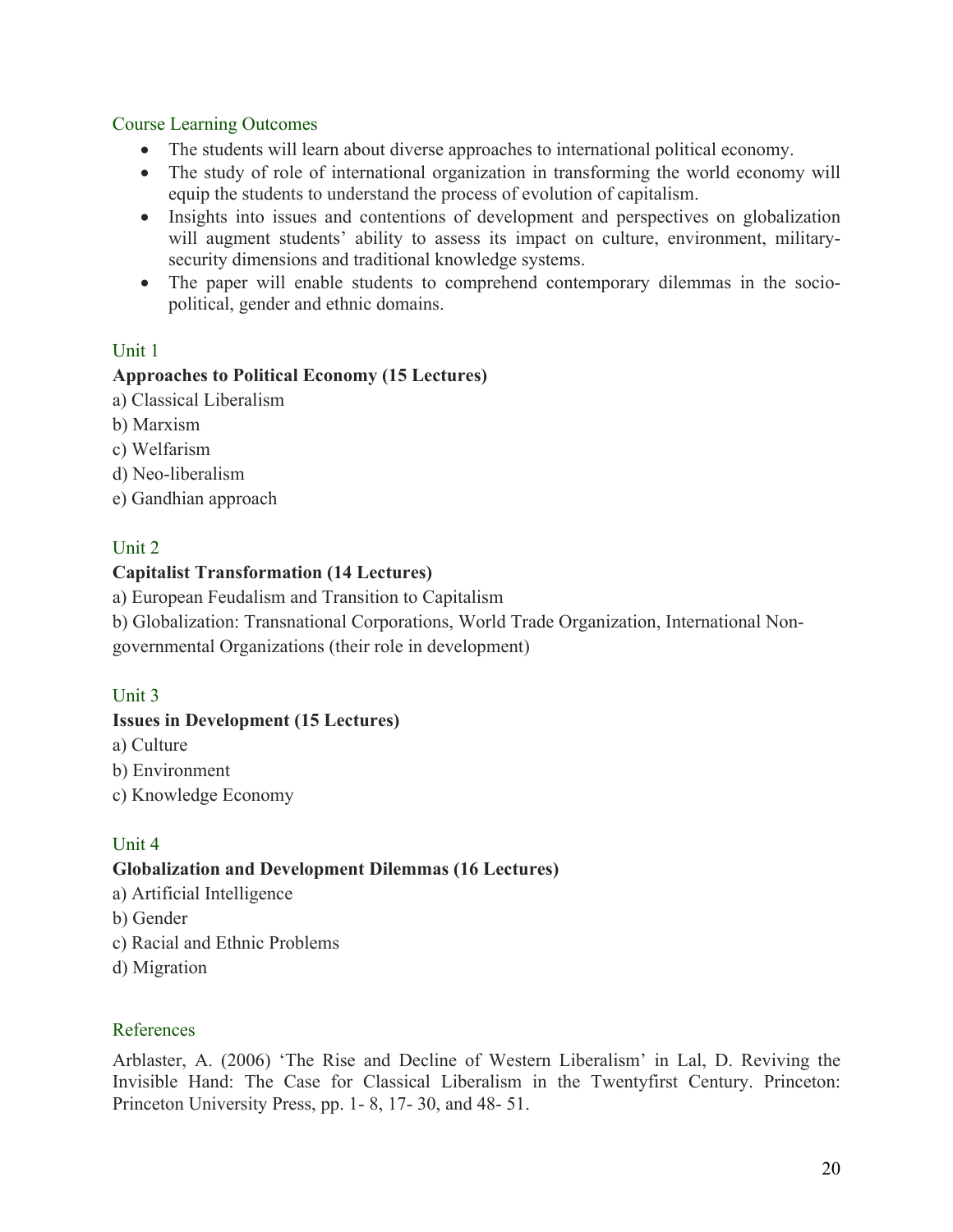Mandel, E. (1979) An Introduction to Marxist Economic Theory. New York: Pathfinder Press, 3rd print, pp. 3-73.

Kersbergen, K.V. and Manow, P. (2009) Religion, Class Coalition and Welfare State. Cambridge: Cambridge University Press, chapters 1 and 10, pp. 1-38; 266-295

Andersen, J. G. (ed.) (2008) 'The Impact of Public Policies' in Caramani, D. Comparative Politics. Oxford: Oxford University Press, ch 22, pp. 547- 563.

Harvey, D. (2005) A Brief History of Neo-liberalism. Oxford: Oxford University Press.

Ghosh, B.N. (2007) Gandhian Political Economy: Principles, Practice and Policy. Ashgate Publishing Limited, pp. 21- 88.

Phukan, M. (1998) The Rise of the Modern West: Social and Economic History of Early Modern Europe. Delhi: Macmillan India, pp. 420- 440.

Gilpin, R. (2003) Global Political Economy: Understanding the International Economic Order, Princeton University Press, pp. 278- 304.

Kennedy, P. (1993) Preparing for the Twenty – First Century. UK: Vintage, Ch. 3

Prasad, K. (2000) NGOs and Social-economic Development Opportunities. New Delhi: Deep & Deep, ch. 1, 2, 3, 5.

Fisher, J. (2003) Non-governments – NGOs and the Political Development in the Third World. Jaipur: Rawat, ch. 1, 4, 6.81

Mackay, H. (2004) 'The Globalization of Culture' in Held, D. (ed.) A Globalizing World? Culture, Economics and Politics. London: Routledge, pp. 47- 84.

Tomlinson, J. (2004) 'Cultural Imperialism' in Lechner, F. J and Boli, J. (eds.) The Globalization Reader. Oxford: Blackwell, pp. 303- 311.

Lechner, F. J and Boli, J. (eds.) (2004) The Globalization Reader. Oxford: Blackwell, pp. 361- 376 and 398- 404.

Held, D. and Mcrew, A. (eds.) (2000) The Global Transformations Reader. Cambridge: Polity Press, pp. 374- 386.

Singh, S. (1997) Taming the Waters: The Political Economy of Large Dams in India. New Delhi: Oxford University Press, pp. 133- 163, 182- 203, 204- 240.

Kesselman, M. (2007) The Politics of Globalization. Boston: Houghton Mifflin Company, pp. 330- 339.

Marglin, S. (1990) 'Towards the Decolonisation of the Mind' in Marglin, S. and Marglin, F. A. (eds.) Dominating Knowledge: Development, Culture and Resistance. Oxford: Oxford University Press, pp. 1- 28.

L. Lechner, F. J and Boli, J. (eds.) (2004) The Globalization Reader. Oxford: Blackwell, pp. 211- 244.

Held, D. and Mcrew, A. (eds.) (2000) The Global Transformations Reader. Cambridge: Polity Press, pp. 105-155.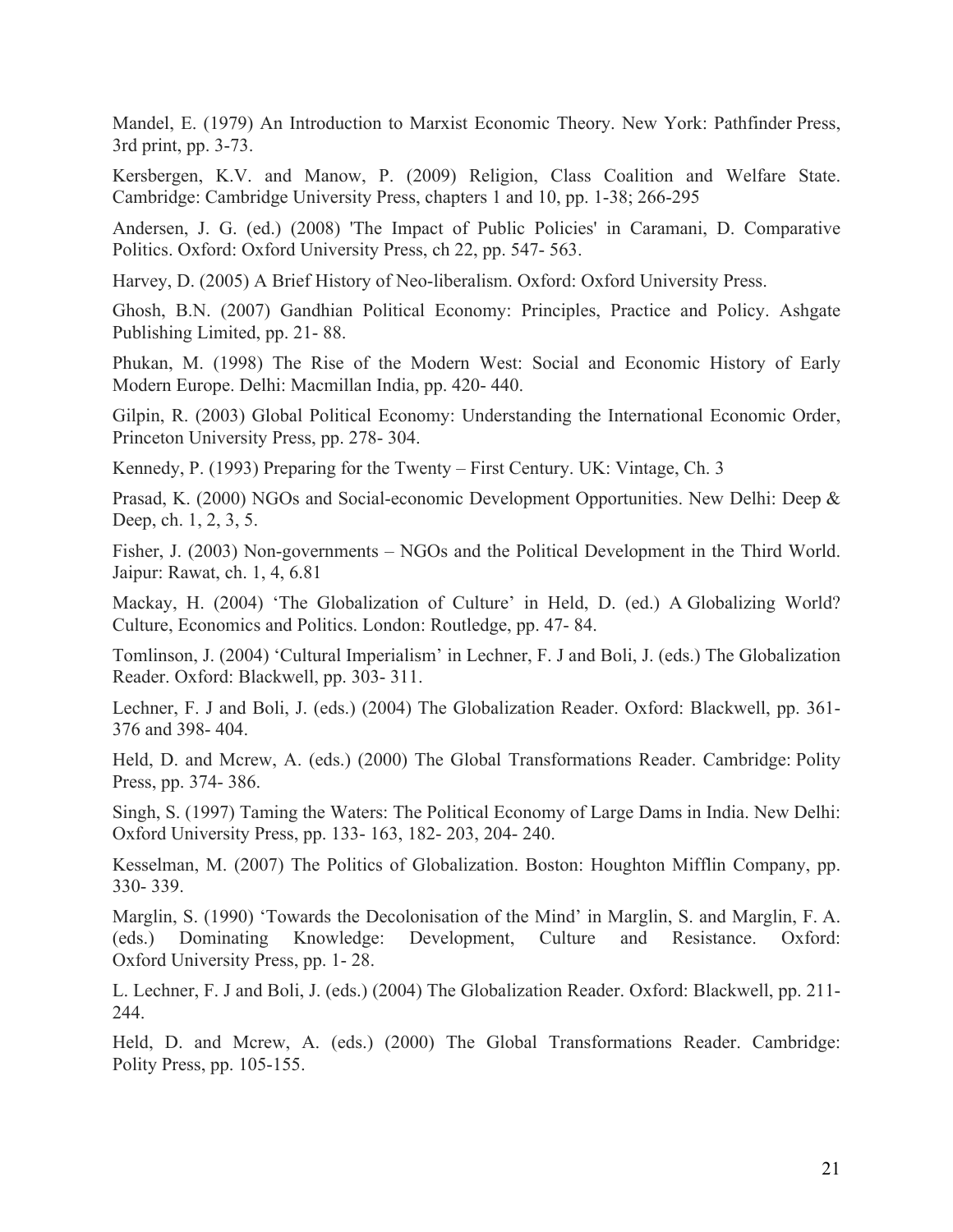Omahe, K. (2004) 'The End of the Nation State', L. Lechner, F. J and Boli, J. (eds.) The Globalization Reader. Oxford: Blackwell.

Glen, J. (2007) Globalization: North-South Perspectives. London: Routledge, ch.6.

Sen, A. (2006) Identity and Violence: Illusion and Destiny. London: Penguin/Allen Lane, pp. 130-148.

Berkovitch, N. (2004) 'The Emergence and Tranformation of the International Women's Movements' in L. Lechner, F. J and Boli, J. (eds.) The Globalization Reader. Oxford: Blackwell, ch.31, pp. 251- 257.

Steans, J. (2000) 'The Gender Dimension' in Held, D. and Mcrew, A. (eds.), The Global Transformations Reader. Cambridge: Polity Press, ch.35, pp. 366- 373.

Tickner, J. A. (2008) 'Gender in World Politics' in Baylis, J., Smith, S. & Owens, P. (eds.) Globalization of World Politics, 4th edn., New Delhi: Oxford University Press, ch.15.

Arya, S. and Roy, A. (eds.) Poverty Gender and Migration. New Delhi: Sage, Ch. 1. Kesselman, M. (2007) The Politics of Globalization. Boston: Houghton Mifflin Company, pp. 450- 462.

Nayyar, D. (ed.) (2002) Governing Globalization. Delhi: OUP, pp. 144- 176.

#### Additional Resources:

#### **Classic Readings**

Robert Gilpin, (1987) The Political Economy of International Relations, Princeton: Princeton University Press.

Susan Strange (1989), Paths to International Political Economy, London: Routledge.

#### **Additional Readings**

Gelinas, J. B. (2003) Juggernaut Politics- Understanding Predatory Globalization.

Halifax, Fernwood. Available from: www.globalpolicy.org

#### Teaching Learning Process

The course aims to familiarize the students with the various dimensions involved in the contemporary global economy. The teaching learning process will go beyond the classroom lectures and presentation by engaging internet sources to follow the market trends. The lectures will be highly interactive whereas the students will be encouraged to follow the daily market trends. To enhance the cognitive ability of the students, group discussions will be organized to make the students understand the impact of any changes in the global economy on the society.

#### Assessment Methods

The students will be assessed according to their performance in their internal assessment exam and end semester exam. However, the students will be also assessed according to their performance in group discussions. Weekly quiz and tests will be also the mode of assessment.

#### Keywords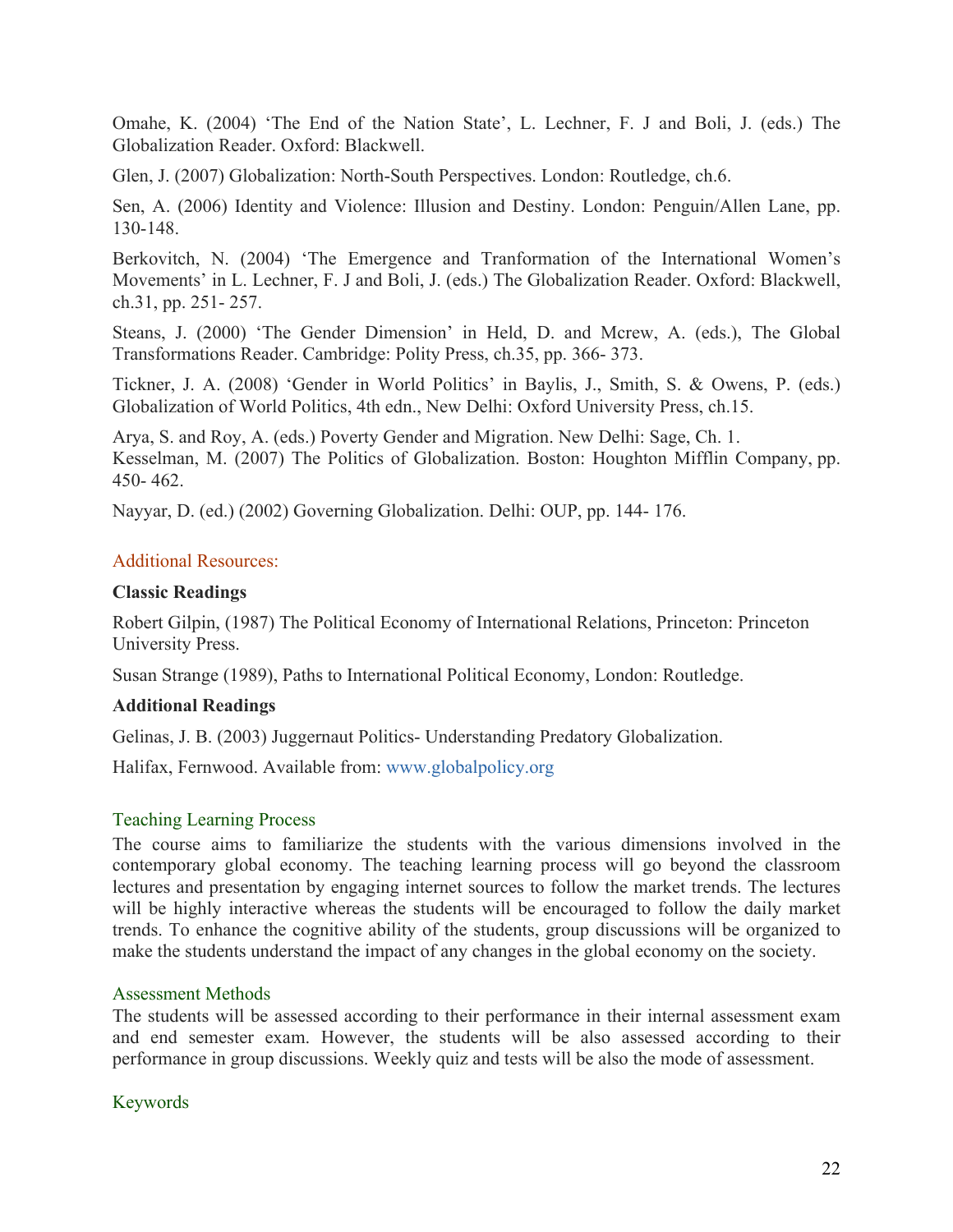Approaches to Political Economy, Development Debates, Development vs. Environment, Knowledge Economy, Globalization and Development

# **GE3 - Women, Power and Politics (B.3) Generic Elective - (GE) Credit:6**

#### Course Objective

This course opens up the question of women's agency, taking it beyond 'women's empowerment' and focusing on women as radical social agents. It attempts to question the complicity of social structures and relations in gender inequality. This is extended to cover new forms of precarious work and labour under the new economy.

#### Course Learning Outcomes

After completing this course, the students will be able to:

- Understand the concept of patriarchy, feminism, family, community and state.
- Understand the history of women's movement and why these movements emerged, and hence would be able to connect theory and practice.

### Unit 1

#### **Groundings (6 weeks)**

**1. Patriarchy (2weeks)**

- a. Sex-Gender Debates
- b. Public and Private
- c. Power
- **2. Feminism (2 weeks)**

#### **3. Family, Community, State (2weeks)**

- a. Family
- b. Community
- c. State

### Unit 2

### **Movements and Issues (6 weeks)**

- **1. History of the Women's Movement in India (2 weeks)**
- **2. Violence against women (2 weeks)**
- **3. Work and Labour (2 weeks)**
	- a. Visible and Invisible work
	- b. Reproductive and care work
	- c. Sex work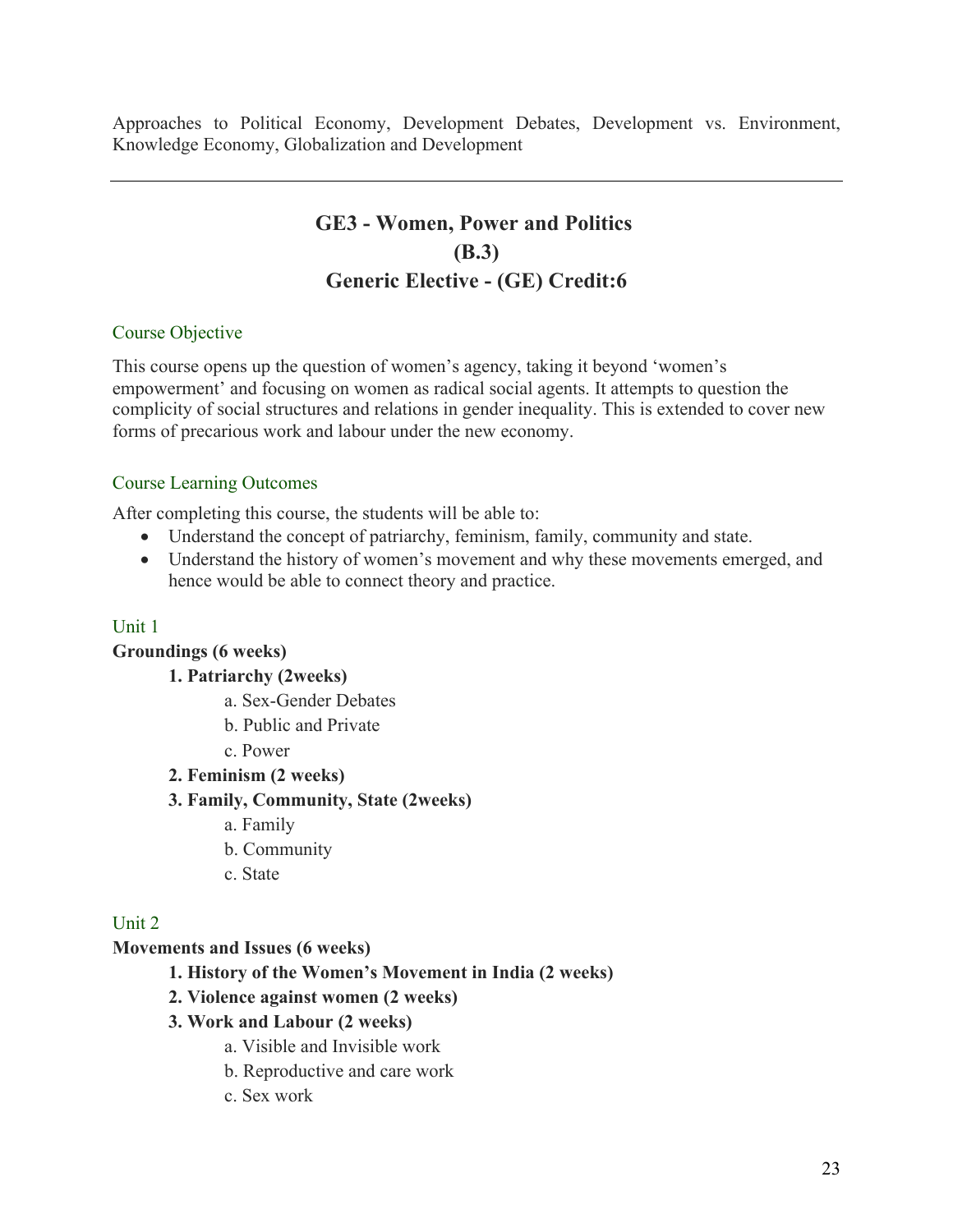### References

#### **I. Groundings**

T. Shinde, (1993) 'Stree Purusha Tulna', in K. Lalitha and Susie Tharu (eds), Women Writing in India, New Delhi, Oxford University Press, pp. 221-234

U. Chakravarti, (2001) 'Pitrasatta Par ek Note', in S. Arya, N. Menon & J. Lokneeta (eds.) Naarivaadi Rajneeti: Sangharsh evam Muddey, University of Delhi: Hindi Medium Implementation Board, pp.1-7

V Geetha, (2002) Gender, Kolkata, Stree, pp. 1-20.

M. Kosambi, (2007) Crossing the Threshold, New Delhi, Permanent Black, pp. 3-10; 40-46**.**

N. Menon, (2008) 'Power', in R. Bhargava and A. Acharya (eds), Political Theory: An Introduction, Delhi: Pearson, pp.148-157

B. Hooks, (2010) 'Feminism: A Movement to End Sexism', in C. Mc Cann and S. Kim (eds), The Feminist Reader: Local and Global Perspectives, New York: Routledge, pp. 51-57.

R. Delmar, (2005) 'What is Feminism?', in W. Kolmar & F. Bartkowski (eds) Feminist Theory: A Reader, pp. 27-37

R. Palriwala, (2008) 'Economics and Patriliny: Consumption and Authority within the Household' in M. John. (ed) Women's Studies in India, New Delhi: Penguin, pp. 414-423

U. Chakravarti, (2003) Gendering Caste through a Feminist Len, Kolkata, Stree, pp. 139- 159.

C. MacKinnon, 'The Liberal State' from Towards a Feminist Theory of State, Available at http://fair-use.org/catharine-mackinnon/toward-a-feminist-theory-of-the-state/chapter-8, Accessed: 19.04.2013.

#### **II. Movements and Issues**

I. Agnihotri and V. Mazumdar, (1997) 'Changing the Terms of Political Discourse: Women's Movement in India, 1970s-1990s', Economic and Political Weekly, 30 (29), pp. 1869-1878.

R. Kapur, (2012) 'Hecklers to Power? The Waning of Liberal Rights and Challenges to Feminism in India', in A. Loomba South Asian Feminisms, Durham and London: Duke University Press, pp. 333-355

N. Menon, (2004) 'Sexual Violence: Escaping the Body', in Recovering Subversion, New Delhi: Permanent Black, pp. 106-165

P. Swaminathan, (2012) 'Introduction', in Women and Work, Hyderabad: Orient Blackswan, pp.1-17

J. Tronto, (1996) 'Care as a Political Concept', in N. Hirschmann and C. Stephano, Revisioning the Political, Boulder: Westview Press, pp. 139-156.

Darbar Mahila Samanwaya Committee, Kolkata (2011) 'Why the so-called Immoral Traffic (Preventive) Act of India Should be Repealed', in P. Kotiswaran, Sex Work, New Delhi, Women Unlimited, pp. 259-262

N. Jameela, (2011) 'Autobiography of a Sex Worker', in P. Kotiswaran, Sex Work, New Delhi: Women Unlimited, pp. 225-241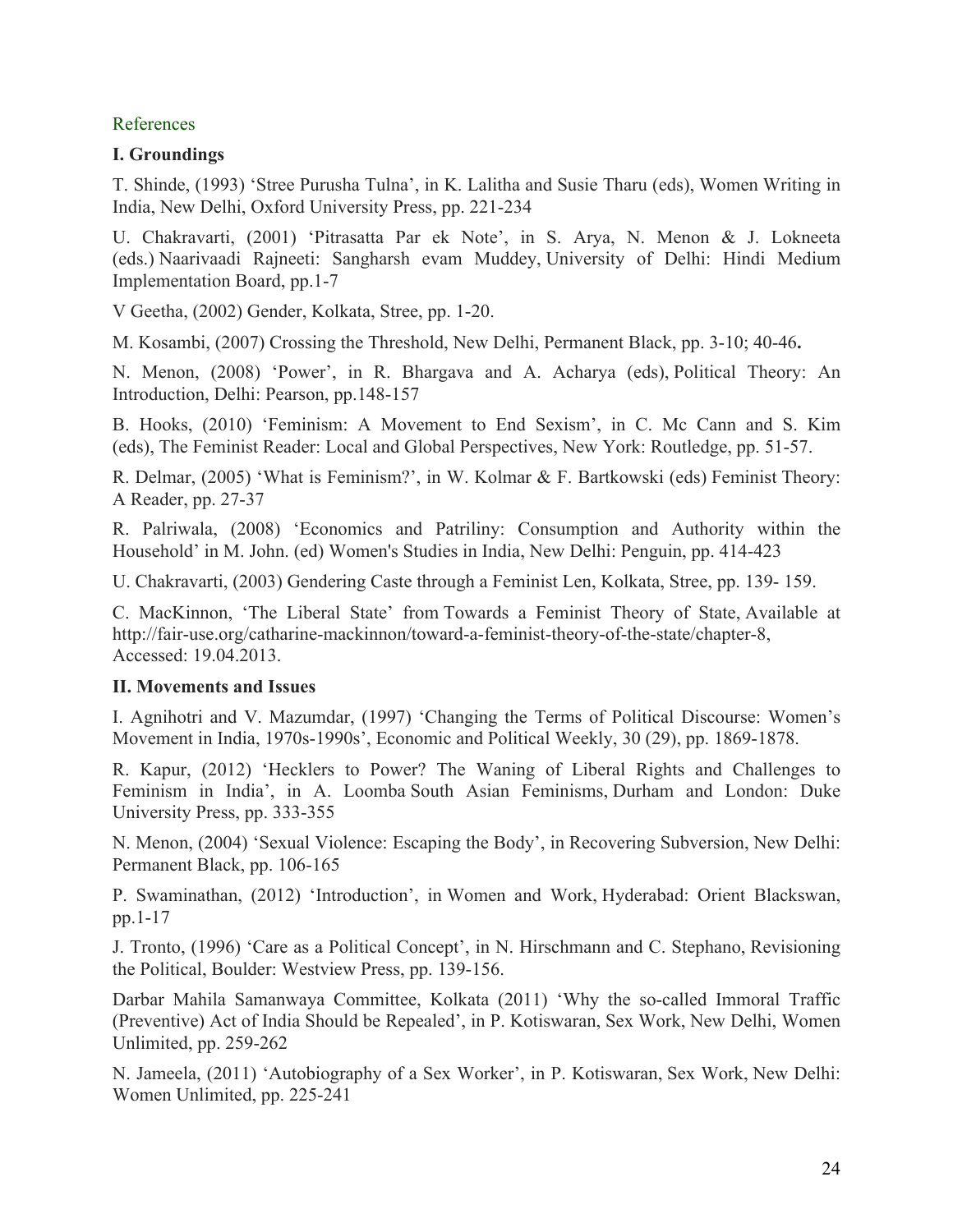### Additional Resources:

K. Millet, (1968) Sexual Politics, Available at http://www.marxists.org/subject/women/authors/millett-kate/sexualpolitics.htm, Accessed: 19.04.2013.

S. de Beauvoir (1997) Second Sex, London: Vintage.

F. Engles, Family, Private Property and State, Available at http://readingfromtheleft.com/PDF/EngelsOrigin.pdf, Accessed: 19.04.2013.

S. Brownmiller, (1975) Against our Wills, New York: Ballantine.

N. Menon (2008) 'Gender', in R. Bhargava and A. Acharya (eds), Political Theory: An Introduction, New Delhi: Pearson, pp. 224-233

R. Hussain, (1988) 'Sultana's Dream', in Sultana's Dream and Selections from the Secluded Ones – translated by Roushan Jahan, New York: The Feminist Press.

S. Ray 'Understanding Patriarchy', Available at http://www.du.ac.in/fileadmin/DU/Academics/course\_material/hrge\_06.pdf

Saheli Women's Centre, (2007) Talking Marriage, Caste and Community: Women's Voices from Within, New Delhi: monograph 114

C. Zetkin, 'Proletarian Woman', Available at http://www.marxists.org/archive/zetkin/1896/10/women.htm, Accessed: 19.04.2013.

J. Ghosh, (2009) Never Done and Poorly Paid: Women's Work in Globalising India, Delhi: Women Unlimited

Justice Verma Committee Report, Available at http://nlrd.org/womens-rightsinitiative/justiceverma-committee-report-download-full-report, Accessed: 19.04.2013.

N. Gandhi and N. Shah, (1992) Issues at Stake – Theory and Practice in the Women's Movement, New Delhi: Kali for Women.

V. Bryson, (1992) Feminist Political Theory, London: Palgrave-MacMillan, pp. 175-180; 196- 200

M. Mies, (1986) 'Colonisation and Housewifisation', in Patriarchy and Accumulation on a World Scale London: Zed, pp. 74-111, Available at

http://caringlabor.wordpress.com/2010/12/29/maria-mies-colonizationand-housewifization/.

R. Ghadially, (2007) Urban Women in Contemporary India, Delhi: Sage Publications.

Saheli Women's Centre (2001) 'Reproductive Health and Women's Rights, Sex Selection and feminist response' in S Arya, N. Menon, J. Lokneeta (eds), Nariwadi Rajneeti, Delhi, pp. 284- 306

V. Bryson (2007) Gender and the Politics of Time, Bristol: Polity Press

### **Readings in Hindi:**

D. Mehrotra, (2001) Bhartiya Mahila Andolan: Kal, Aaj aur Kal, Delhi: Books for Change

G. Joshi, (2004) Bharat Mein Stree Asmaanta: Ek Vimarsh, University of Delhi: Hindi Medium Implementation Board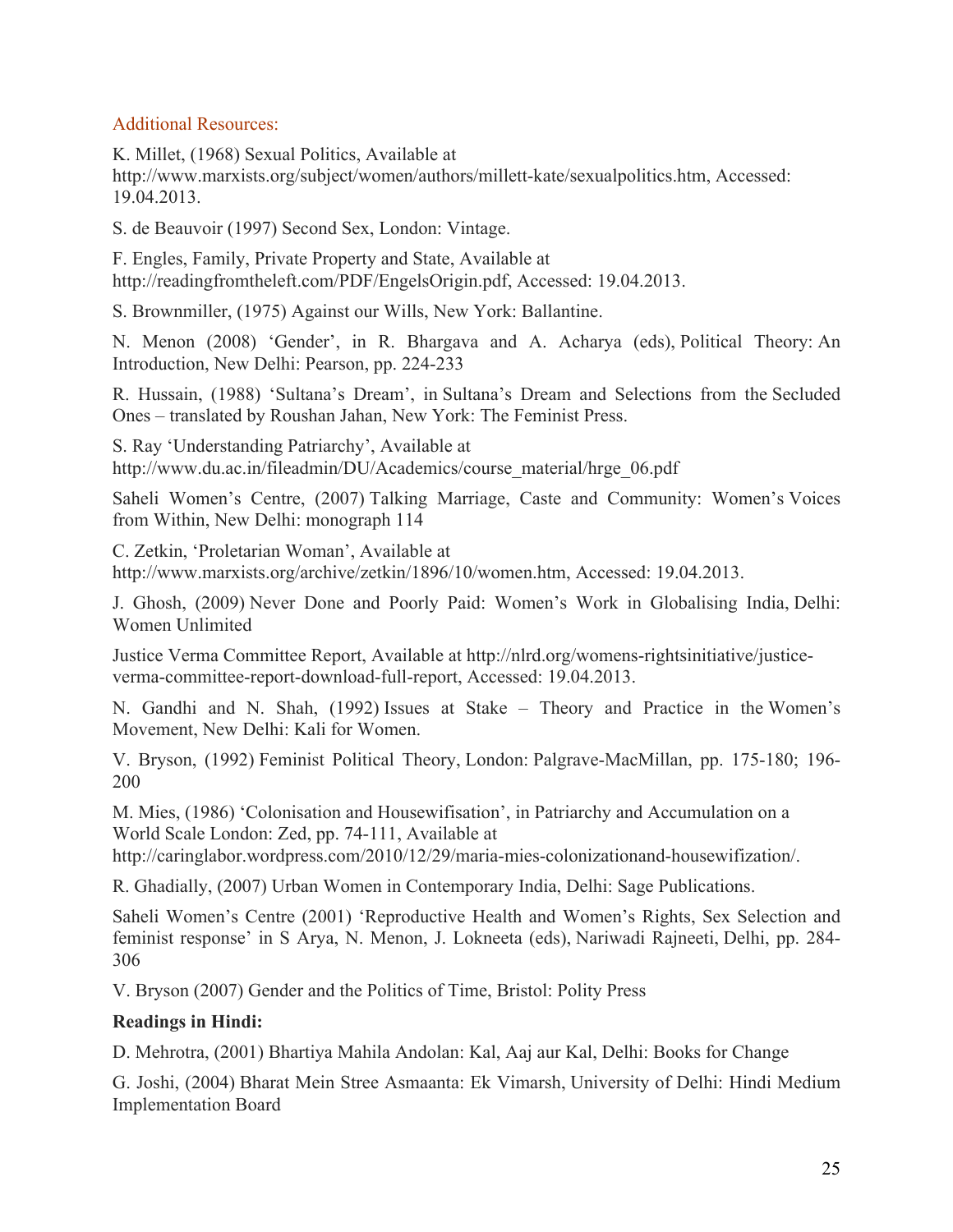N. Menon (2008) 'Power', in R. Bhargava and A. Acharya (eds) Political Theory: An Introduction, New Delhi: Pearson

N. Menon (2008) 'Gender', in R. Bhargava and A. Acharya (eds) Political Theory: An Introduction, New Delhi, Pearson

R. Upadhyay and S. Upadhyay (eds.) (2004) Aaj ka Stree Andolan, Delhi: Shabd Sandhan.

मेनन, निवेदिता, साधना आर्या और जिनी लोकनीता (ed.), नारीवादी राजनीति: संघर्ष एवं मुद्दे, दिल्ली: हिंदी माध्यम कायरनय िनदेशालय,2001.

# Teaching Learning Process

The teaching-learning process for this course would involve class lectures, class discussion, class presentation, debates on contemporary issues and relevant cases. Teaching would also involve methods like power point and film screening.

### Assessment Methods

Students will be assessed at different stages during the course learning process. After completing every unit they will be asked to take part in group discussions on any one important event or issue relevant for that unit. They will also do one presentation and one assignment.

# Keywords

patriarchy, feminism, family, community, power, state, movement

# **GE4 - Gandhi and the Contemporary World (B.4) Generic Elective - (GE) Credit:6**

### Course Objective

Locating Gandhi in a global frame, the course seeks to elaborate Gandhian thought and examine its practical implications. It will introduce students to key instances of Gandhi's continuing influence right up to the contemporary period and enable them to critically evaluate his legacy.

#### Course Learning Outcomes

This course will help students to understand Gandhian philosophy in a critical and analytical manner. It will also help in describing the impact of Gandhian thought on Indian and global politics. It will help in identifying and explaining selected approaches and methods that historians have used to study the history of anti-colonial Indian politics.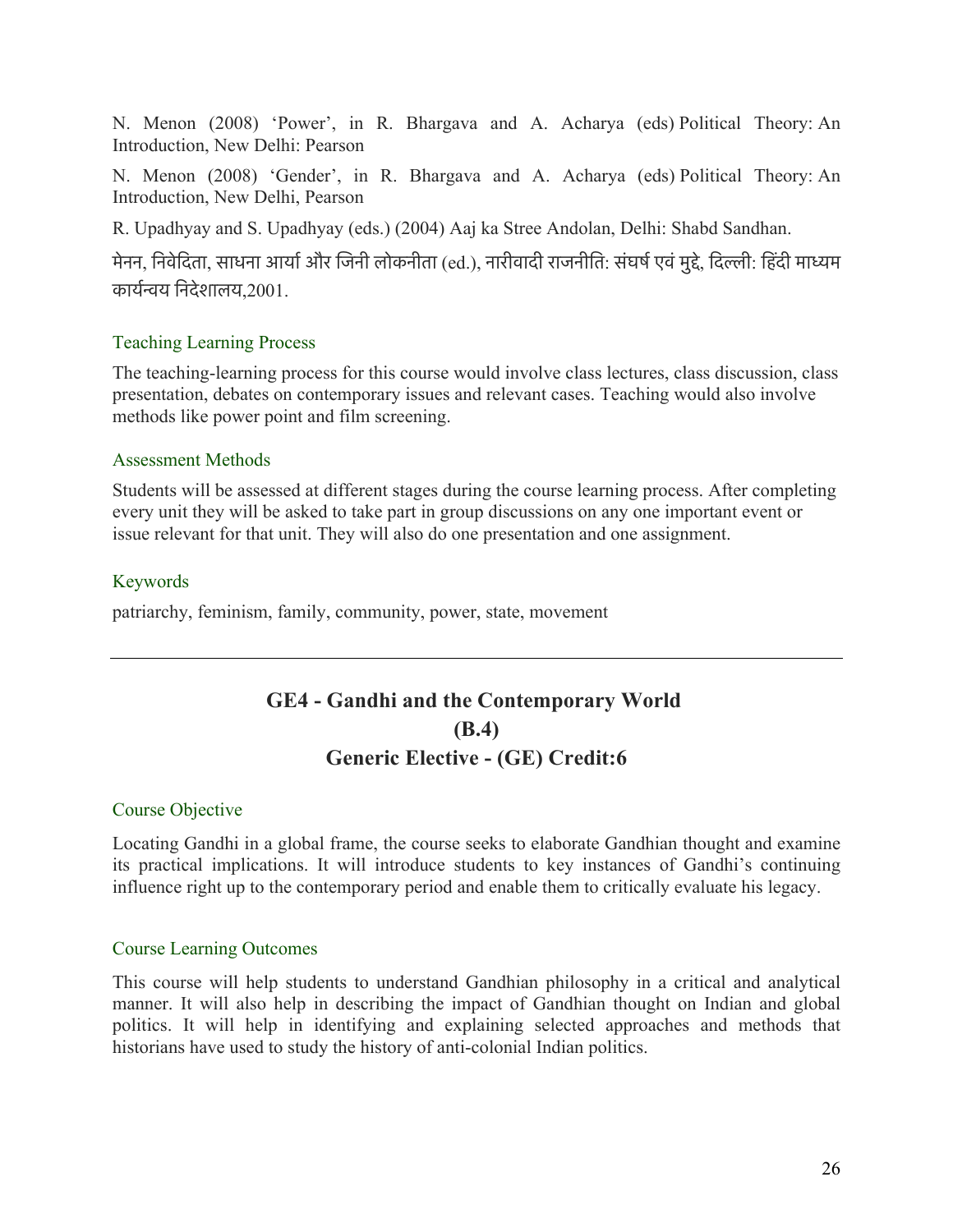# Unit 1 **Gandhi on Modern Civilization and Ethics of Development (2 weeks)**

a. Conception of Modern Civilisation and Alternative Modernity

b. Critique of Development: Narmada Bachao Andolan

# Unit 2

# **Gandhian Thought: Theory and Action (4 weeks)**

- a. Theory of Satyagraha
- b. Satyagraha in Action
	- i. Peasant Satyagraha: Kheda and the Idea of Trusteeship
	- ii. Temple Entry and Critique of Caste
	- iii. Social Harmony: 1947and Communal Unity

# Unit 3

# **Gandhi's Legacy (4 weeks)**

- a) Tolerance: Anti Racism Movements (Anti Apartheid and Martin Luther King)
- b) The Pacifist Movement
- c) Women's Movements
- d) Gandhigiri: Perceptions in Popular Culture

# Unit 4

### **Gandhi and the Idea of Political (2 weeks)**

- a) Swaraj
- b) Swadeshi

### References

# **I. Gandhi on Modern Civilization and Ethics of Development**

B. Parekh, (1997) 'The Critique of Modernity', in Gandhi: A Brief Insight, Delhi: Sterling Publishing Company, pp. 63-74.

K. Ishii, (2001) 'The Socio-economic Thoughts of Mahatma Gandhi: As an Origin of Alternative Development', Review of Social Economy. Vol. 59 (3), pp. 297-312.

D. Hardiman, (2003) 'Narmada Bachao Andolan', in Gandhi in his Time and Ours. Delhi: Oxford University Press, pp. 224- 234.

A Baviskar, (1995) 'The Politics of the Andolan', in In the Belly of the River: Tribal Conflict Over Development in the Narmada Valley, Delhi: Oxford University Press, pp.202-228.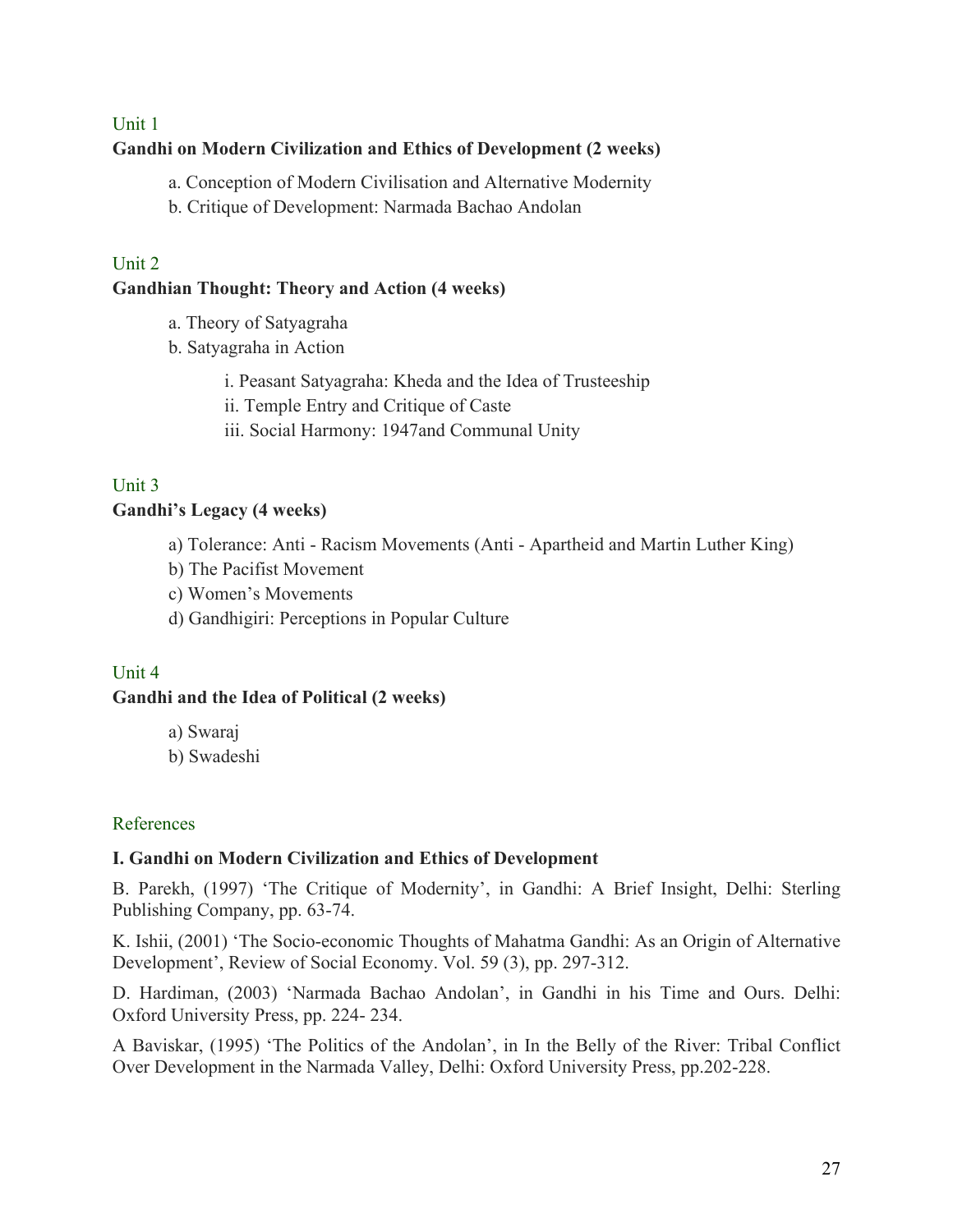R Iyer, (ed) (1993) 'Chapter 4' in The Essential Writings of Mahatma Gandhi, New Delhi: Oxford University Press.

R. Ramashray, (1984) 'Liberty Versus Liberation', in Self and Society: A Study in Gandhian Thought, New Delhi: Sage Publication.

#### **II. Gandhian Thought: Theory and Action**

B. Parekh, (1997) 'Satyagrah', in Gandhi: A Brief Insight, Delhi: Sterling Publishing Company, pp. 51-63.

D. Dalton, (2000) 'Gandhi's originality', in A. Parel (ed) Gandhi, Freedom and Self-Rule, New Delhi: Lexington Books, pp.63-86.

D. Hardiman, (1981) 'The Kheda Satyagraha', in Peasant Nationalists of Gujarat: Kheda District, 1917-1934, Delhi: Oxford University Press, pp. 86-113.

J. Brown, (2000) 'Gandhi and Human Rights: In search of True humanity', in A. Parel (ed) Gandhi, Freedom and Self-Rule, New Delhi: Lexington Books, pp. 93-100.

R. Iyer, (2000) 'Chapter 10 and 11', in The Moral and Political Thought of Mahatma Gandhi, New Delhi: Oxford University Press, pp. 251-344

I. Knudegaard, (2010), Gandhi's Vision for Indian Society: Theory and Action, Master Thesis in History, University of Oslo, Available at:

https://www.duo.uio.no/bitstream/handle/10852/23275/IngfridxKnudegaardxmasteroppgavexixh istorie.pdf?sequence=1&isAllowed=y, Accessed: 14.05.2019, pp.27-38.

P. Rao, (2009) 'Gandhi, Untouchability and the Postcolonial Predicament: A Note'. Social Scientist. Vol. 37 (1/2). Pp. 64-70.

B. Parekh, (1999) 'Discourse on Unsociability', in Colonialism, Tradition and Reform: An Analysis of Gandhi's Political Discourse, New Delhi: Sage Publication.

D. Hardiman, (2003) 'Fighting Religious Hatreds', in Gandhi in His Time and Ours. Delhi: Oxford University Press.

### **III. Gandhi's Legacy**

D. Hardiman, (2003) 'Gandhi's Global Legacy', in Gandhi in His Time and Ours. Delhi: Oxford University Press, pp. 238-283.

Manimala, (1984) 'Zameen Kenkar? Jote Onkar: Women's participation in the Bodhgaya struggles', in M. Kishwar and R. Vanita (eds) In Search of Answers: Indian Women's Voices from Manushi, London: Zed Press.

M. Shah, (2006) 'Gandhigiri; A Philosophy of Our Times', The Hindu, Available at http://www.hindu.com/2006/09/28/stories/2006092802241000.htm, Accessed: 14.05.2019.

A. Ghosh and T. Babu, (2006) 'Lage Raho Munna Bhai: Unravelling Brand 'Gandhigiri', Economic and Political Weekly, 41 (51), pp. 5225 – 5227.

H. Trivedi (2011) 'Literary and Visual Portrayal of Gandhi', in J Brown and A Parel (eds) Cambridge Companion to Gandhi, Cambridge University Press 2011, pp. 199-218.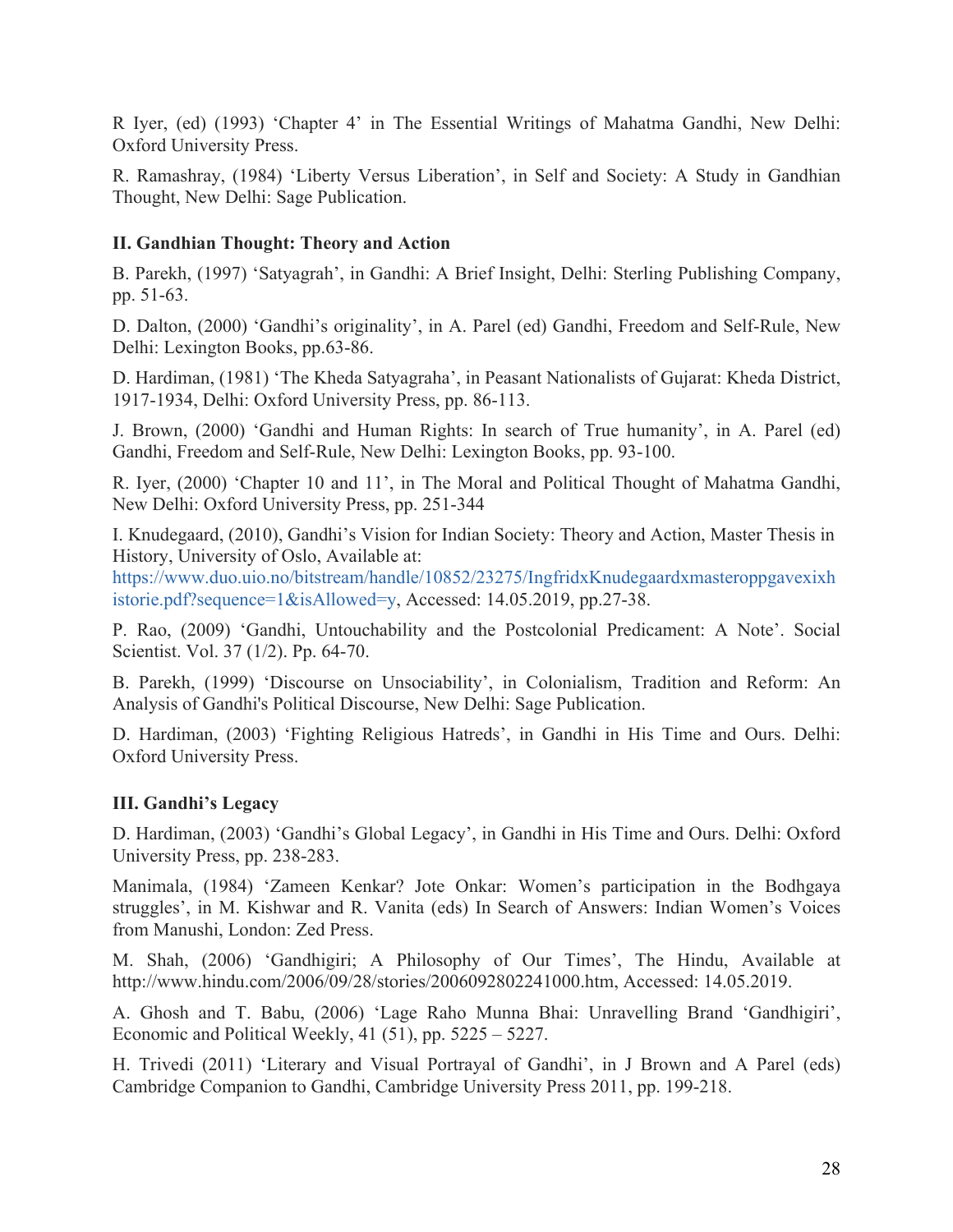### **IV. Gandhi and the Idea of Political**

P. Chatterjee, (1986) 'The Moment of Maneuver', in Nationalist Thought and the Colonial World: A derivative discourse?, Delhi: Zed Books.

Indian Council for Historical Research (1976) 'The Logic of Gandhian Nationalism: Civil Disobedience and the Gandhi – Irwin Pact, 1930-31', Indian Historical Review, Available at http://www.ichrindia.org/journal.pdf, Accessed: 18.04.2013.

D. Dalton, (1996) 'Swaraj: Gandhi's Idea of Freedom', in Mahatma Gandhi: Selected Political Writings, USA: Hackett Publishing, pp. 95-148.

A. Parel (ed.) (1997) 'Editor's Introduction', in Gandhi, Hind Swaraj and Other Writings Cambridge: Cambridge University Press.

# Additional Resources:

# **Classics**

M K Gandhi "Hind Swaraj" Navjeevan Trust, Ahmedabad, 1910, https://www.indiawaterportal.org/sites/indiawaterportal.org/files/hind\_swarajya\_mk\_gandhi\_201 0.pdf

M. K. Gandhi Chapter XII&XIII, "Satyagraha in South Africa, Navjivan Trust, Ahmmedabad, 1928, pp. 95-107

M.K. Gandhi, (1941) 'Chapter 1, 2, 9, 15, and 16', in Constructive Programme: Its Meaning and Place, Ahmedabad: Navjivan Trust.

M.K. Gandhi's India of My Dreams (Compiled R.K. Prabhu): "The meaning of Swaraj" (no.2); "Communal unity" (no.59); "The curse of untouchability" (no.61); "Religious tolerance in India" (no.62); "The problem of minorities" (no.66). Available at:

https://ia802902.us.archive.org/22/items/Mere\_sapno\_ka\_Bharatmk\_gandhi/MereSapnoKaBharat-MkGandhi1947.pdf

# **Additional Readings:**

A. Baviskar, (1995) 'National Development, Poverty and the environment', in In the Belly of the River: Tribal Conflict Over Development in the Narmada Valley, Delhi: Oxford University Press, pp. 18-33.

B. Parekh, (1997) 'Religious Thought', in Gandhi: A Brief Insight, Delhi: Sterling Publishing Company.

R. Iyer, (1993) The Essential Writings of Mahatma Gandhi, New Delhi: Oxford University Press, pp. 299-344; 347-373.

S. Sarkar, (1982) Modern India 1885-1947, New Delhi: Macmillan, pp. 432-39.

R. Iyer, (2001) The Moral and Political Thought of Mahatma Gandhi, New Delhi: Oxford University Press. pp. 344-358.

H. Coward, (2003) 'Gandhi, Ambedkar, and Untouchability', in H. Coward (ed) Indian Critiques of Gandhi, New York: State University of New York Press, pp. 41-66.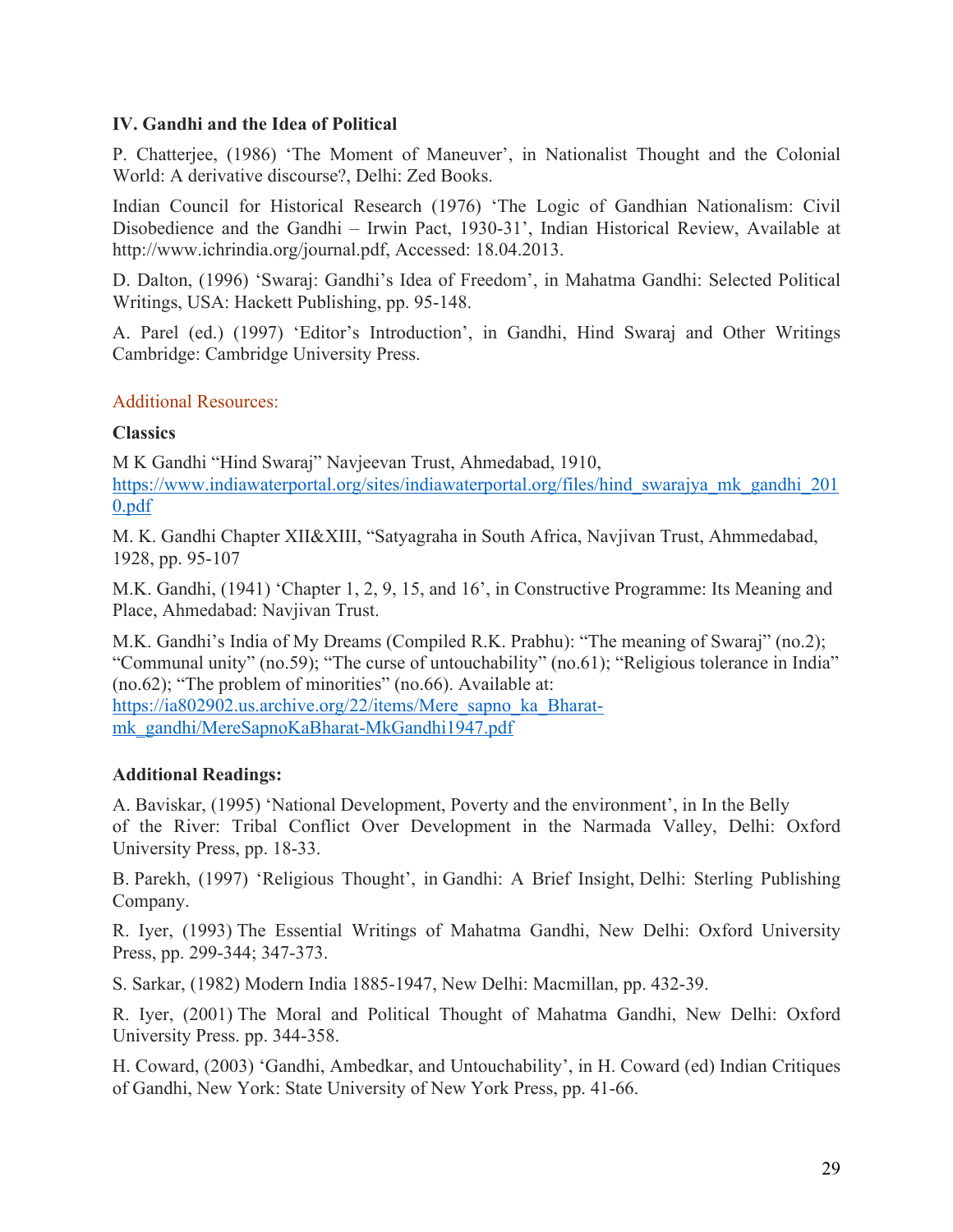J. Lipner, (2003) 'A Debate for Our Times', in Harold Coward (ed) Indian Critiques of Gandhi, New York: State University of New York Press, pp. 239-58

M. Gandhi, (1941) 'Chapter 1, 2, 9, 15, and 16', in Constructive Programme: Its Meaning and Place, Ahmedabad: Navjivan Trust.

R. Terchek, (1998) Gandhi: Struggling for Autonomy, USA: Rowman and Littlefield Publishers.

N. Dirks, (2001), 'The Reformation of Caste: Periyar, Ambedkar and Gandhi', in Castes of Mind: Colonialism and the making of Modern India, Princeton: Princeton University Press.

R. Mukharjee, (ed) (1995), The Penguin Gandhi Reader, New Delhi: Penguin.

T. Weber, (2006) 'Gandhi is dead, Long live Gandhi- The Post Gandhi Gandhian Movement in India', in Gandhi, Gandhism and the Gandhians, New Delhi: Roli.

A. Taneja, (2005) Gandhi Women and the National Movement 1920-1947, New Delhi: Haranand Publishers.

J. Brown, (2008) Gandhi and Civil Disobedience: The Mahatma in Indian Politics, Cambridge: Cambridge University Press.

R. Ramashray, (1984) 'What Beyond the Satanic Civilization?', in Self and Society: A Study in Gandhian Thought, New Delhi: Sage Publication.

### **Readings in Hindi**

म.क गाँधी 'हिन्द स्वराज ' नवजीवन टस्ट 1916.

म) क गाँधी मेरे सपनो का भारत 1947

नेमा, जे. पी और प्रताप सिंह 'गाँधी जी का दर्शन' ''धर्म की अवधारणा'' रिसर्च पब्लिकेशन्स जयपुर, 2018 पृष्ठ 56-62.

नेमा, जे. पी और प्रताप सिंह 'गाँधी जी का दर्शन' "सत्याग्रह की अवधारणा" रिसर्च पब्लिकेशन्स जयपुर, 2018  $45 - 79 - 85$ .

नेमा, जे. पी और प्रताप सिंह 'गाँधी जी का दर्शन' "स्वराज्य की अवधारणा" रिसर्च पब्लिकेशन्स जयपुर, 2018 पृष्ठ  $86-97$ .

जैन, मानक 'गाँधी के विचारों की 21वीं सदी में प्रासंगिकता' (भाग-2) "अस्पृश्यता निवारण में गाँधी का योगदान" आदि पब्लिकेशन्स, जयपुर 2010, पृष्ठ 275-317.

अग्रवाल, सुनील कुमार 'गाँधी और सांप्रदायिक एकता' "सांप्रदायिक एकता का दर्शन और गाँधी" अर्जुन पब्लिशिंग हाउस, नई दिल्ली 2009 पृष्ठ 189-219.

झा, मनोज कुमार 'हिन्दू-मुस्लिम एकता और गाँधी : एक अध्ययन ''सांप्रदायिक सौहार्द् और गाँधी'' सन्मार्ग पकाशन, िदली 1990 पृष 119-146.

कुमार प्रभात 'स्वतंत्रता संग्राम और गाँधी' ''गाँधी का सत्याग्रह-दर्शन'' हिंदी माध्यम कार्यान्वय निर्देशालय, नई िदली, 2013.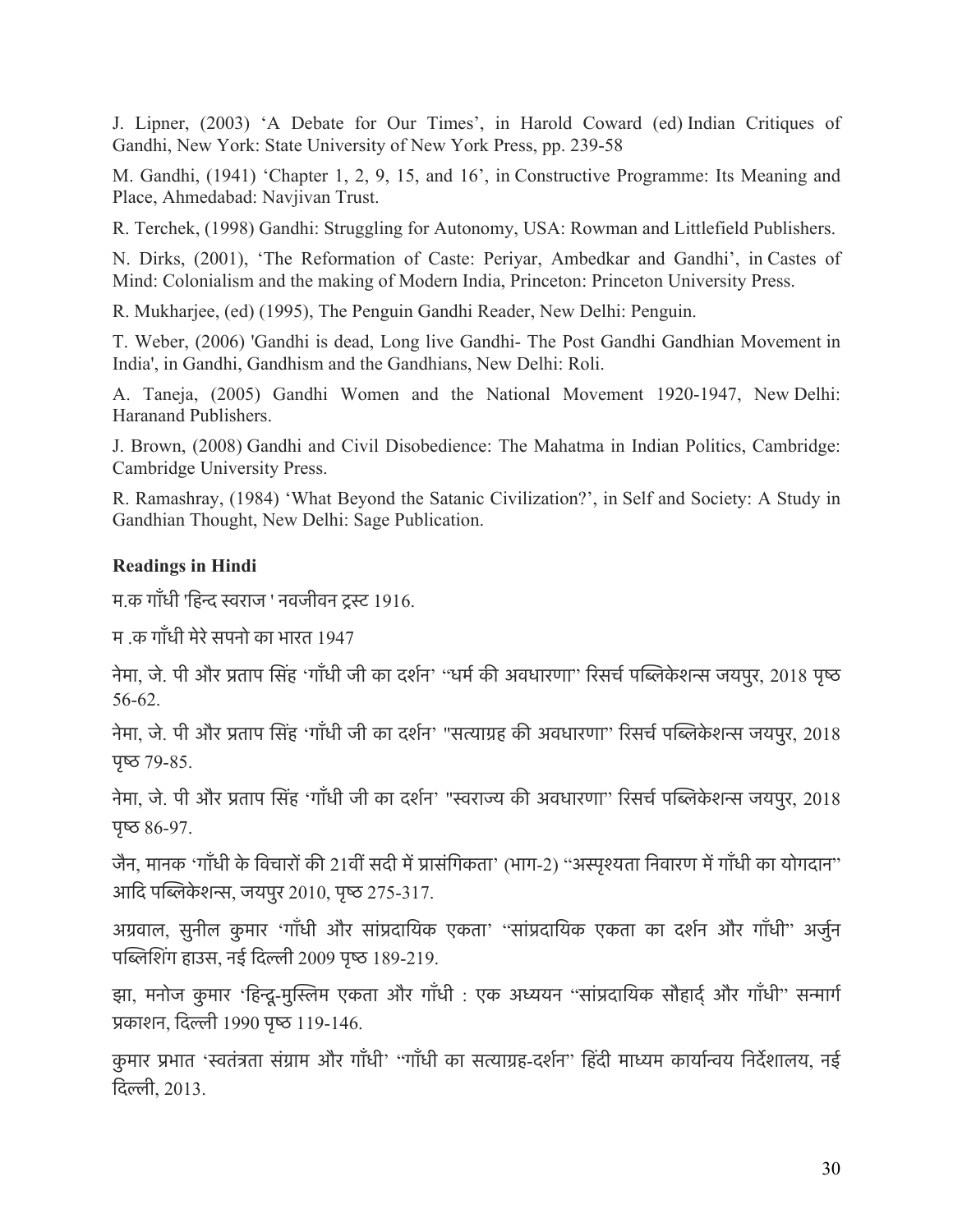मिश्र, अनिल दत्त 'गाँधी एक अध्ययन' "गाँधी और पर्यावरण" पियर्सन प्रकाशन, दिल्ली 2016 पृष्ठ 239-249.

# Teaching Learning Process

The mainstay of this paper is to make students understanding the contemporary relevance of Gandhi. This will thereby involve use of Gandhi's Original works and how Gandhian ideas are been used by practitioners.

# **Activities**

# **Topic 1**

1. Reading of primary texts:- M K Gandhi Chapter VI and XIII " Hind Swaraj" Navjeevan Trust, Ahmedabad, 1910

2. A site visit to any on-going developmental project preferably in NCT Delhi by students and submission of report on Environmental law Violation and Resistance by People in a Gandhian Way.

# **Topic 2**

1. Reading of primary texts:- M K Gandhi Chapter XII&XIII, " Satyagraha in South Africa, Navjivan Trust, Ahmmedabad, 1928, pp. 95-107

2. A Report followed by presentation on functioning of Cooperative and Community engagement for example Amuland/or SEWA in Gujarat to understand Trusteeship and its relevance

# **Topic 3**

1. Movie Screenings (Movies like Lage Raho Munna Bhai, Gandhi by Richard Attenboroughand Student's Participation in reviewing/discussing the movie from a Gandhian perspective or Cultural engagement of Students with Gandhian Ideas through Staging of a street play.

# **Topic 4**

Student Visit to Any Gandhian Institution in Delhi like, Gandhi Darshan and Smiriti to understand on-going Gandhian work and programme and interacting with Gandhian activists.

# Assessment Methods

Film/Documentary review and group discussions will be used to understand the critical mindset of individual students. Field work can be undertaken in areas where Gandhian methods are being used to attain justice. These visits can be translated to working paper of group under the guidance of course instructors.

# Keywords

Gandhi, Swaraj, Modern Civilization, Tolerance, Social Harmony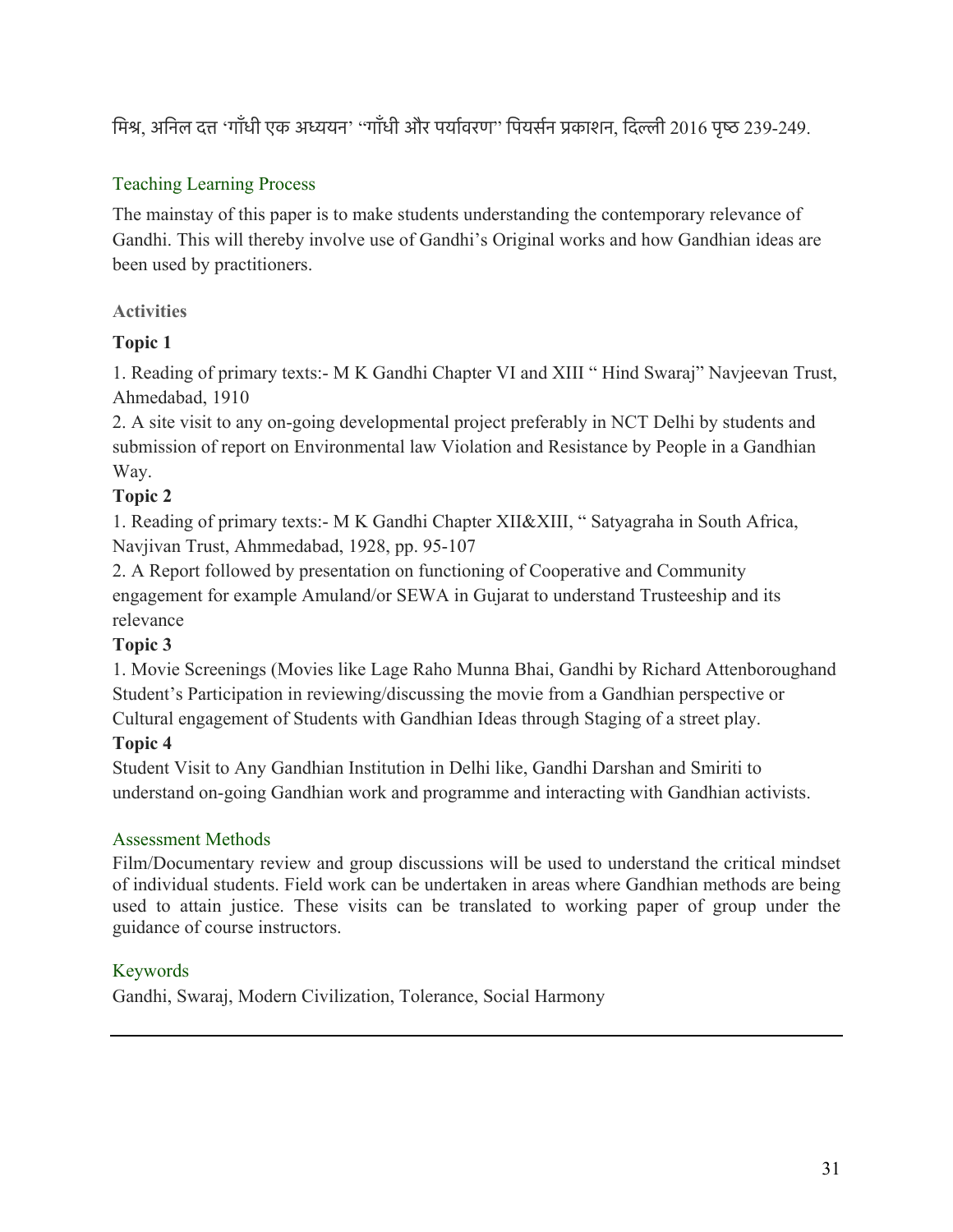# **GE5 - Understanding Ambedkar (B.5) Generic Elective - (GE) Credit:6**

#### Course Objective

This course is broadly intended to introduce Ambedkar's ideas and their relevance in contemporary India, by looking beyond caste. Ambedkar's philosophical contributions towards Indian economy and class question, sociological interpretations on religion, gender, caste and cultural issues; ideas on politics such as concepts of nation, state, democracy, law and constitutionalism are to be pedagogically interrogated and interpreted. This will help students to critically engage themselves with the existing social concerns, state and economic structures and other institutional mechanisms. This also will facilitate them to strengthen their creative thinking with a collective approach to understand ongoing social, political, cultural and economic issues of the society.

#### Course Learning Outcomes

The course is designed to provide students the original writings and ideas of Ambedkar on diverse issues beyond caste and equip them to critically engage with the ideas, interpretations. By engaging with the original sources as well as secondary writings on Ambedkar's ideas that cover, caste, class, gender, religion, state, democracy and constitution the students will be able to understand a thinker in the context and contemporaneity. At the end of the course, students shall be equipped with the method of understanding the ideas, philosophy and relevance of a particular thinker. Students shall also be able to reflect on the method of the thinker's engagement with the then context, issues and concepts. Finally, the students shall be equipped in understanding the conceptual and philosophical diversity, situatedness and significance of Ambedkar beyond his contribution in the sphere of social justice and drafting the Indian constitution. The course thus provides an opportunity to the students to understand Ambedkar for his several important contributions in the field of religion, state, democracy, gender, economy and history.

#### Unit 1

#### **Introducing Ambedkar (1 week)**

Approach to Study Polity, History, Economy, Religion and Society

#### Unit 2

#### **Caste and Religion (3 weeks)**

- a. Caste, Untouchability and Critique of Hindu Social Order
- b. Religion and Conversion

#### Unit 3

#### **Women's Question (2 weeks)**

- a. Rise and Fall of Hindu Women
- b. Hindu Code Bill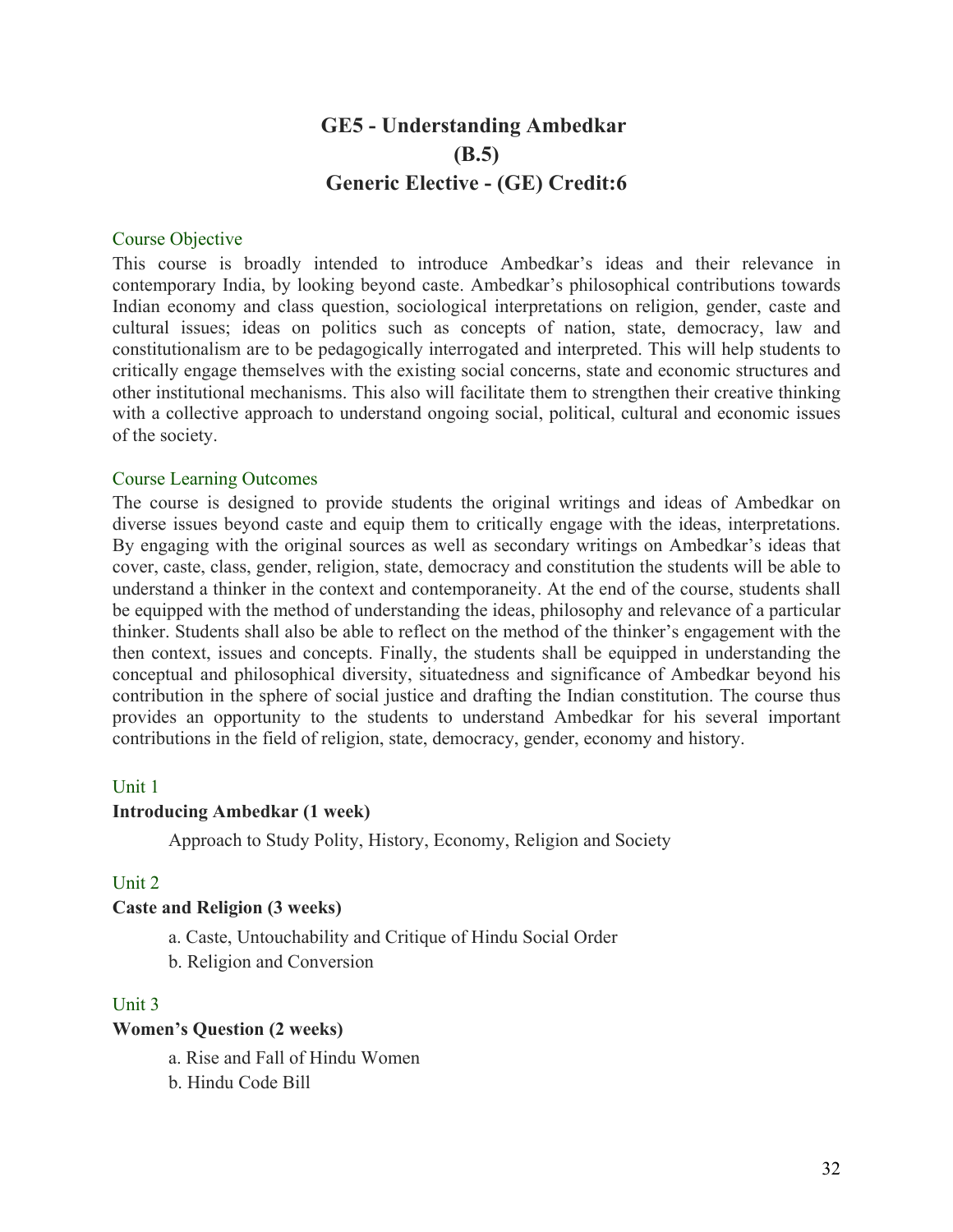# Unit 4

### **Political Vision (2 weeks)**

- a. Nation and Nationalism
- b. Democracy and Citizenship

# Unit 5

### **Constitutionalism (2 weeks)**

a. Rights and Representations

b. Constitution as an Instrument of Social Transformation

# Unit 6

### **Economy and Class Question (2 weeks)**

- a. Planning and Development
- b. Land and Labour

# References

# **I. Introducing Ambedkar**

G. Omvedt, (2008) 'Phule-Remembering The Kingdom of Bali', Seeking Begumpura Navyana, pp. 159-184.

M. Gore, (1993) The Social Context of an Ideology: Ambedkar's Political and Social Thought, Delhi: Sage Publication, pp. 73-122 ; 196-225.

B. Ambedkar, (1989) 'Annihilation of Caste with a Reply to Mahatma Gandhi', in Dr. Babasaheb Ambedkar Writings and Speeches: Vol. 1, Education Deptt., Government of Maharashtra, Mumbai, pp. 23-96.

# **II. Caste and Religion**

The Untouchables: Who were they and why they became Untouchables? Available at http://www.ambedkar.org/ambcd/39A.Untouchables%20who%20were%20they%20why%20th ey%20became%20PART%20I.htm, Accessed: 18.04.2013.

B. Ambedkar, (1987) 'The Hindu Social Order: Its Essential Principles', in Dr. Babasaheb Ambedkar Writings and Speeches: Vol. 3, Education Deptt., Government of Maharashtra, 1989, pp. 95-129.

B. Ambedkar, (2003) 'What way Emancipation?', in Dr. Babasaheb Ambedkar Writings and Speeches, Vol. 17-III, Education Deptt., Government of Maharashtra, Mumbai, pp-175-201.

# **III. Women's Question**

S. Rege, (2013) 'Against the Madness of Manu', in B. R. Ambedkar's Writings on Brahmanical Patriarchy, Navyana Publication, pp. 13-59 ; 191-232.

B. Ambedkar, (2003) 'The Rise and Fall of Hindu Woman: Who was Responsible for It?', in Dr. Babasaheb Ambedkar Writings and Speeches Vol. 17- II, Education Deptt., Government of Maharashtra, Mumbai, pp. 109-129.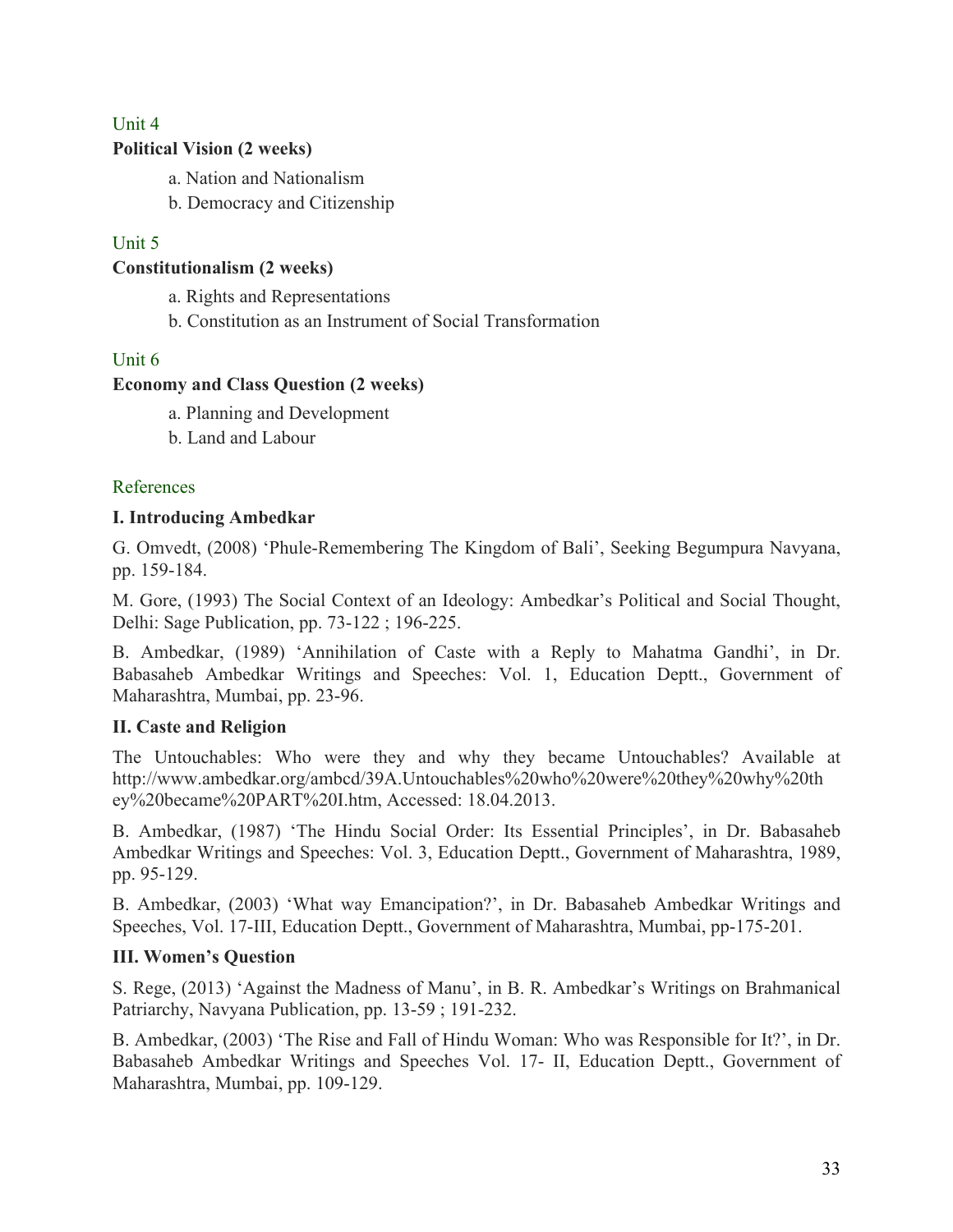#### **IV. Political Vision**

B. Ambedkar, (1991) 'What Gandhi and Congress have done to the Untouchables', in Dr. Babasaheb Ambedkar Writings and Speeches, Education Deptt, Government of Maharashtra, Vol.9, pp. 40-102; 181-198; 274-297.

B. Ambedkar, (2003) 'Conditions Precedent for the successful working of Democracy', in Dr. Babasaheb Ambedkar Writings and Speeches, Vol. 17-III, Education Deptt, Government of Maharashtra, Mumbai, pp. 472-486.

G. Aloysius, (2009). Ambedkar on Nation and Nationalism, Critical Quest, Delhi.

B. R. Ambedkar, (2003), 'I have no Homeland', in Dr. Babasaheb Ambedkar Writings and Speeches Vol- 17, Education Deptt., Government of Maharashtra, Mumbai, pp-51-58.

#### **V. Constitutionalism**

Ambedkar, Evidence before South Borough committee on Franchise, Available at http://www.ambedkar.org/ambcd/07.%20Evidence%20before%20the%20Southborough%2 0Committee.htm, Accessed: 19.04.2013.

Constituent Assembly Debates, Ambedkar's speech on Draft Constitution on 4th November 1948, CAD Vol. VII, Lok Sabha Secretariat, Government of India, 3rd Print, pp. 31-41. B. Ambedkar, (2013), States and Minorities, Delhi: Critical Quest.

#### **VI. Economy and Class Question**

B. Ambedkar, (1987) 'Buddha or Karl Marx', in Dr. Babasaheb Ambedkar Writings and Speeches, Vol. 3, Education Deptt., Government of Maharashtra, Mumbai, pp-442-462.

S. Thorat, (2007) 'Economic System, Development and Economic Planning', in S. Thorat and Aryama (eds), Ambedkar in Retrospect: Essays on Economics, Politics and Society, Delhi: Rawat Publishers, pp. 25-48.

B. Ambedkar, (1991) 'Labor and Parliamentary Democracy and Welfare', in Dr. Babasaheb Ambedkar Writings and Speeches, Vol. 10, Education Deptt., Government of Maharashtra, Mumbai, pp. 106-112; 139-143; 243-252

B. Mungekar, (2007) 'Labour Policy' in S. Thorat and Aryama (eds), Ambedkar in Retrospect: Essays on Economics, Politics and Society, Delhi: Rawat Publishers, pp. 76-92.

### Additional Resources:

#### **Classics**

Ambedkar, B. R. (1987) 'Philosophy of Hinduism', in Dr. Babasaheb Ambedkar Writings and Speeches, Vol. 3, Education Deptt., Government of Maharashtra, Mumbai, pp-3-92.

Ambedkar, B. R. (1989) 'The Hindu Social Order: Its Essential Principles', in Dr. Babasaheb Ambedkar Writings and Speeches: Vol. 3, Education Dptt., Government of Maharashtra, pp. 95- 129.

Ambedkar, B. R. (1987) 'The Women and the Counter-Revolution', in Dr. Babasaheb Ambedkar Writings and Speeches, Vol. 3, Education Deptt., Government of Maharashtra, Mumbai, pp. 427- 437.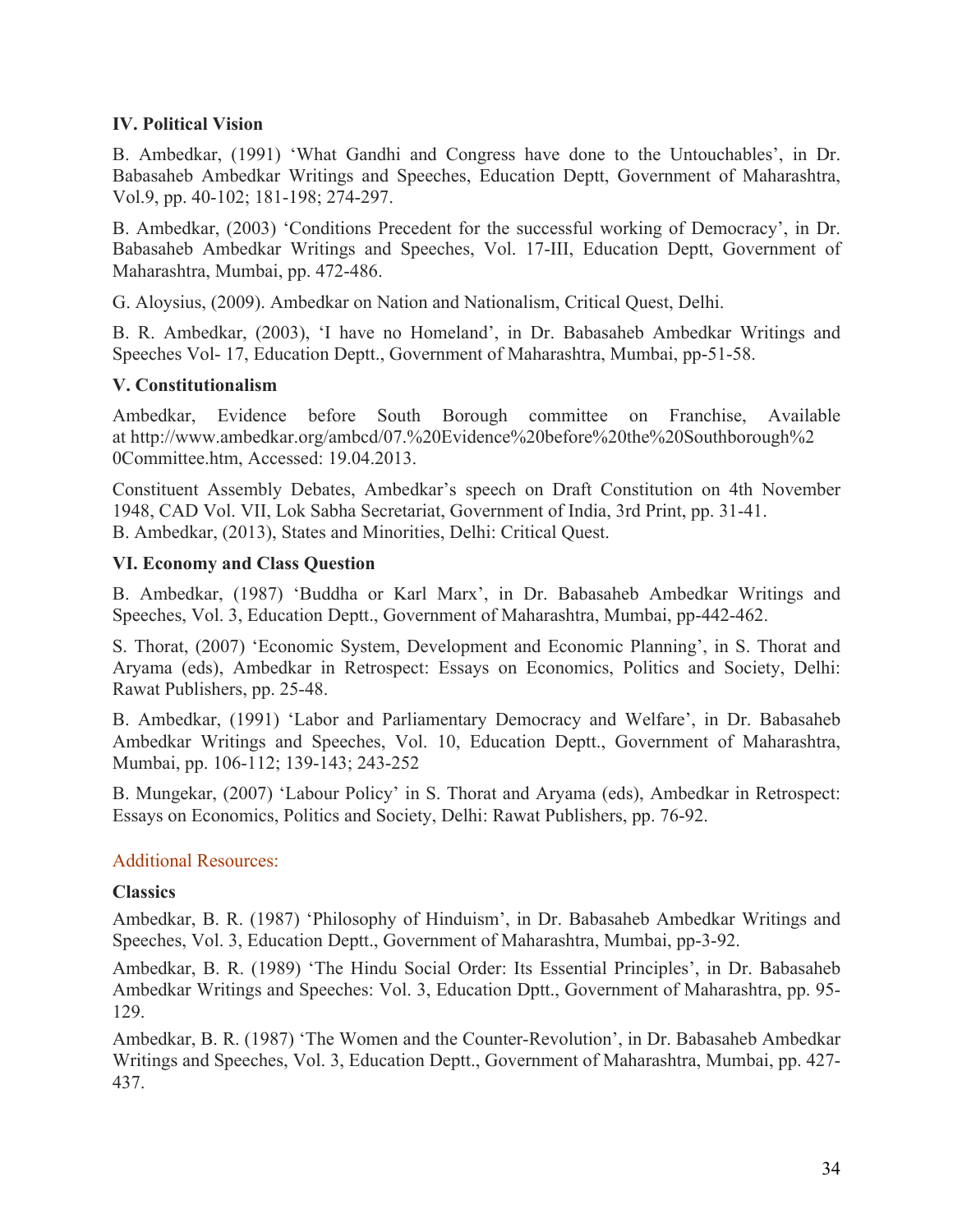Ambedkar, B. R. (2003) 'The Rise and Fall of Hindu Woman: Who was Responsible for It?', in Dr. Babasaheb Ambedkar Writings and Speeches Vol. 17- II, Education Deptt., Government of Maharashtra, Mumbai, pp. 109-129.

Ambedkar, B. R. (2003), 'I have no Homeland', in Dr. Babasaheb Ambedkar Writings and Speeches Vol- 17, Education Deptt., Government of Maharashtra, Mumbai, pp-51-58.

Ambedkar, B. R. (2003) 'Conditions Precedent for the successful working of Democracy', in Dr. Babasaheb Ambedkar Writings and Speeches, Vol. 17-III, Education Deptt, Government of Maharashtra, Mumbai, pp. 472-486.

Ambedkar, B. R. (2003), 'Role of Dr. B. R. Ambedkar in Bringing The Untouchables on the Political Horizon of India and Lying A Foundation of Indian Democracy', in Dr. Babasaheb Ambedkar Writings and Speeches, Vol. 17-I, Education Deptt., Government of Maharashtra, Mumbai, pp-63-178.

Ambedkar, B. R. (2003) 'Buddhism paved way for Democracy and Socialistic Pattern of Society', in Dr. Babasaheb Ambedkar Writings and Speeches, Vol. 17-III, Education Deptt., Government of Maharashtra, Mumbai, pp. 406-409.

Ambedkar, B. R. (2003) 'Failure of Parliamentary Democracy will Result in Rebellion, Anarchy and Communism', in Dr. Babasaheb Ambedkar Writings and Speeches, Vol. 17-III, Education Deptt., Government of Maharashtra, Mumbai, pp. 423-437.

Ambedkar, B. R. (2003) 'Prospects of Democracy in India', in Dr. Babasaheb Ambedkar Writings and Speeches, Vol. 17-III, Education Deptt., Government of Maharashtra, Mumbai, pp. 519-523.

Ambedkar, B. R. (2003), 'Depressed Classes against Second Chamber: Dr. Ambedkar on Joint Parliamentary Committee Report Provision for Better Representation Demanded', in Dr. Babasaheb Ambedkar Writings and Speeches, Vol. 17-I, Education Deptt, Government of Maharashtra, Mumbai, pp. 231-243.

Ambedkar, B. R. (2013), States and Minorities, Delhi: Critical Quest.

Ambedkar, B. R. (1991) 'Labor and Parliamentary Democracy and Welfare', in Dr. Babasaheb Ambedkar Writings and Speeches, Vol. 10, Education Deptt., Government of Maharashtra, Mumbai, pp. 106-112; 139-143; 243-252.

Ambedkar, B. R. (1987) 'Buddha or Karl Marx', in Dr. Babasaheb Ambedkar Writings and Speeches, Vol. 3, Education Deptt., Government of Maharashtra, Mumbai, pp-442-462

# **Readings in Hindi**

अम्बेडकर, बी.आर., डॉ.(2013). एक राष्ट्र का अपने घर के लिए आह्वान. In बाबासाहेब डॉ. अम्बेडकर सम्पूर्ण वांगय(Vol. 15, pp. 11-21). नई िदली: डॉ. अमेडकर पितषान. सामािजक नाय और अिधकािरता मंतालय.

अम्बेडकर, बी.आर., डॉ.(2013). राज्य और अल्पसंख्यक. In बाबासाहेब डॉ. अम्बेडकर सम्पूर्ण वांग्मय(Vol. 2, pp. 167-240). नई दिल्ली: डॉ. अम्बेडकर प्रतिष्ठान. सामाजिक न्याय और अधिकारिता मंत्रालय.

अमेडकर, बी.आर., डॉ.(2013). कायरपािलका. In बाबासाहेब डॉ. अमेडकर समूणरवांगय (Vol. 17, pp. 17- 18). नई दिल्ली: डॉ. अम्बेडकर प्रतिष्ठान. सामाजिक न्याय और अधिकारिता मंत्रालय.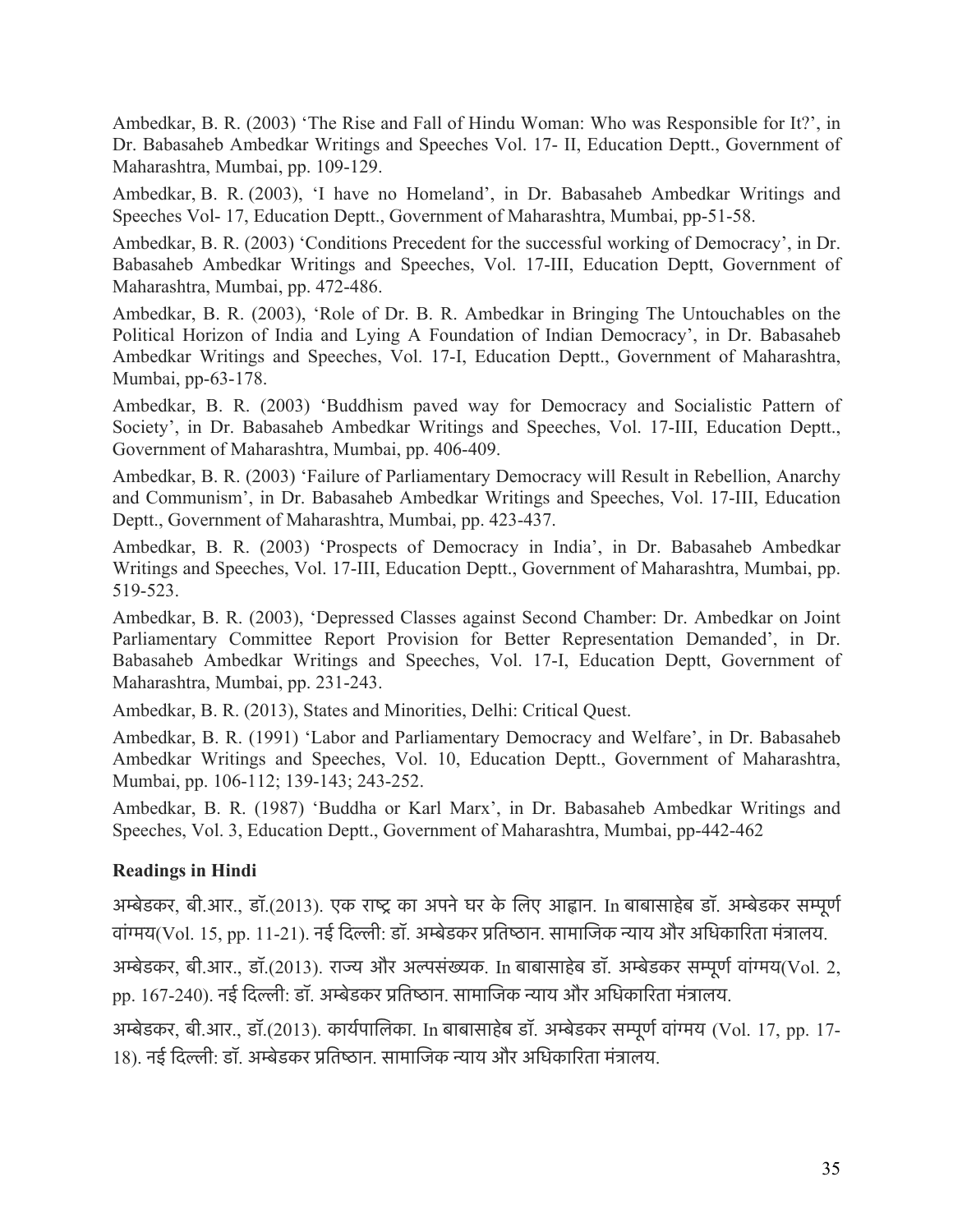अम्बेडकर, बी.आर., डॉ.(2013). भारत में छोटी जोतों की समस्या और उसका निवारण. In बाबासाहेब डॉ. अम्बेडकर सम्पूर्ण वांग्मय(Vol. 2, pp. 243-276). नई दिल्ली: डॉ. अम्बेडकर प्रतिष्ठान. सामाजिक न्याय और अधिकारिता मंत्रालय.

अमेडकर, बी.आर., डॉ.(2013). नायपािलका की सतंतता. In बाबासाहेब डॉ. अमेडकर समूणरवांगय (Vol. 3, pp. 205-209). नई दिल्ली: डॉ. अम्बेडकर प्रतिष्ठान. सामाजिक न्याय और अधिकारिता मंत्रालय.

अम्बेडकर, बी.आर., डॉ.(2013). भारतीय-श्रमिक युद्ध जीतने के लिए क्यों दृढ़संकल्प है. In बाबासाहेब डॉ. अम्बेडकर सम्पूर्ण वांग्मय (Vol. 18, pp. 27-34). नई दिल्ली: डॉ. अम्बेडकर प्रतिष्ठान. सामाजिक न्याय और अधिकारिता मंत्रालय.

अम्बेडकर, बी.आर., डॉ.(2013). छोटे किसान राहत विधेयक. In बाबासाहेब डॉ. अम्बेडकर सम्पूर्ण वांग्मय(Vol. 3, pp. 146-155). नई दिल्ली: डॉ. अम्बेडकर प्रतिष्ठान. सामाजिक न्याय और अधिकारिता मंत्रालय.

अमेडकर, बी.आर., डॉ.(2013). िहनुत का दशरन. In बाबासाहेब डॉ. अमेडकर समूणरवांगय (Vol. 6, pp. 15- 120). नई दिल्ली: डॉ. अम्बेडकर प्रतिष्ठान. सामाजिक न्याय और अधिकारिता मंत्रालय.

अम्बेडकर, बी.आर., डॉ.(2013). भारत में जातिप्रथा. In बाबासाहेब डॉ. अम्बेडकर सम्पूर्ण वांग्मय (Vol. 1, pp. 17-36). नई दिल्ली: डॉ. अम्बेडकर प्रतिष्ठान. सामाजिक न्याय और अधिकारिता मंत्रालय.

अमेडकर, बी.आर., डॉ.(2013). जाितपथा-उनूलन और महाता गांधी को िदया गया उतर. In बाबासाहेब डॉ. अमेडकर समूणर वांगय (Vol. 1, pp. 37-51). नई िदली: डॉ. अमेडकर पितषान. सामािजक नाय और अधिकारिता मंत्रालय.

अम्बेडकर, बी.आर., डॉ. (2013). हिन्दू समाज, व्यवस्था. In बाबासाहेब डॉ. अम्बेडकर सम्पूर्ण वांग्मय(Vol. 6, pp. 122-163). नई दिल्ली: डॉ. अम्बेडकर प्रतिष्ठान. सामाजिक न्याय और अधिकारिता मंत्रालय.

अम्बेडकर, बी.आर., डॉ. (2013). नारी और प्रतिक्रान्ति. In बाबासाहेब डॉ. अम्बेडकर सम्पूर्ण वांग्मय (Vol. 7, pp. 330-342). नई दिल्ली: डॉ. अम्बेडकर प्रतिष्ठान. सामाजिक न्याय और अधिकारिता मंत्रालय.

अमेडकर, बी.आर., डॉ. (2013). मजदूर और संसदीय लोकतंत.In बाबासाहेब डॉ. अमेडकर समूणर वांगय (Vol. 18, pp. 95-101). नई दिल्ली: डॉ. अम्बेडकर प्रतिष्ठान. सामाजिक न्याय और अधिकारिता मंत्रालय.

अम्बेडकर, बी.आर., डॉ. (2013). कर्मचारी कल्याण और सामाजिक सुरक्षा. In बाबासाहेब डॉ. अम्बेडकर सम्पूर्ण वांग्मय(Vol. 18, pp. 309-312). नई दिल्ली: डॉ. अम्बेडकर प्रतिष्ठान. सामाजिक न्याय और अधिकारिता मंतालय.

डॉ. अम्बेडकर. (2015). जातिभेद का उच्छेद. दिल्ली: गौतम बुक सेन्टर.

ितलक, रजनी. (2012). डॉ. अमेडकर और मिहला आनोलन. Inडॉ. अमेडकर और मिहला आनोलन (pp. 5- 20). दिल्ली: बुक्स इंडिया.

दिसोदिया, रजनी. (2012). नारी क्रांति के अग्रदूतः डॉ. अंबेडकर. Inडॉ. अम्बेडकर और महिला आन्दोलन (pp. 25-35). दिल्ली:बुक्स इंडिया.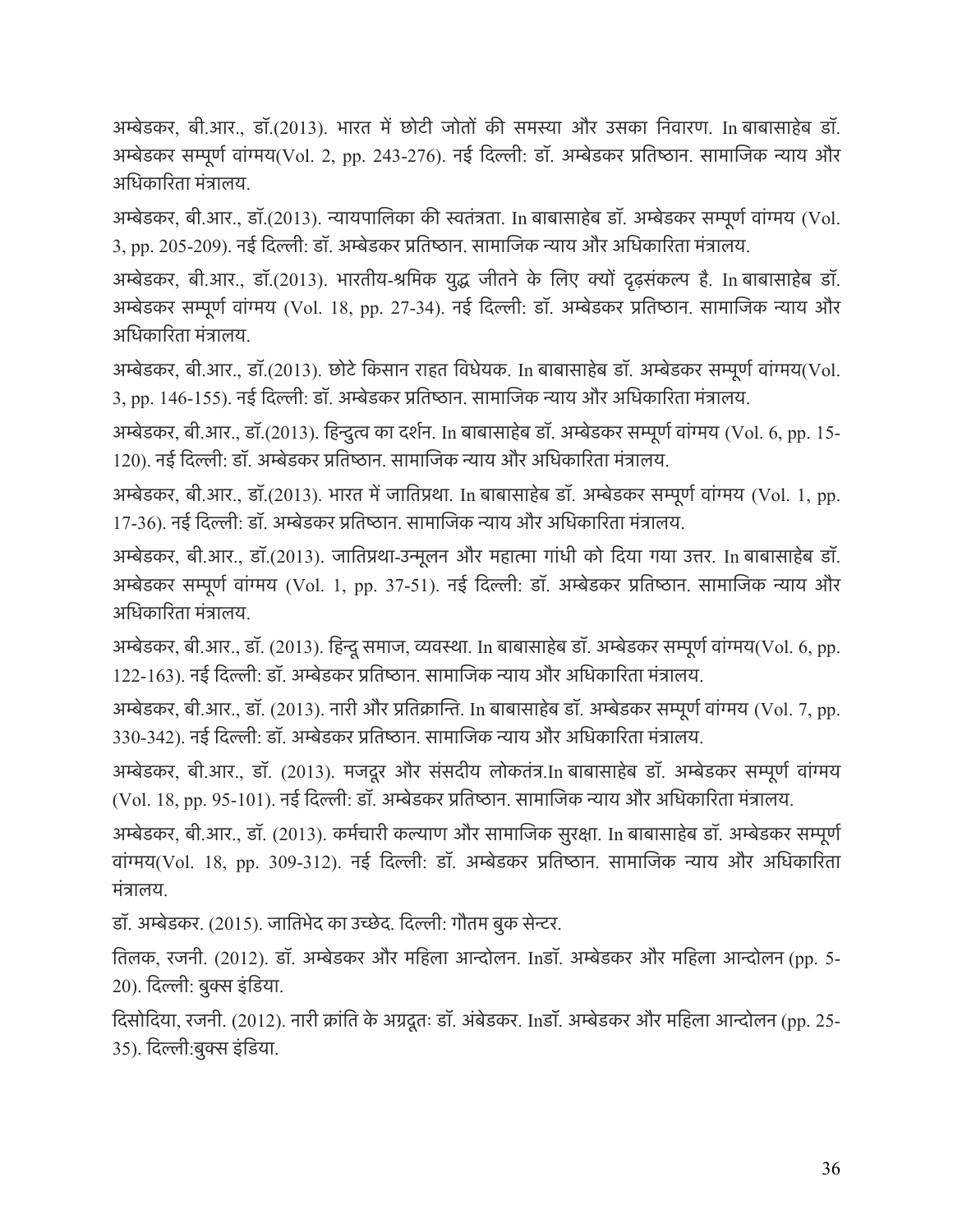परमार, डॉ. तारा. (2012). डॉ. बाबा साहेबअम्बेडकर का भारतीय नारी उत्थान में योगदान. Inडॉ. अम्बेडकर और महिला आन्दोलन (pp. 36-40). दिल्ली:बुक्स इंडिया.

मेघवाल, कु सुम. (2012). िहंदुकोड िबल और डॉ. अमेडकर. In डॉ. अमेडकर और मिहला आनोलन (pp. 41- 46). दिल्ली:बुक्स इंडिया.

तिलक, रजनी. (2012). महिला आंदोलन की रीढ़-सावित्रीबाई फूले. In डॉ. अम्बेडकर और महिला आन्दोलन (pp. 21-24). दिल्ली:बुक्स इंडिया.

मेघवाल, कु सुम. (1994). डॉ. अमेडकर और मिहला जागरण. In भारतीय नारी के उदारकः डॉ. बी. आर. अम्बेडकर (pp. 113-122). उदयपुरः राजस्थान दलित साहित्य अकादमी.

मेघवाल, कु सुम. (1994). नारी सतंतता व समानता का शुभारंभ. In भारतीय नारी के उदारकः डॉ. बी. आर. अम्बेडकर (pp. 123-128). उदयपुरः राजस्थान दलित साहित्य अकादमी.

सोनटक्के, यशवंत. (2017). धर्मांतरण. In बाबासाहेब डॉ. आंबेडकर के विचार (pp. 320-333). नई दिल्ली: समक पकाशन.

सोनटक्के, यशवंत. (2017). राष्ट्र और राष्ट्रीयता. In बाबासाहेब डॉ. आंबेडकर के विचार(pp. 169-174). नई िदली: समक पकाशन.

सोनटके, यशवंत. (2017). लोकतांितक समाज. In बाबासाहेब डॉ. आं बेडकर के िवचार(pp. 67-88). नई िदली: समक पकाशन.

सोनटक्के, यशवंत. (2017). राष्ट्र और राष्ट्रीयता. In बाबासाहेब डॉ. आंबेडकर के विचार(pp. 178-198). नई िदली: समक पकाशन.

जाटव, डी. आर., डॉ. (1996). श्रमिक वर्गः सुरक्षा एवं कल्याण. In डॉ. अम्बेडकर के आर्थिक विचार (प्रयोजन एवं प्रासंगिकता)(pp. 67-77). जयपुर: समता साहित्य.

जाटव, डी. आर., डॉ. (1996). आर्थिक विचारधारा की श्रृंखला में. In डॉ. अम्बेडकर के आर्थिक विचार (प्रयोजन एवं प्रासंगिकता)(pp. 100-109). जयपुर: समता साहित्य.

### **E- references:**

www.Ambedkar.org

www.veliwada.com

https://drambedkarbooks.files.wordpress.com/2009/03/selected-work-of-dr-b-r-ambedkar.pdf https://nmuthumohan.wordpress.com/2012/10/10/ambedkar-and-problems-of-historicalmaterialism/

#### **Additional Readings**:

### **I. Introducing Ambedkar**

E. Zelliot, (1996) 'From Untouchable to Dalit: Essays on the Ambedkar Movement', in The Leadership of Babasaheb Ambedkar, Delhi: Manohar, pp. 53-78.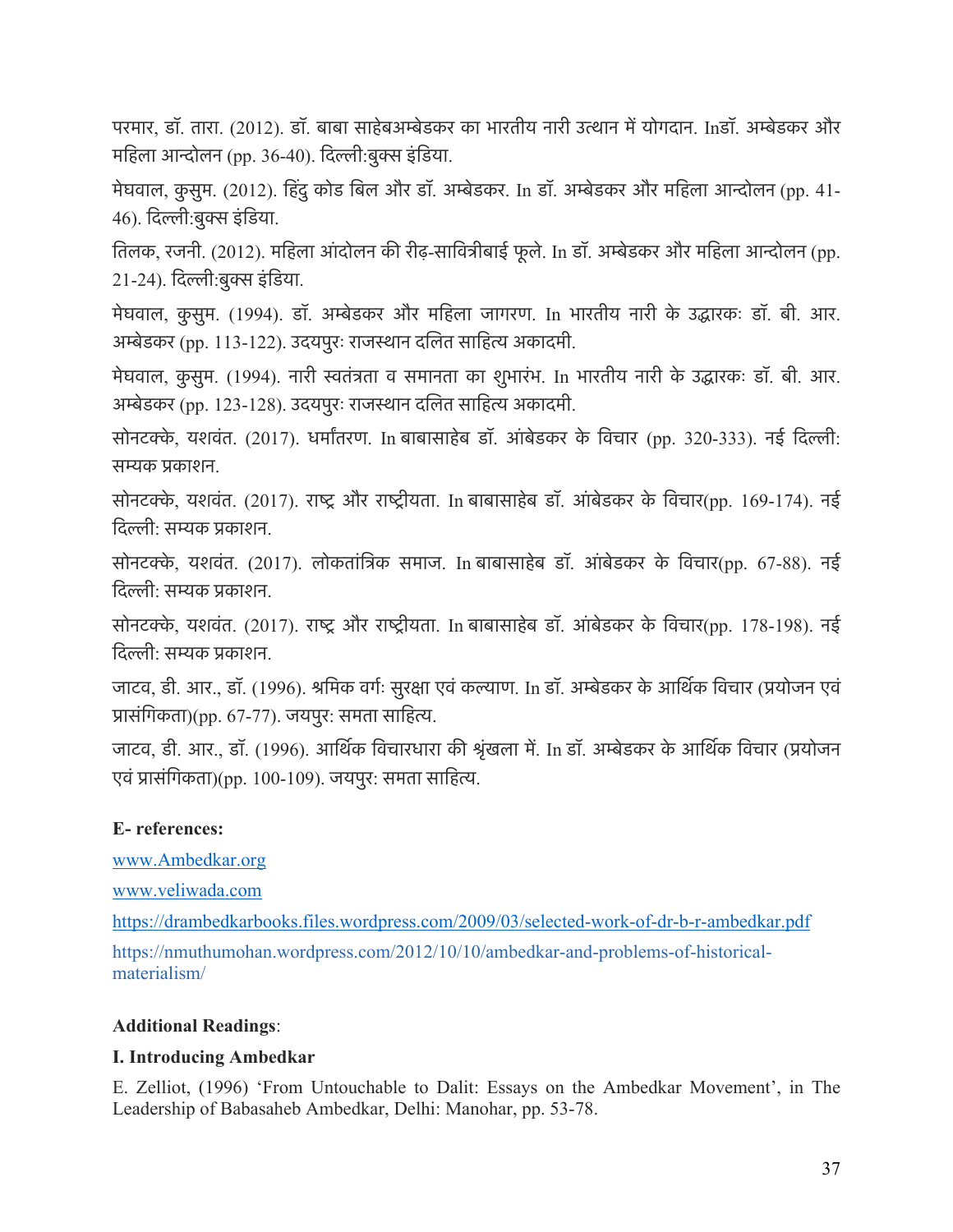G. Omvedt, Liberty Equality and Community: Dr. Ambedkar's Vision of New Social Order, Available at http://www.ambedkar.org/research/LibertyEquality.htm, Accessed: 19.04.2013.

# **II. Caste and Religion**

B. Ambedkar, (1987) 'Philosophy of Hinduism', in Dr. Babasaheb Ambedkar Writings and Speeches, Vol. 3, Education Deptt., Government of Maharashtra, Mumbai, pp-3-92.

E. Zelliot, (2013) 'Ambedkar's World: The Making of Babasaheb and the Dalit Movement', in The Religious Conversion Movement-1935-1956, Delhi, pp. 143-173.

# **III. Women's Question**

B. Ambedkar, (1987) 'The Women and the Counter-Revolution', in Dr. Babasaheb Ambedkar Writings and Speeches, Vol. 3, Education Deptt., Government of Maharashtra, Mumbai, pp. 427- 437.

P. Ramabai, (2013), The High Caste Hindu Woman, Critical Quest, Delhi.

# **IV. Political Vision**

B. Ambedkar, (2003), 'Role of Dr. B. R. Ambedkar in Bringing the Untouchables on the Political Horizon of India and Lying A Foundation of Indian Democracy', in Dr. Babasaheb Ambedkar Writings and Speeches, Vol. 17-I, Education Deptt., Government of Maharashtra, Mumbai, pp-63-178.

B. Ambedkar, (2003) 'Buddhism paved way for Democracy and Socialistic Pattern of Society', in Dr. Babasaheb Ambedkar Writings and Speeches, Vol. 17-III, Education Deptt., Government of Maharashtra, Mumbai, pp. 406-409.

B. Ambedkar, (2003) 'Failure of Parliamentary Democracy will Result in Rebellion, Anarchy and Communism', in Dr. Babasaheb Ambedkar Writings and Speeches, Vol. 17-III, Education Deptt., Government of Maharashtra, Mumbai, pp. 423-437.

B. Ambedkar, (2003) 'Prospects of Democracy in India', in Dr. Babasaheb Ambedkar Writings and Speeches, Vol. 17-III, Education Deptt., Government of Maharashtra, Mumbai, pp. 519-523.

B. Ambedkar, (2003) 'People cemented by feeling of one country, One Constitution and One Destiny, Take the Risk of Being Independent', in Dr. Babasaheb Ambedkar Writings and Speeches Vol. 17-III, Education Deptt, Government of Maharashtra, Mumbai, pp. 13-59.

### **V. Constitutionalism**

A. Gajendran, (2007) 'Representation', in S. Thorat and Aryama (eds.), Ambedkar in Retrospect: Essays on Economics, Politics and Society, Delhi: Rawat Publishers, pp. 184-194.

B. Ambedkar, (2003), 'Depressed Classes against Second Chamber: Dr. Ambedkar on Joint Parliamentary Committee Report Provision for Better Representation Demanded', in Dr. Babasaheb Ambedkar Writings and Speeches, Vol. 17-I, Education Deptt, Government of Maharashtra, Mumbai, pp. 231-243.

### **VI. Economy and Class Question**

R. Ram, (2010) 'Dr, Ambedkar, Neo Liberal Market-Economy and Social Democracy in India', in Human Rights Global Focus, Vol. V (384), pp. 12-38, (www.roundtableindia.co.in)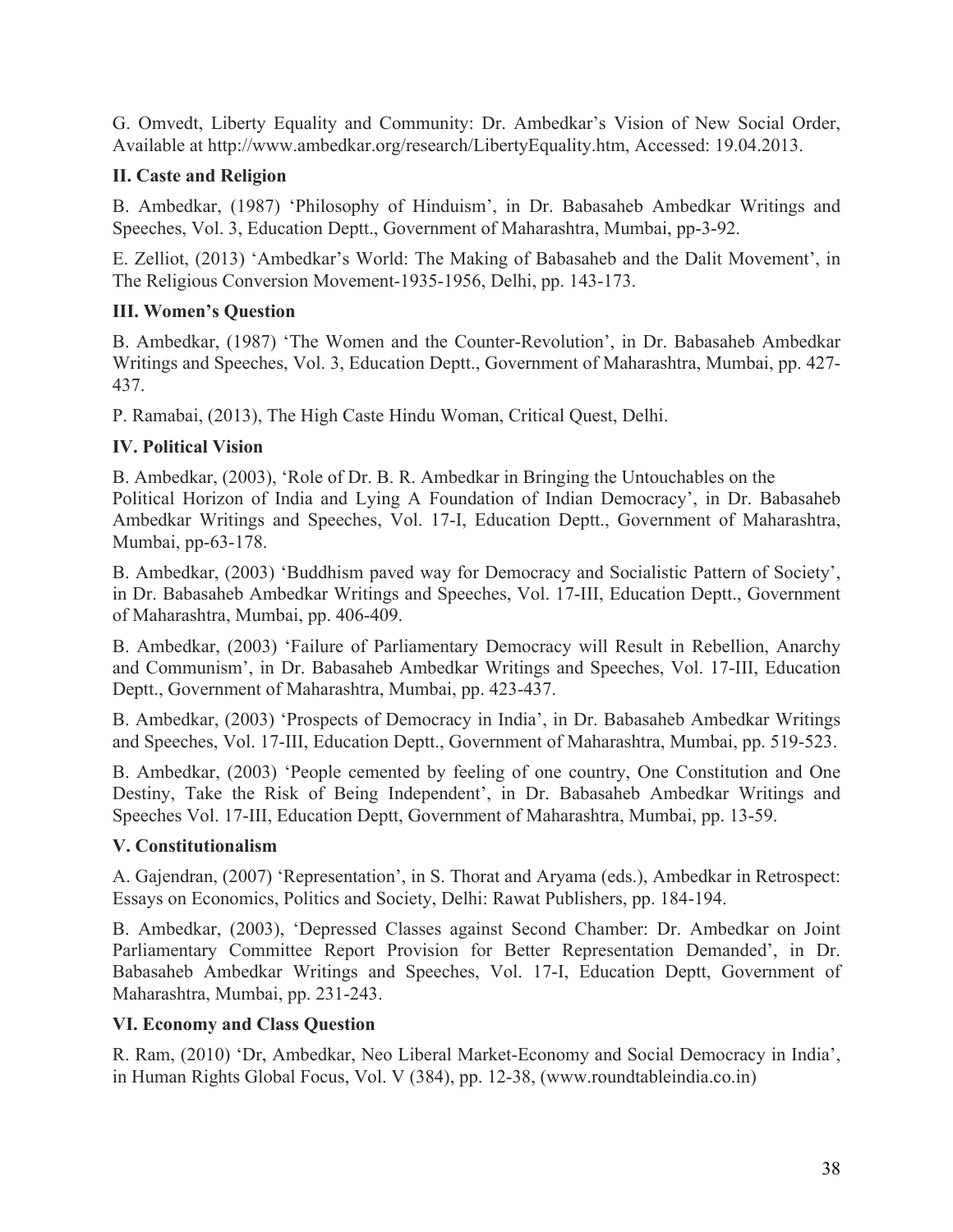B. Ambedkar, (2003) 'Trade Union must Enter Politics to Protect their Interests', in Dr. Babasaheb Ambedkar Writings and Speeches, Vol. 17-III, Education Deptt, Government of Maharashtra, Mumbai, pp.174-192.

B. Ambedkar, (1991) 'Why Indian Labour determined to War', in Dr. Babasaheb Ambedkar Writings and Speeches, Vol. 10, Education Deptt, Government of Maharashtra, Mumbai, pp. 36- 43.

A. Teltumbde and S. Sen (eds), 'Caste Question in India', in Scripting the Change, Selected Writings of Anuradha Ghandi, pp. 62- 91.

# Teaching Learning Process

This will involve acquainting the students with excerpts of Ambedkar's original writing collected in various volumes. The focus of class lecture would be on one hand to locate Ambedkar's Thought in the context of his times and on the other hand to understand the influences on him that had made him dream of a equitable world. Serial Samvidhan could be used as an audiovisual aid to understand Ambedkar and his contemporary vision on important issues especially his speech that was delivered during adoption of constitution. Filed visit to Ambedkar memorial or Mumbai to celebrate Mahparnivaran diwas can further augment students understanding of continuing relevance of Ambedkar in present times.

### **Format for Student Presentations**

(1) Five presentations on any original writing/speeches by B. R Ambedkar can be used by the students for presentations (Preferably other than compulsory writings that has been suggested in the reading list)

(2) Six Presentations on the different issues concerned to Ambedkar's works and their relevance in contemporary India. (Preferably other than compulsory writings that has been suggested in the reading list)

(3) One Presentation on Critical understanding on Ambedkar's Ideas.

References for Students' Presentations:

1) Babasaheb Ambedkar, Writings and Speeches, 22 Volumes (URL: www.ambedkar.org)

2) Narendra Jadhav, Ambedkar Spoke, 3 Volumes

3) Any other related audio-visual source

# Assessment Methods

Reflective and critical test will form the mainstay of assessment for this paper. Quiz and group presentations will further be used to analysis students Understanding of Ambedkar's views.

# Keywords

Ambedkar, Religion, Constitutionalism, Women, Justice, Equality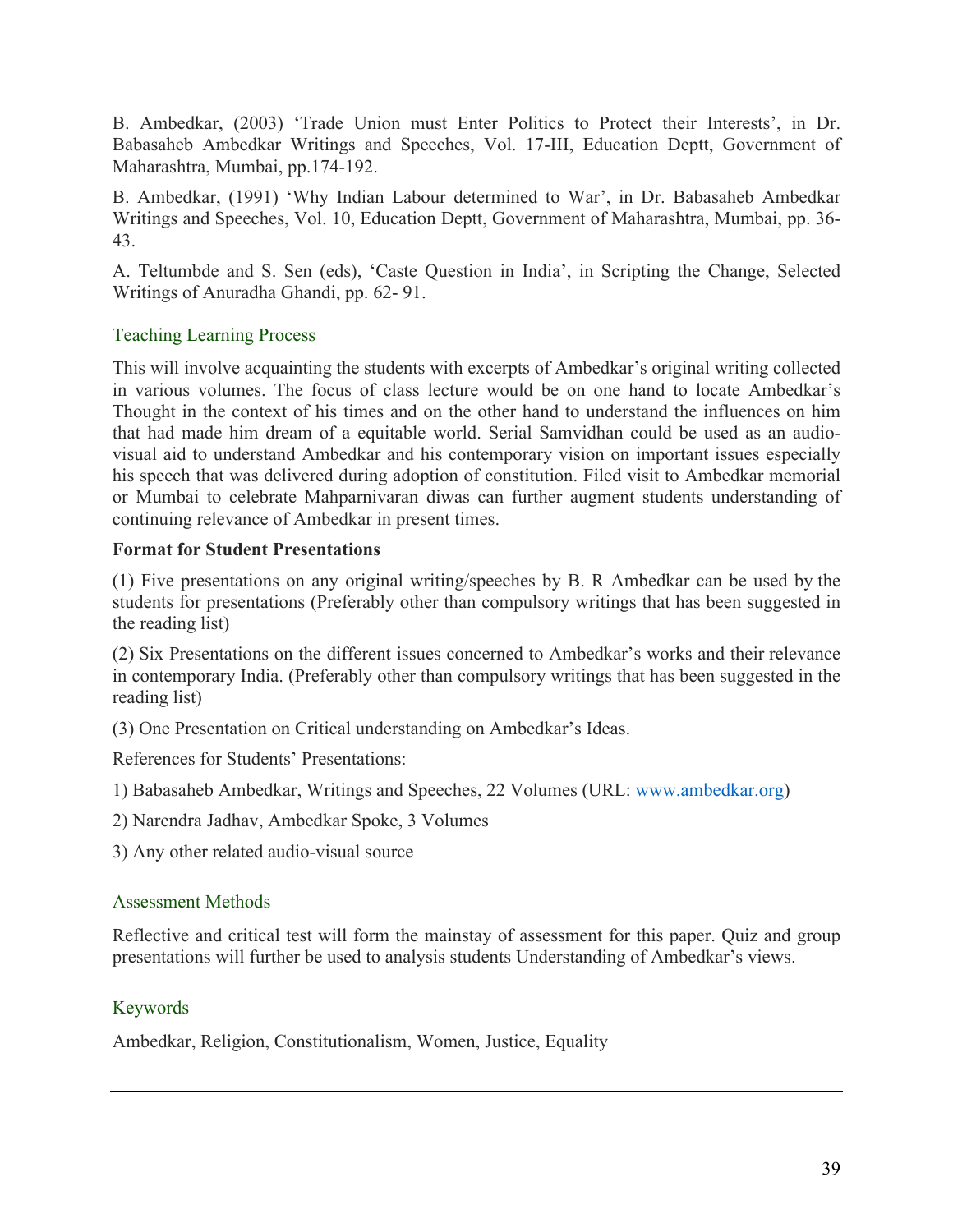# **GE6 - Governance: Issues and Challenges (B.6) Generic Elective - (GE) Credit:6**

#### Course Objective

This paper deals with concepts and different dimensions of governance highlighting the major debates in the contemporary times. There is a need to understand the importance of the concept of governance in the context of a globalising world, environment, administration, development. The essence of governance is explored through the various good governance initiatives introduced in India.

#### Course Learning Outcomes

- The students are acquainted with the changing nature of governance in the era of globalization.
- The students are introduced to the most contemporary ideas of sustainable development and green governance.
- The students become familiar with a rigorous introduction to the best practices in India on good governance.

#### Unit 1

#### **Government and Governance: Concepts [12 lectures]**

a) Role of State in The Era of Globalisation

b) State, Market and Civil Society

#### Unit 2

#### **Governance and Development [12 lectures]**

Changing Dimensions of Development Strengthening Democracy through Good Governance

### Unit 3

#### **Environmental Governance [12 lectures]**

a) Human-Environment Interaction

b) Green Governance: Sustainable Human Development

#### Unit 4

### **Local Governance [12 lectures]**

a) Democratic Decentralisation

b) People's Participation in Governance

#### Unit 5

#### **Good Governance Initiatives in India: Best Practices [20 lectures]**

- a) Public Service Delivery
- b) Electronic Governance
- c) Citizens Charter & Right to Information
- d) Corporate Social Responsibility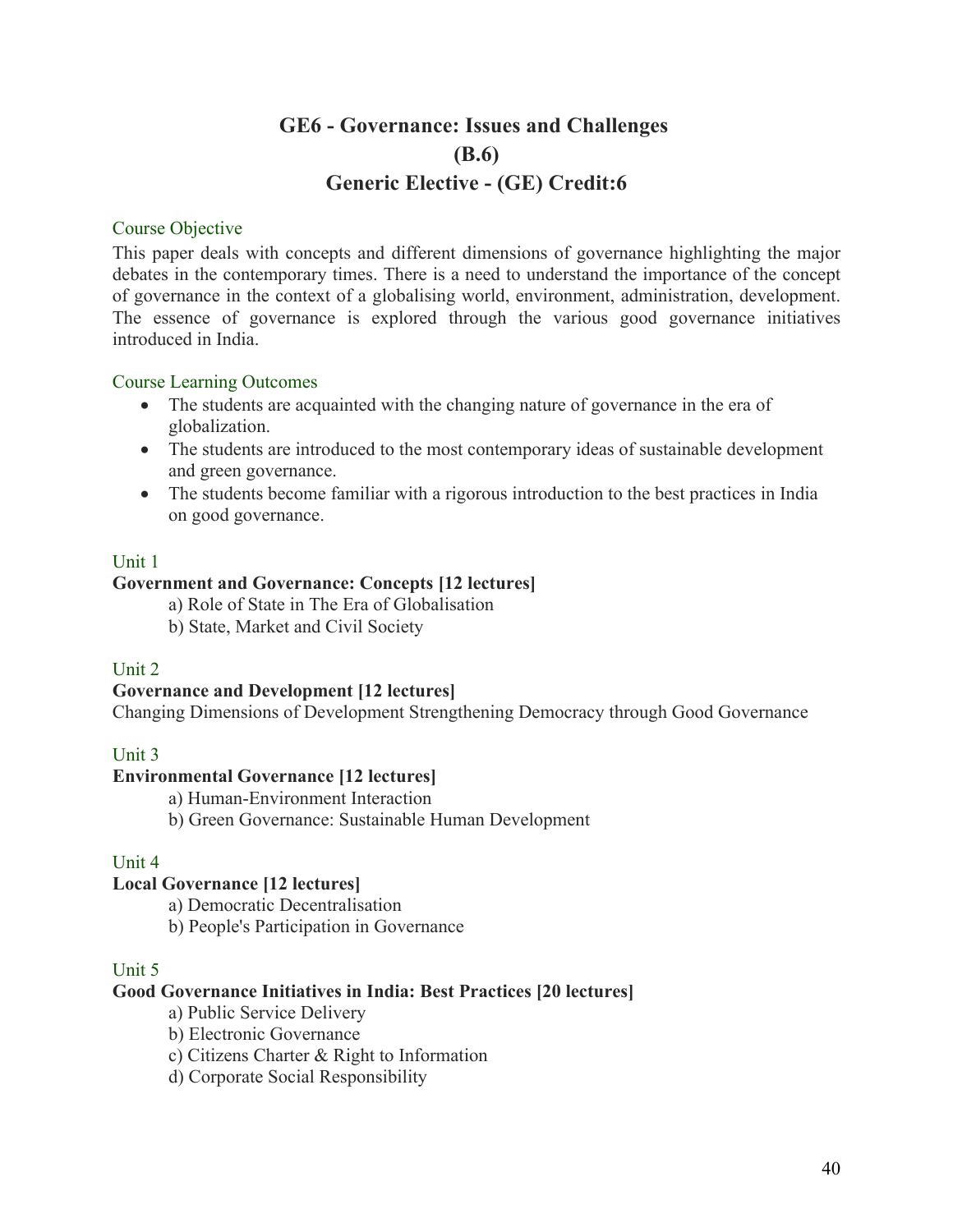#### References

#### **Government and Governance: Concepts**

B. Chakrabarty and M. Bhattacharya, (eds.) The Governance Discourse. New Delhi: Oxford University Press,1998

Surendra Munshi and Biju Paul Abraham (eds.), Good Governance, Democratic Societies and Globalisation, Sage Publishers, 2004

United Nation Development Programme, Reconceptualising Governance, New York, 1997

Carlos Santiso, Good Governance and Aid Effectiveness: The World Bank and Conditionality, Johns Hopkins University, The Georgetown Public Policy Review, Volume VII, No.1, 2001

Vasudha Chotray and Gery Stroker, Governance Theory: A Cross Disciplinary Approach, Palgrave Macmillan, 2008

J. Rosenau, 'Governance, Order, and Change in World Politics', in J. Rosenau, and E. Czempiel (eds.) Governance without Government: Order and Change in World Politics, Cambridge: Cambridge University Press, 1992

B. Nayar (ed.), Globalization and Politics in India. Delhi: Oxford University Press, 2007 pp. 218- 240.

Smita Mishra Panda, Engendering Governance Institutions: State, Market and Civil Society, Sage Publications, 2008

Neera Chandhoke, State and Civil Society Explorations in Political Theory, Sage Publishers, 1995

सिंह, अभय प्रसाद एवं कृष्ण मुरारी (2018), शासन: मुद्दे एवं चुनौतियाँ, ओरियंट ब्लैकस्वान, नई दिल्ली

चक्रबर्ती, बिद्युत, प्रकाश चंद (2018), वैश्वीकृत दुनिया में लोक प्रशासन, सेज भाषा, नई दिल्ली

सिन्हा, मनोज (2010) प्रशासन एवं लोकनीति, ओरियंट ब्लैकस्वान, नई दिल्ली

### **Governance and Development**

B. C. Smith, Good Governance and Development, Palgrave, 2007

World Bank Report, Governance and Development, 1992

P. Bardhan, 'Epilogue on the Political Economy of Reform in India', in The Political Economy of Development in India. 6th edition, Delhi: Oxford University Press, 2005

J. Dreze and A. Sen, India: Economic Development and Social Opportunity. New Delhi: Oxford University Press, 1995

Niraja Gopal Jayal[ed.], Democracy in India, Oxford University Press, 2007

#### **Environmental Governance**

Ramachandra Guha, Environmentalism: A Global History, Longman Publishers, 1999

J.P. Evans, Environmental Governance, Routledge, 2012

Emilio F. Moran, Environmental Social Science: Human - Environment interactions and Sustainability, Wiley-Blackwell, 2010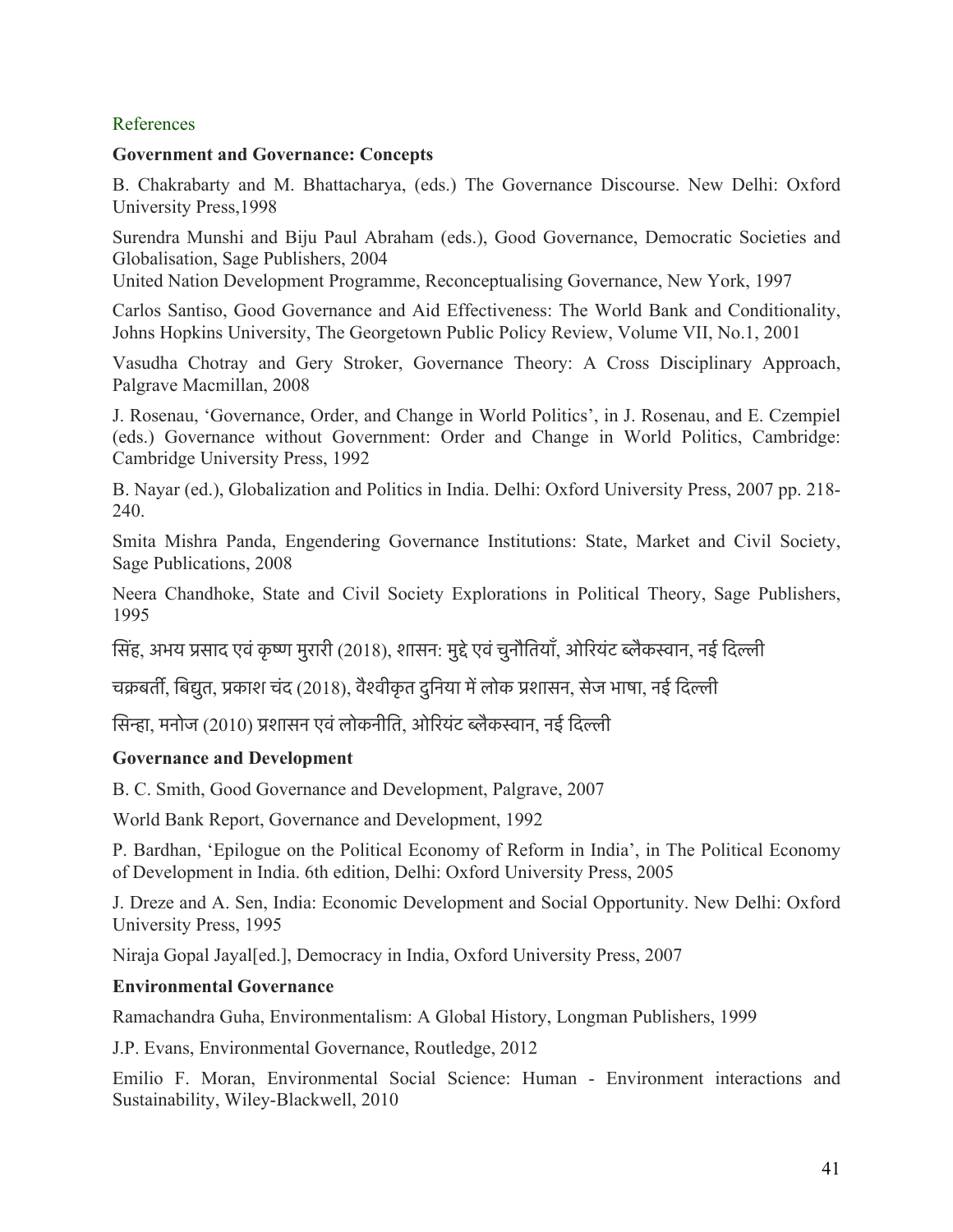Burns H Weston and David Bollier, Green Governance: Ecological Survival, Human Rights and the Law of the Commons, Cambridge University Press, 2013

Bina Agarwal, Gender and Green Governance, Oxford University Press, Oxford, 2013

J. Volger, 'Environmental Issues', in J. Baylis, S. Smith and P. Owens (eds.) Globalization of World Politics, New York: Oxford University Press, 2011, pp. 348-362.

A. Heywood, Global Politics, New York: Palgrave, 2011, pp. 383-411.

N. Carter, The Politics of Environment: Ideas, Activism, Policy, Cambridge: Cambridge University Press, 2007, pp. 13-81.

#### **Local Governance**

Pranab Bardhan and Dilip Mookherjee, Decentralization and Local Governance in Developing Countries: A Comparative Perspective, MIT Press, 2006

T.R. Raghunandan, Decentralization and Local Governments: The Indian Experience, Readings on The Economy, Polity and Society, Orient Blackswan, 2013

Pardeep Sachdeva, Local Government in India, Pearson Publishers, 2011

P. de Souza, (2002) 'Decentralization and Local Government: The Second Wind of Democracy in India', in Z. Hasan, E. Sridharan and R. Sudarshan (eds.) India's Living Constitution: Ideas, Practices and Controversies, New Delhi: Permanent Black, 2002

Mary John, 'Women in Power? Gender, Caste and Politics of Local Urban Governance', Economic and Political Weekly, Vol. 42(39), 2007

### **Good Governance Initiatives in India: Best Practices**

Niraja Gopal Jayal, Democracy and the State: Welfare, Secularism, and Development in Contemporary India, Oxford University Press, 1999

Reetika Khera[ed.], The Battle for Employment Guarantee, Oxford University Press, 2011

Nalini Juneja, Primary Education for All in the City of Mumbai: The Challenge Set By Local Actors', International Institute For Educational Planning, UNESCO: Paris, 2001

Maxine Molyneux and Shahra Razavi, Gender, Justice, Development, and Rights, Oxford University Press, 2002

Jugal Kishore, National Health Programs of India: National Policies and Legislations, Century Publications, 2005

Jean Drèze and Amartya Sen, India, Economic Development and Social Opportunity, Oxford University Press, 1995

K. Lee and Mills, The Economic of Health in Developing Countries, Oxford University Press, 1983

Marmar Mukhopadhyay and Madhu Parhar (eds.) Education in India: Dynamics of Development, Shipra Publications, 2007

K. Vijaya Kumar, Right to Education Act 2009: Its Implementation as to Social Development in India, Akansha Publishers, 2012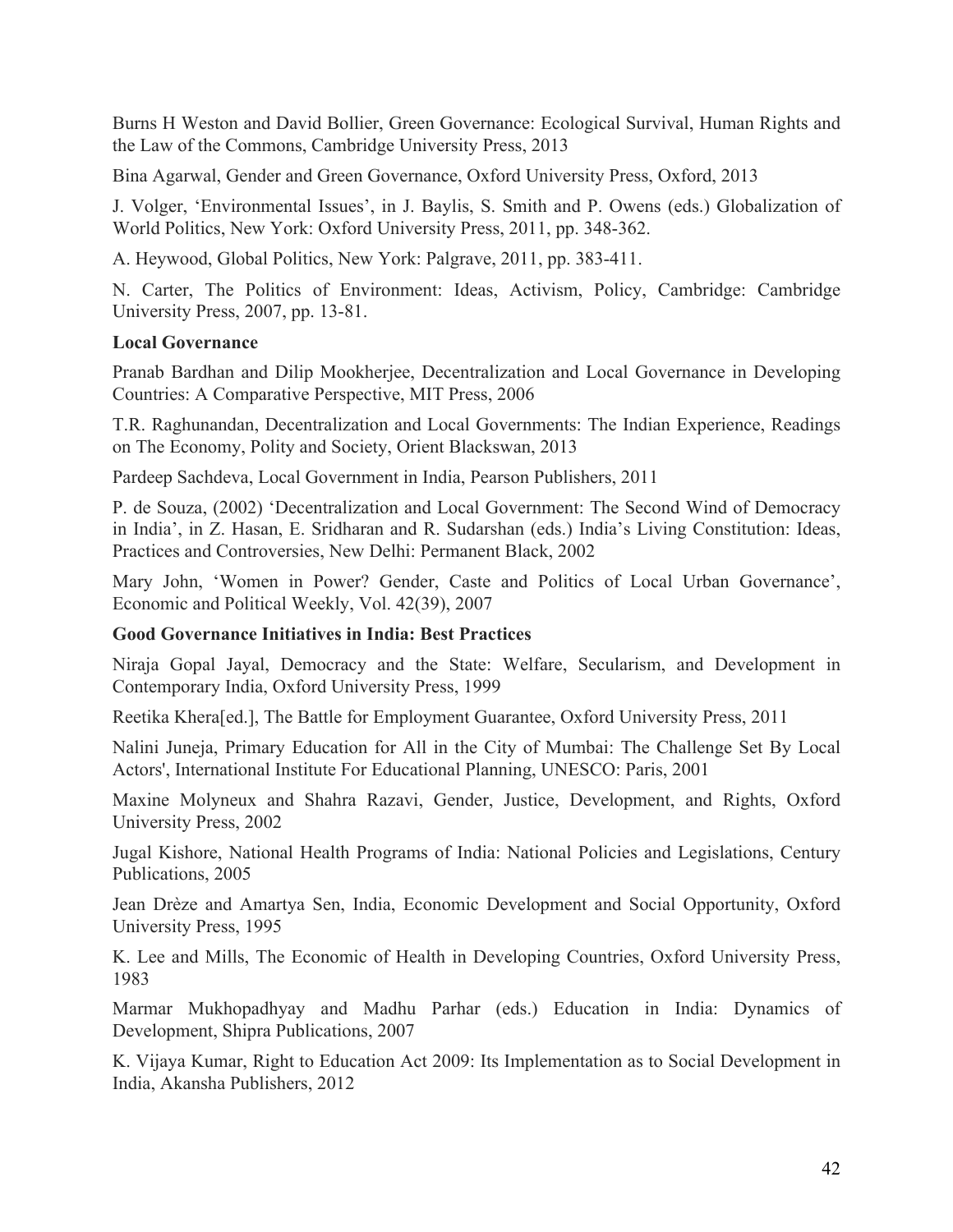Amartya Sen and Jean Dreze, Omnibus: Poverty and Famines, Hunger and Public Action, India-Economic Development and Social Opportunity, Oxford University Press, 1998

Jean Dreze and Amartya Sen, An Uncertain Glory: India And Its Contradictions, Princeton University Press, 2013

Reetika Khera, 'Rural Poverty and Public Distribution System', Economic and Political Weekly, Vol-XLVIII, No.45-46, Nov 2013

Pradeep Chaturvedi, Women and Food Security: Role of Panchayats, Concept Publishing House, 2002

Bidyut Mohanty, "Women, Right to Food and Role of Panchayats", Mainstream, Vol. LII, No. 42, October 11, 2014

D. Crowther, Corporate Social Responsibility, Deep and Deep Publishers, 2008

Sanjay K. Agarwal, Corporate Social Responsibility in India, Sage Publishers, 2008

Pushpa Sundar, Business & Community: The Story of Corporate Social Responsibility in India, New Delhi: Sage Publications, 2013.

#### Teaching Learning Process

The General Elective course titled, Governance: Issues and Challenges in CBCS programme aim to engage the students in the classroom by following the 6 E's and S (Engage, Explore, Explain, Elaborate, Evaluate, Extend, and Standards) strategy. The lesson plan is designed to continually engage students to add/ construct new knowledge in combination with the existing knowledge. Teachers give the lecture to introduce the concepts, process and incorporate the skills in students to probe the 'essential question' which every unit comes with forming the basis of enquiry. Critical thinking and cooperative learning is another teaching learning tool used in this course to engage students to learn together in a group promoting a climate of deliberation, discussion, and knowledge sharing. This is crucial since this paper deals with a topic like sustainable development, green governance which requires active participation from civil society, academia, students, bureaucracy, politics, etc. Power Point Presentation, audio visual methods like documentary screening are significant in this course to engage the students with real life globalized scenarios.

#### Assessment Methods

This course has a scope of undertaking field studies to understand the globalized discourse using contextual, theoretical, grounded, mixed method approach. The students will be evaluated on the written semester examination. Internal examination can be assessed on various parameters like project/ article/ term paper/ group presentation/ field work. Additionally, students reflective and cognitive thinking will be assessed by the contribution they make in classroom discussions and group projects.

### Keywords

Good Governance, Green Governance, Democratic Decentralisation, Public Service Delivery, E-Governance, RTI, Corporate Social Responsibility (CSR)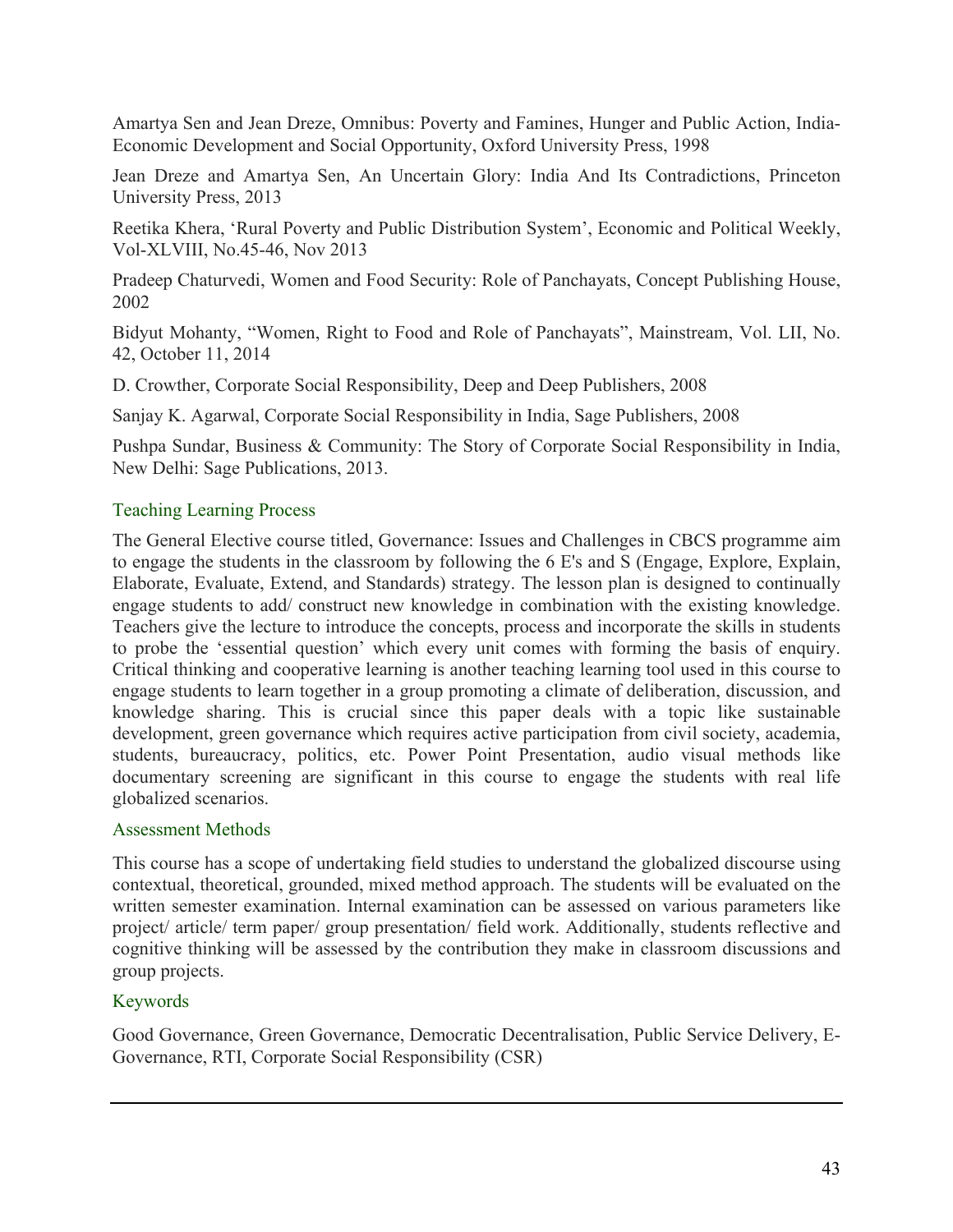# **GE7 - Politics of Globalization (B.7) Generic Elective - (GE) Credit:6**

#### Course Objective

The objective of this generic elective paper is to make students from diverse background understand the process of globalization from a political perspective. This paper will create a broad understanding of the issues and processes globalization based on critical analysis of the various anchors and dimensions of globalization.

#### Course Learning Outcomes

- The students will learn about the nature, significance and contemporary debates around globalization.
- The study of various approaches and concepts of globalization and the role of international economic organizations will augment students' knowledge on international political economy.
- The course will provide an insight into the alternative understanding of globalization and various critical aspects related to it.
- The paper will equip students with a comprehensive knowledge of the impact of globalization on developing countries in the context of contemporary international issues like civil society, social movements and human migration.

### Unit 1

### **Concept of Globalization: Globalization debate; for and against.**

### Unit 2

### **Approaches to understanding globalization:**

- a) Liberal approach
- b) Radical approach

### Unit 3

### **International Institutions/Regimes**

- a) World Bank
- b) International Monetary Fund
- c) The World Trade Organization

#### Unit 4

#### **Issues in Globalization:**

Alternative Perspectives on its nature and character, critical dimensions: economic, political and cultural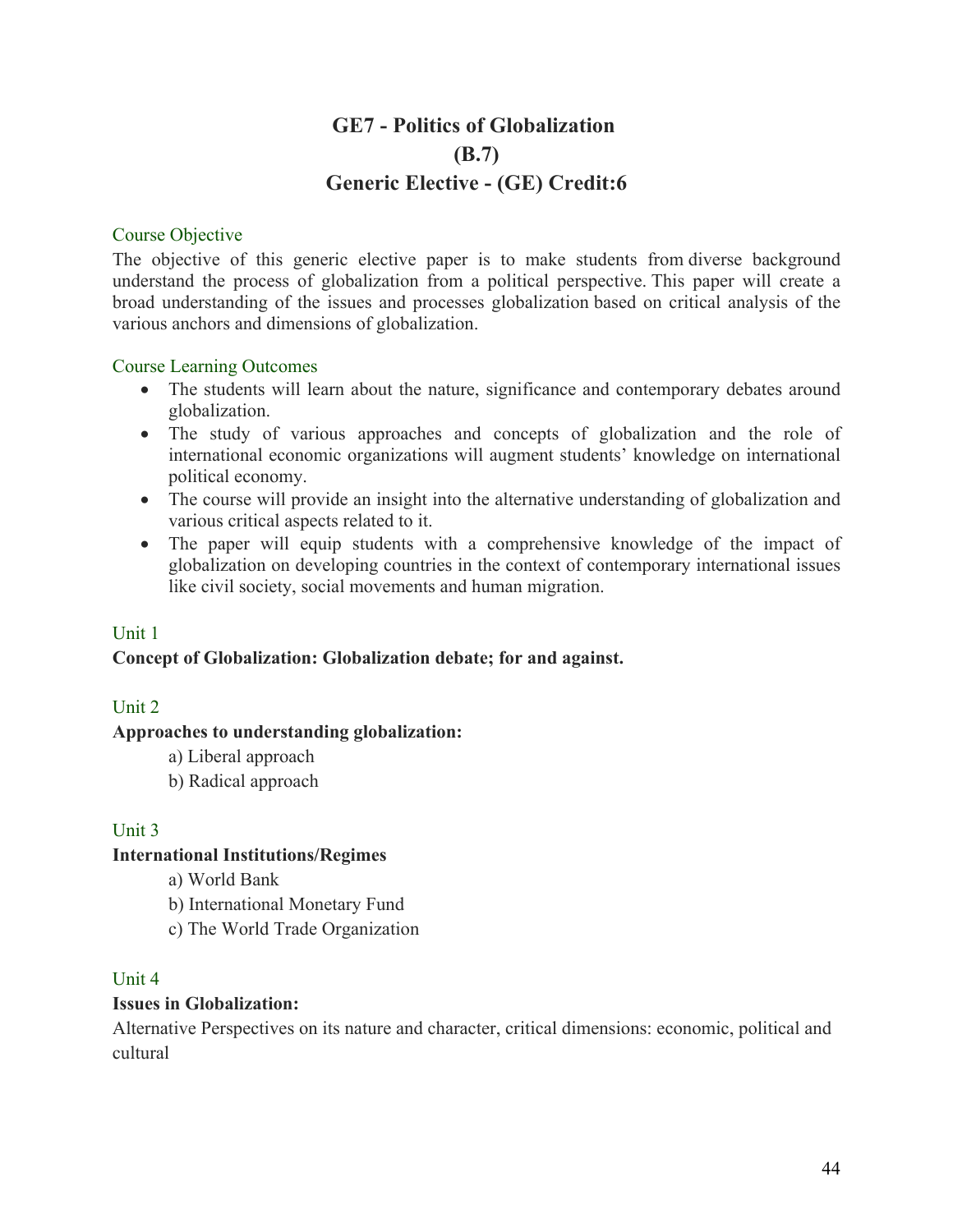# Unit 5 **Globalization and democracy: State, sovereignty and the civil society.**

# Unit 6

### **Globalization and Politics in developing countries**

- a) Globalization and social movements
- b) Globalization and the demise of Nation State
- c) Globalization and human migration

# Unit 7

# **The inevitability of globalization: Domestic and Global responses**

# References

J. Baylis, Smith and Owens, eds. (2017) The Globalization of World Politics: An Introduction to International Relations, New York: Oxford University Press.

Joseph E. Stiglitz (2018), Globalization and Its Discontents Revisited: Anti-Globalization in the Era of Trump, New York: W.W. Norton & Company.

Jagdish Bhagwati (2007), In Defense of Globalization, Oxford, Oxford University Press.

Manfred B. Steger (2017) Globalization: A Very Short Introduction, New York: Oxford University Press.

Paul Hirst, G. Thompson and S. Bromley (2009), Globalization in Question, Malden, Polity Press.

John Clark (ed.), (2003) Globalizing Civic Engagement: Civil Society and Transnational Action, London, Earthscan.

Sanjeev Khagram, James Riker and Korthrxu Sikkink (ed.) (2002) Restructuring World Politics: Transnational Social Movements, MN, University of Minnesota Press.

Bernard Hoelkman and Michel Kostecki, the Political Economy of the World Trading System: From GATT to WTO, New York, OUP.

Arjun Appadurai, (1996), Modernity at Large: Cultural Dimensions of Globalisation, University of Minnesota Press.

Deepak Nayyar (ed.) (2002), Governing Globalization: Issues and Institutions, Oxford University Press.

Held, David and Anthony Mc grew (ed.), (2003), The Global Transformation Reader: An introduction to the Globalization Debate, 2nd Cambridge, Polity Press, Blackwell Publishing.

Joseph E Stiglitz, (2002), Globalisation and its Discontents, US, W.W. Norton and Company.

Noreena Hertz, (2000), The silent take over: Global Capitalism and the death of Democracy, Praeger.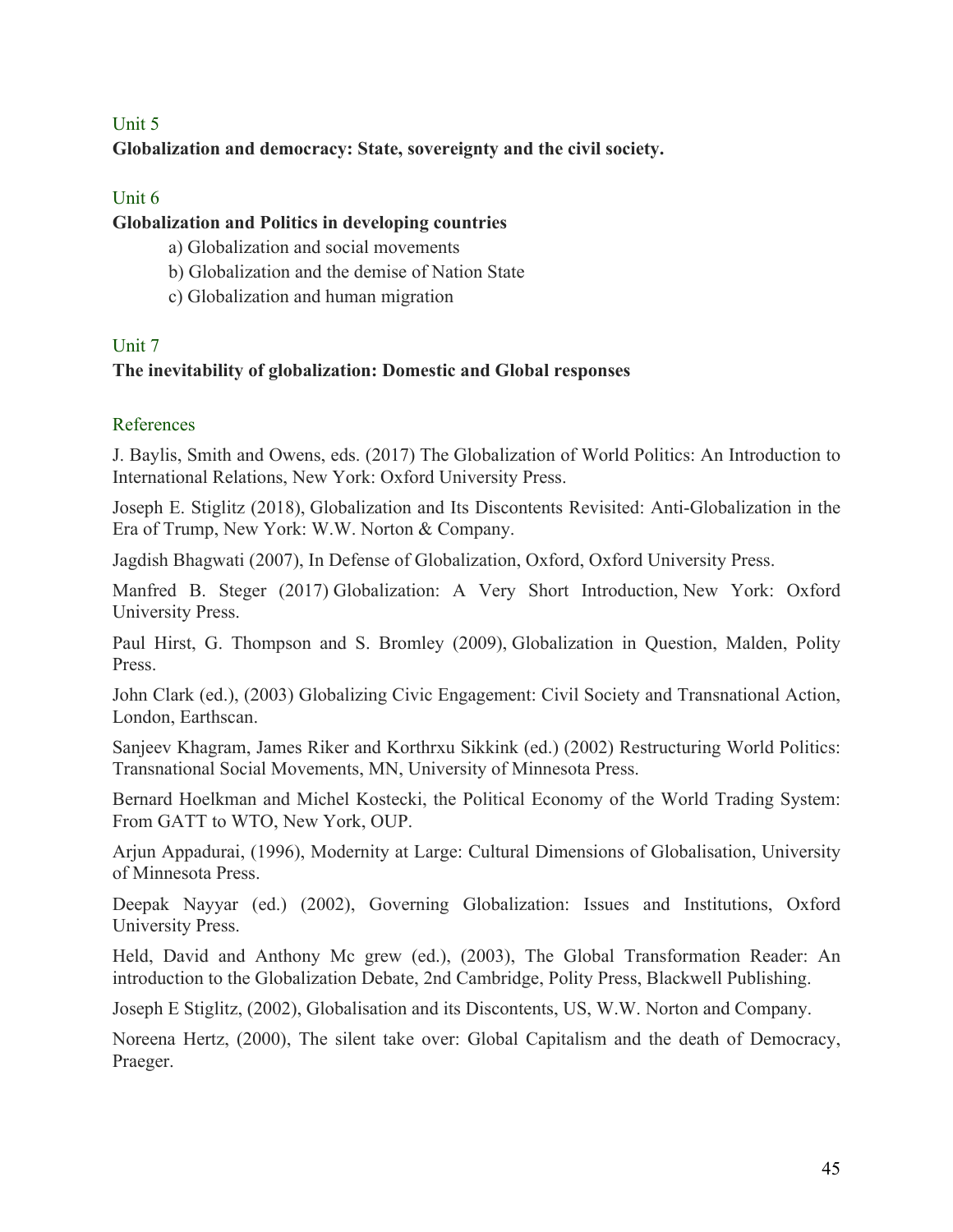Nye Joseph S and John D. Donanu (ed.) (2000) Governance in a Globalizing World, Washington dc, Brooking Institution Press.

Tyler Cowen, (2000) Creative Destruction: How Globalization is changing the world's culture, New Jersey, Princeton University Press.

### Additional Resources:

#### **Classic Readings**

David Held and Anthony McGrew, et.al (1999) Global Transformation: Politics, Economy and Culture, Stanford, Stanford University Press.

David Held and Anthony McGrew (2003), eds., the Global Transformations Reader: An Introduction to the Globalization Debate, Malden, Polity Press.

#### **Additional Readings**

Keohane Robert and Joseph S. Nye Jr. (Spring 2002), "Globalization: What is new, what is not", Foreign Policy, No.118. pp. 104-119, Washington. Newsweek Interactive, LLC.

Marc Lindenberg and Coralie Bryant, Going Global: Transforming Relief and Development NGOs, Bloomfield, Kumarian Press.

Sen, A. (2006) Identity and Violence: Illusion and Destiny. London: Penguin/Allen Lane, ch.7, pp.130-148.

### **Readings in Hindi**

पुष्पेश पन्त (2016), भूमंडलीकरण एवं भारत, दिल्ली:एक्सेस पब्लिशिंग.

### Teaching Learning Process

The Course aims to acquaint the students about various nuances of globalization. Therefor the teaching learning process will help students acquaint with the linkages between theory and practice. The students will be engaged in classroom lectures with power-point presentations. Short documentary or relevant videos will be screened. This will be followed by group discussions and debate. To inculcate criticality among the student's contemporary issues will be discussed. Students will be also familiarized with contemporary jargons and issues.

### Assessment Methods

The students will be assessed according to their performance in internal exam and end semester exam. Besides, students will also be assessed according to their performance in class discussions. Students will be given take home tests and will be encouraged to make presentations.

### Keywords

Globalization, Migration, World Bank, IMF, WTO, Global South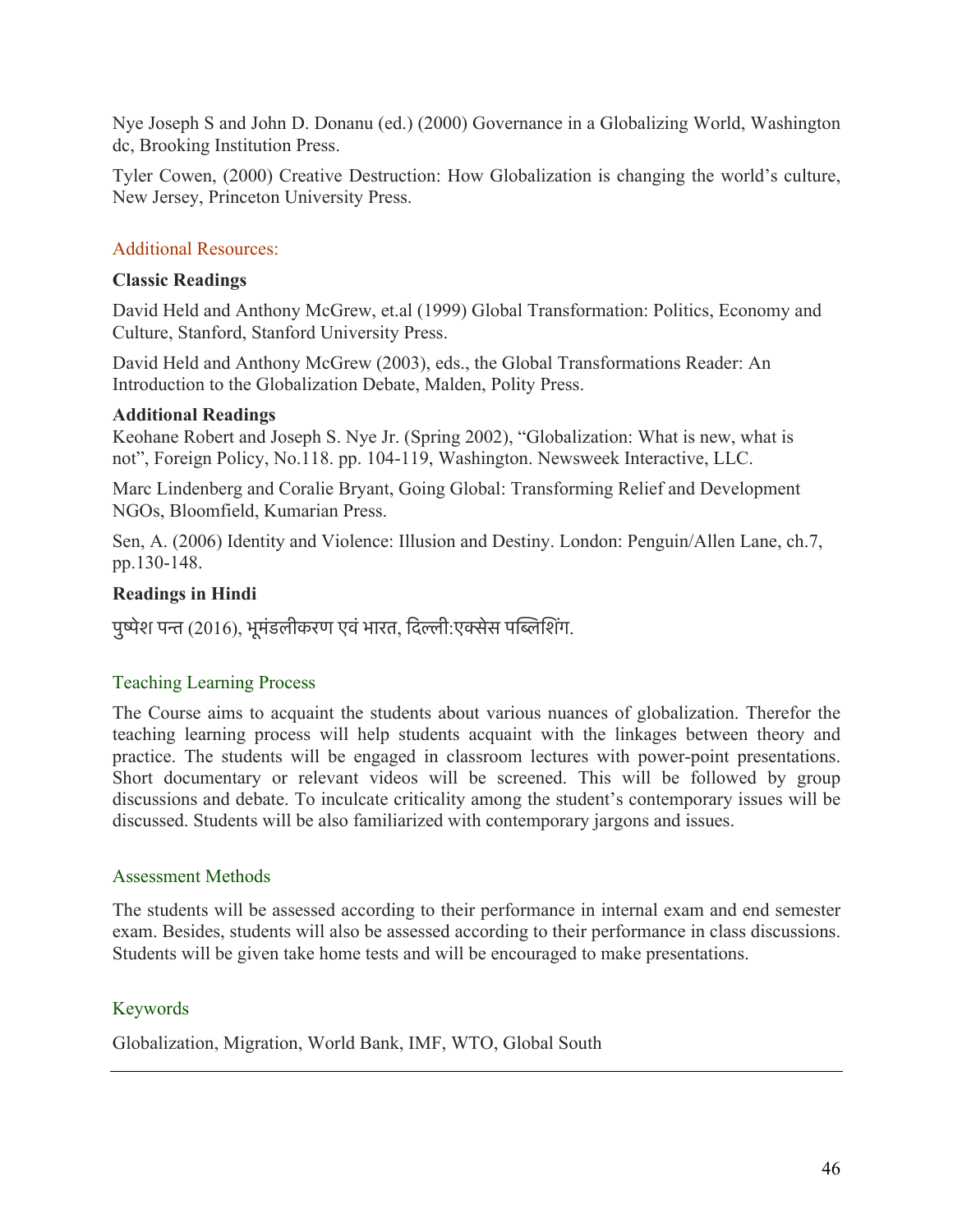# **GE8 - United Nations and Global Conflicts (B.8) Generic Elective - (GE) Credit:6**

#### Course Objective

This course provides a comprehensive introduction to the most important multilateral political organization in international relations. It provides a detailed account of the organizational structure and the political processes of the UN, and how it has evolved since 1945, especially in terms of dealing with the major global conflicts. The course imparts a critical understanding of the UN's performance until now and the imperatives as well as processes of reforming the organization in the context of the contemporary global system.

#### Course Learning Outcomes

- The students will learn about the evolution of United Nations as an international organization, its principles and institutional structure.
- The course will develop an in depth understanding of United Nations role in peace keeping and peace building since the Second World War.
- Students will learn about major global conflicts and United Nations role in conflict management.
- The paper will evolve analytical skills of the students on United Nations role in creating an equitable social economic world order.
- The course will assess United Nations contributions and shortcomings in maintaining international peace and security.
- The paper will enhance knowledge on the imperatives of reforming the organization in contemporary global system.

### Unit 1

### **The United Nations (29 Lectures)**

- (a) An Historical Overview of the United Nations
- (b) Principles and Objectives

(c) Structures and Functions: General Assembly; Security Council, and Economic and Social Council; the International Court of Justice, and the specialised agencies (International Labour Organisation [ILO], United Nations Educational, Scientific and Cultural Organisation [UNESCO], World Health Organisation [WHO], and UN programmes and funds: United Nations Children's Fund \*UNICEF+, United Nations Development Programme [UNDP], United Nations Environment Programme [UNEP], UN Women, United Nations High Commissioner for Refugees [UNHCR]), Critical Asssessment of Secretary General

(d) Peace Keeping, Peace Making and Enforcement, Peace Building and Responsibility to Protect

(e) Millennium Development Goals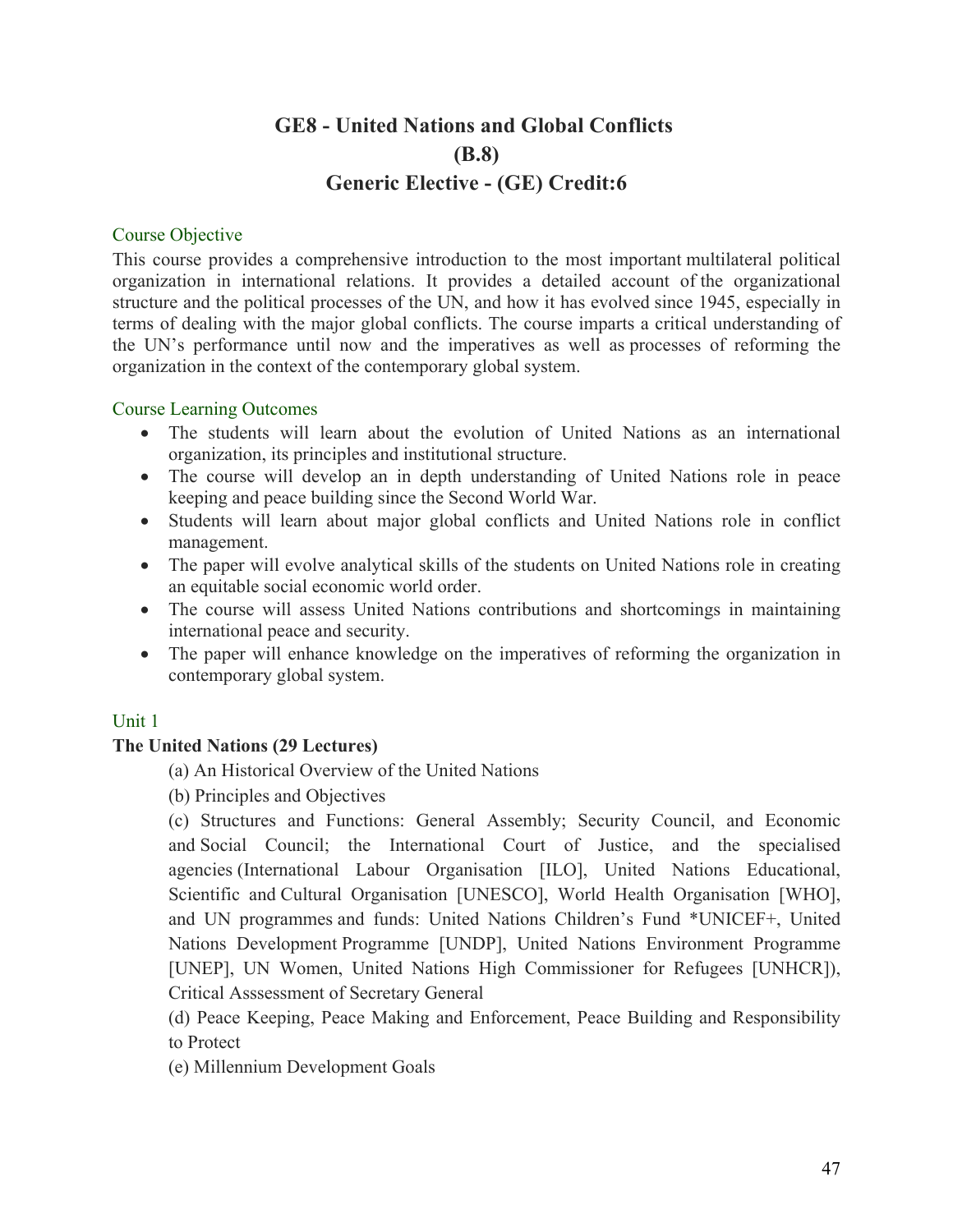# Unit 2 **Major Global Conflicts since the Second World War (20 Lectures)**

- (a) Korean War
- (b) Vietnam War
- (c) Afghanistan Wars
- (d) Balkans: Serbia and Bosnia

### Unit 3

# **Assessment of the United Nations as an International Organisation: Imperatives of Reforms and the Process of Reforms (11 Lectures)**

### References

Hurd, Ian (2011), "Theorizing International Organizations: Choices and Methods in the Study of International Organizations", Journal of International Organizations Studies 2(2): 7-22.

Karns, Margaret P. and Karen A. Mingst (2009), International Organizations: The Politis and Processes of Global Governance, 2nd Edition, Boulder: Lynne Rienner, Chapter 2.

Goldstein, J. and Pevehouse, J.C. (2006) International relations. 6th edn. New Delhi: Pearson, pp. 265-282.

Taylor, P. and Groom, A.J.R. (eds.) (2000) The United Nations at the millennium. London: Continuum, pp.1-20.

Gareis, S.B. and Varwick, J. (2005) The United Nations: an introduction. Basingstoke: Palgrave, pp. 1-40.

Gowan, P. (2010) 'US: UN', in Gowan, P. 'A calculus of power: grand strategy in the twentyfirst century. London: Verso, pp. 47-71.

Thakur, R. (1998) 'Introduction', in Thakur, R. (eds.) Past imperfect, future uncertain: The UN at Ffifty. London: Macmillan, pp. 1-14.

Gareis, S.B. and Varwick, J. (2005) The United Nations: An introduction. Basingstoke: Palgrave, pp. 15-21.

Taylor, P. and Groom, A.J.R. (eds.) (2000) The United Nations at the millennium. London: Continuum, pp. 21-141.

Moore, J.A. Jr. and Pubantz, J. (2008) The new United Nations. Delhi: Pearson Education, pp. 119-135.

Nambiar, S. (1995) 'UN peace-keeping operations', in Kumar, S. (eds.) The United Nations at fifty. New Delhi, UBS, pp. 77-94.

Whittaker, D.J. (1997) 'Peacekeeping', in United Nations in the contemporary world. London: Routledge, pp. 45-56.

Murthy, C.S.R. (2001) "United Nations Peacekeeping in Intrastate Conflicts: Emerging Trends", International Security, Vol 38, no. 3, pp. 207-27.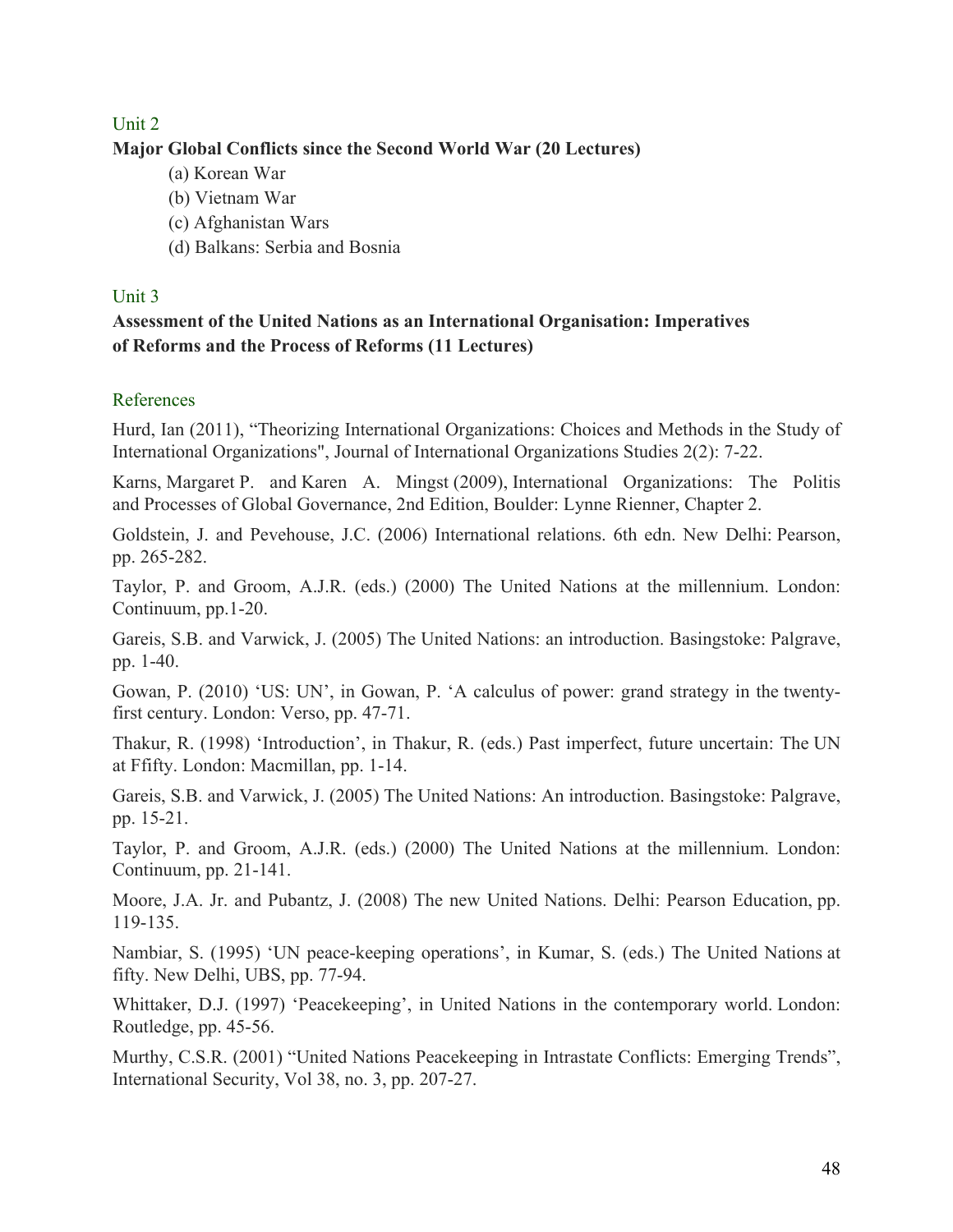Moore, J.A. Jr. and Pubantz, J. (2008) The new United Nations. Delhi: Pearson Education, pp.264-266.

Sangal, P.S. (1986) 'UN, peace, disarmament and development', in Saxena, J.N. et.al. United Nations for a better world. New Delhi: Lancers, pp.109-114.

Ghali, B.B. (1995) An agenda for peace. New York: UN, pp.5-38.

United Nations Department of Public Information. (2008) The United Nations Today. New York: United Nations.

White, B. et al. (eds.) (2005) Issues in world politics. 3rd edn. New York: Macmillan, pp. 113- 132.

Calvocoressi, P. (2001) World Politics: 1945-200. 3rd edn. Harlow: Pearson Education, pp. 116- 124.

Armstrong, D., Lloyd, L. and Redmond, J. (2004) International organisations in world politics, 3rd edn. New York: Palgrave Macmillan, pp. 42-43.

Moore, J.A. Jr. and Pubantz, J. (2008) The new United Nations. Delhi: Pearson Education, pp. 64-65 and 172-173.

Calvocoressi, P. (2001) World Politics: 1945-200. 3rd edn. Harlow: Pearson Education, pp. 528- 546.

Baylis, J. and Smith, S. (eds.) (2008) The globalization of world politics. an introduction to international relations. 4th edn. Oxford: Oxford University Press, pp. 562-564.

Achcar, G. (2004) Eastern cauldron. New York: Monthly Review Press, pp. 29-45 and 234-241.

Achcar, G. (2003) The clash of barbarisms: Sept. 11 and the making of the new world disorder. Kolkata: K.P. Bachi & Co., pp. 76-81.

Prashad, V. (2002) War against the planet. New Delhi: Leftword, pp. 1-6.

Ali, T. (ed.) (2000) Masters of the Universe. London: Verso, pp. 203-216.

Calvocoressi, P. (2001) World Politics: 1945-200. 3rd edn. Harlow: Pearson Education, pp. 570- 576.

Ali, T. (ed.) (2000) Masters of the Universe. London: Verso, pp. 230-245 and 271-284.

Kaldor, M. and Vashee, B. (eds.) (1997) New wars. London: Wider Publications for the UN University, pp. 137-144 and 153-171.

Roberts, A. and Kingsbury, B. (eds.) (1994) United Nations, Divided World. 2nd edn. Oxford: Clarendon Press, pp. 420-436.

Taylor, P. and Groom, A.J.R. (eds.) (2000) The United Nations at the millennium. London: Continuum, pp. 196-223 and 295-326.

Gareis, S.B. and Varwick, J. (2005) The United Nations: An introduction. Basingstoke: Palgrave, pp. 214-242.

Moore, J.A. Jr. and Pubantz, J. (2008) The new United Nations. Delhi: Pearson Education, pp. 91-112.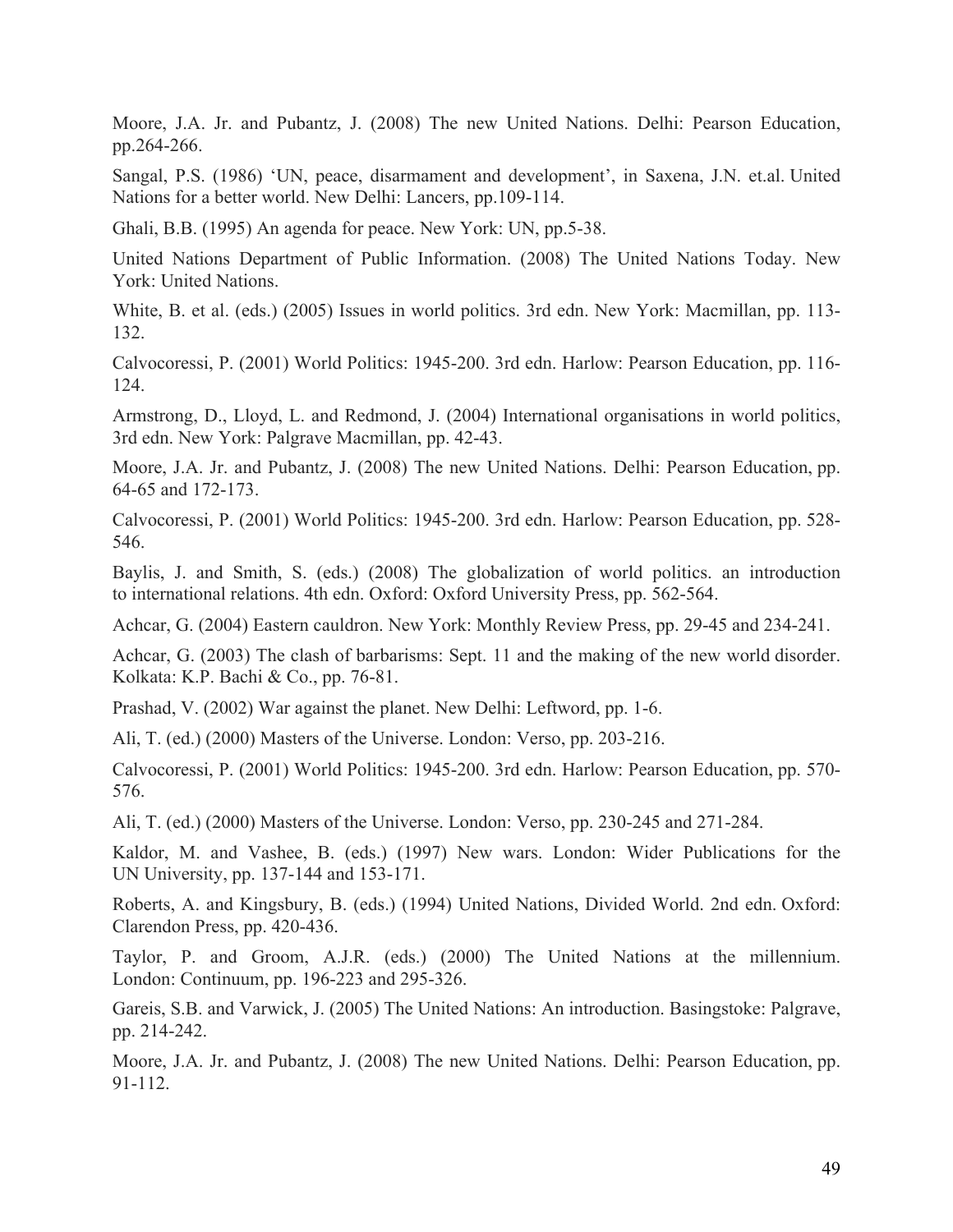#### Additional Resources:

#### **Classical Readings:**

Hanhimäki, Jussi M. (2015) The United Nations: A Very Short Introduction., New York: Oxford University Press

Weiss, Thomas G. and Daws, Sam ed. (2007) The Oxford Handbook on the United Nations, Oxford: : Oxford University Press.

Claude, I. (1984) Swords into plowshares: the progress and problems of international organisation. 4thedn. New York: Random House

#### **Hindi Readings:**

वर्मा, विजय कुमार (2018) संयुक्त राष्ट्र और वैश्विक संघर्ष, New Delhi: Orient Blackswan.

UN India (2019) "सतत्िवकास लकय", URL: http://in.one.un.org/sustainable-development-goal/

UN India (2019) "सुधार के िलए एकजुट", URL: http://in.one.un.org/reforms/

#### **Additional Readings**

Baylis, J. and Smith, S. (eds.) (2008) The Globalization of World Politics: An Introduction to International Relations. 4th edn. Oxford: Oxford University Press, pp. 405-422.

White, B. et al. (eds.) (2005) Issues in world politics. 3rd edn. New York: Macmillan, pp. 113- 132.

Baxi, U. (1986) 'Crimes against the right to development', in Saxena, J.N. et.al. United Nations for a better world. New Delhi: Lancers, pp.240-248.

Viotti, P.R. and Kauppi, M.V. (2007) International relations and world politic: security, economy, identity. 3rd edn. New Delhi: Pearson Education, pp. 470-471.

Goldstein, J.S. (2003) International relations. 3rd edn. Delhi: Pearson Education, pp 43-51.

Moore, J.A. Jr. and Pubantz, J. (2008) The new United Nations. Delhi: Pearson Education, pp. 24-27.

Claude, I. (1984) Swords into plowshares: the progress and problems of international organisation. 4th edn. New York: Random House.

Dodds, F. (ed.) (1987) The way forward: beyond the agenda 21. London: Earthscan.

Rajan, M.S., Mani, V.S and Murthy, C.S.R. (eds.) (1987) The nonaligned and the United Nations. New Delhi: South Asian Publishers.

South Asia Human Rights Documentation Centre. (2006) Human rights: an overview. New Delhi: Oxford University Press.

Anan, K. (1997) Renewing the United Nations: A Programme for Survival. General Assembly Document: A/51/950; 14 July 1997. Available at: http://daccessdds.un.org/doc/UNDOC/GEN/N97/189/79/1MG/n9718979.pdf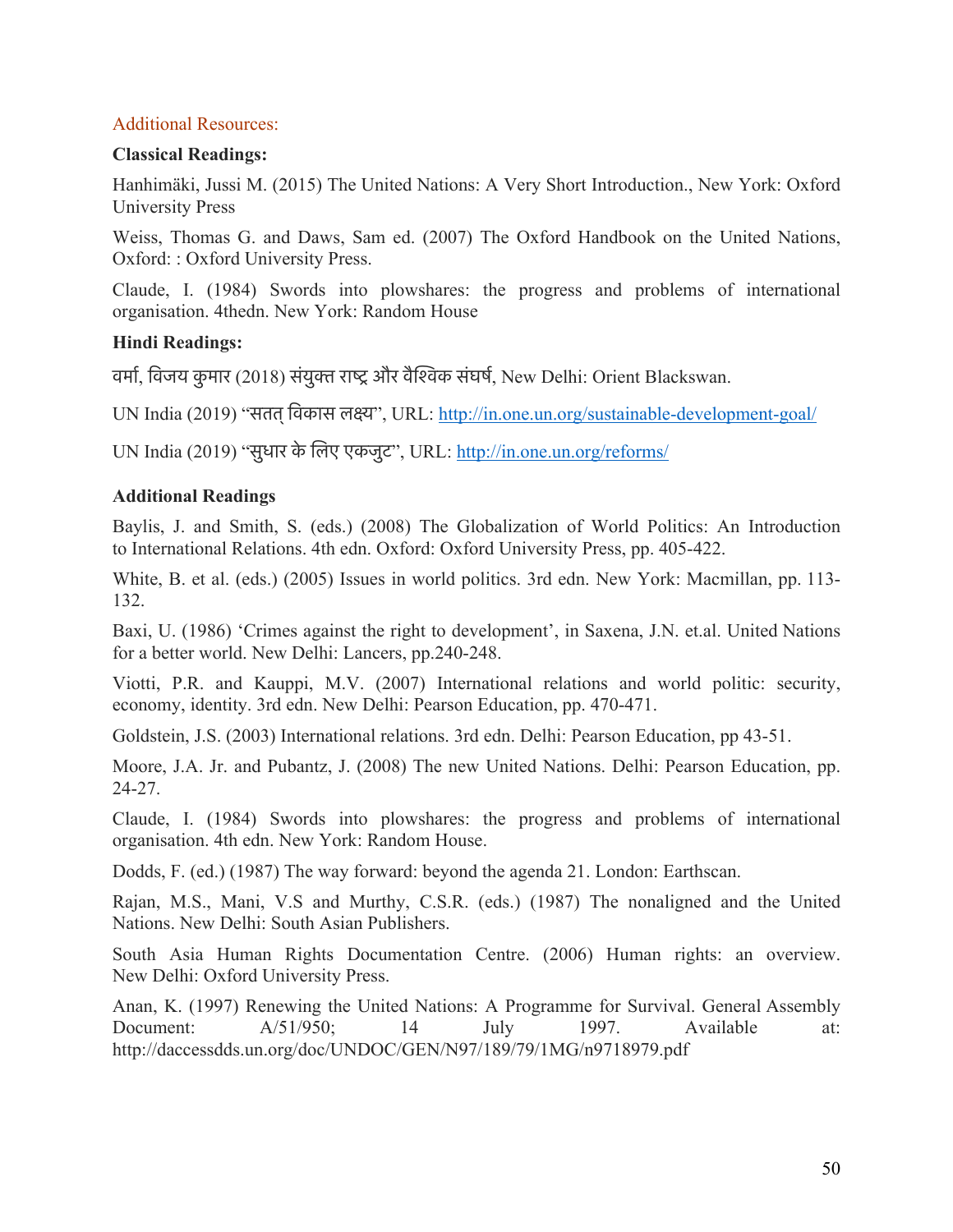#### Teaching Learning Process

The course aims to acquaint students about the role and nature of United Nations. Therefore, the teaching learning process will involve classroom lectures with power-point presentation. The students will be engaged in group discussions and debate. To make the students better understand the function and decision-making process of the United Nations, mock sessions of United Nations will be enacted. In addition to this academicians and practitioner of international relations will be engaged to deliver lectures to the students.

#### Assessment Methods

The students will be assessed according to their performance in internal assessment exam and end semester exam. Besides this conventional approach, students will be assessed according to their performance in mock sessions. Surprise tests will also be a mode of assessment.

#### Keywords

United Nations, UNGA, UNSC, UNHCR, Peace Keeping, R2P, MDG, Korean War, Vietnam War

# **AE1 - Your Laws, Your Rights (D.1) AECC (Electives) - (AECCE) Credit:4**

#### Course Objective

More often than not, when we talk of laws we mean authoritatively sanctioned rules, which are considered essential for a well-ordered society. Yet laws in a democracy are also about constituting a society marked by equality, freedom, and dignity. The rights approach to law has assumed importance in democracies, precisely because of people's struggles to broaden the understanding of law as something which reflects the will of the people. As such law becomes an important source of rights and duties, which develop and strengthen alongside institutions of representative democracy, constitutional norms, and the rule of law. This course aims to help the students understand law as a source of rights, and as a progressively widening sphere of justice, welfare, and dignity. This relationship between laws and rights will be studied through specific values which have come to be seen as integral for a democratic society viz., equality and nondiscrimination, empowerment, redistribution and recognition of traditional rights etc.

#### Course Learning Outcomes

On the successful completion of the course, students would be able to:

- Demonstrate an understanding of law as a source of right.
- Develop an understanding of democratic values such as equality, justice etc. and learn about different laws enacted to uphold these values.
- Demonstrate an awareness of democratic rights guaranteed to Indian citizens and persons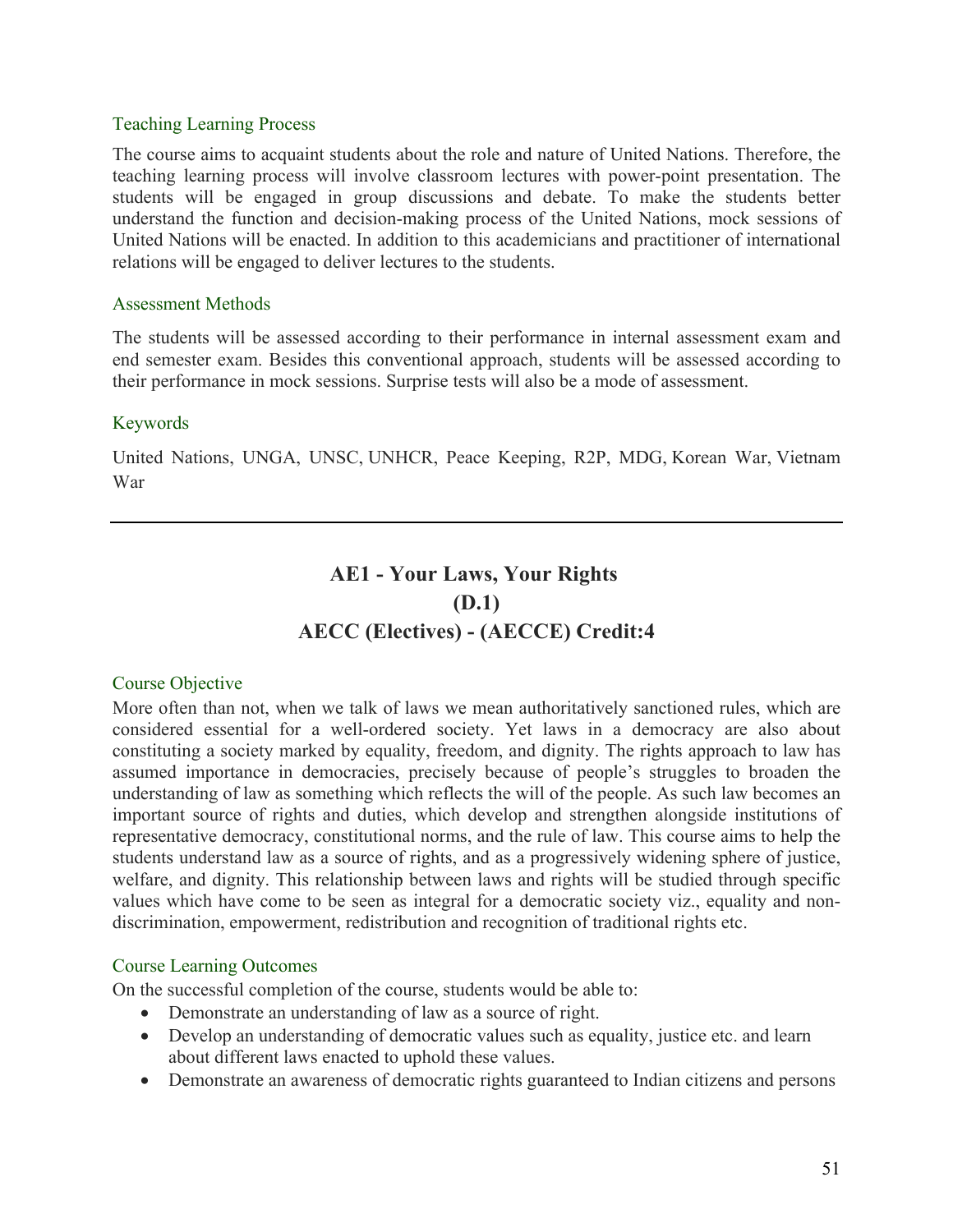- Develop skills related to using ordinary legal procedures to safeguard the rights guaranteed to citizens and persons
- Show basic awareness of ordinary procedures such as obtaining different kinds of identity documents
- Show understanding of the structure and principles of the Indian legal system

### Unit 1

# **Rule of law and the Criminal Justice System in India (1 week)**

# Unit 2

# **Laws relating to criminal justice administration (2 weeks)**

a) How to file a complaint, First Information Report (FIR)

b) Detention, arrest and bail

# Unit 3

# **Equality and non-discrimination (4 weeks)**

a) Gender: the protection of women against domestic violence, rape and sexual harassment

b) Caste: laws abolishing untouchability and providing protection against atrocities

c) Class: laws concerning minimum wages

d) Disability and equality of participation and opportunity

# Unit 4

# **Empowerment (2 weeks)**

a) Access to information

b) Rights of the consumer

# Unit 5

### **Redistribution, recognition and livelihood (2 weeks)**

a) Traditional rights of forest dwellers and the issue of women's property rights

b) Rural employment guarantee

### Unit 6

#### **Access to Identification documents and Social Security Schemes (1 week / exercises only)** Familiarise yourself with the following: Procedure for obtaining an Election Commission of India Identity Card, Driving license, Ration Card, Rashtriya Swasthya Bima Yojna, Old Age Pension Scheme.

# References

# **I. Rule of law and the Criminal Justice System in India**

A. Andrew, (1996) 'Arbitrary Government and the Rule of Law', in Arguing About the Law, An Introduction to Legal Philosophy, Wordsworth, Boston, pp.3-19.

SAHRDC, (2006) 'Criminal Procedure and Human Rights in India' in Oxford Handbook of Human Rights and Criminal Justice in India- The system and Procedure, New Delhi: Oxford University Press, pp.5-15.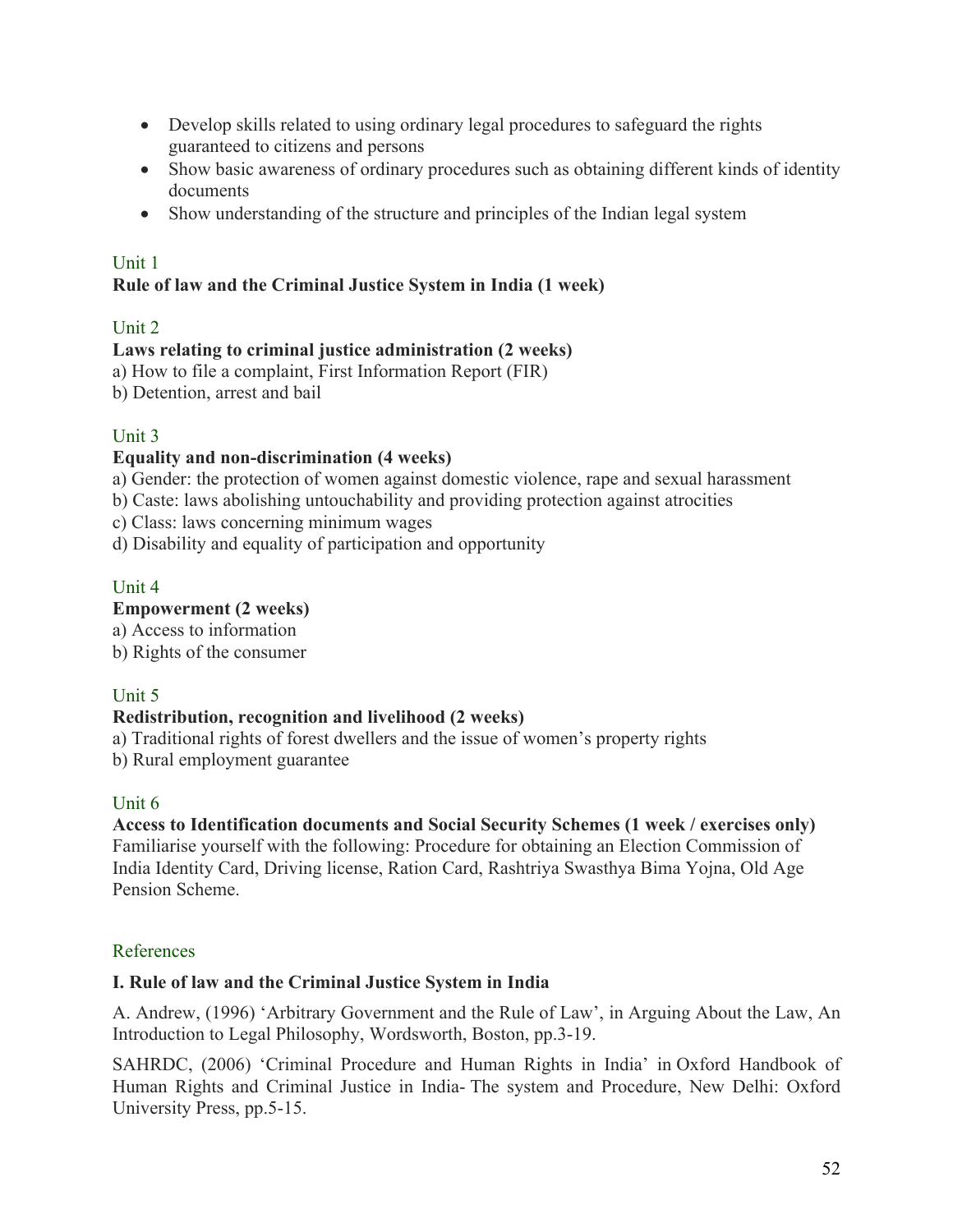V. S. Deshpande, (2006), 'Nature of the Indian Legal System' in Joseph Minattur (ed.), Indian Legal System, 2nd ed., New Delhi: Indian Law Institute, pp. 1-21, available at http://14.139.60.114:8080/jspui/bitstream/123456789/738/5/Nature%20of%20the%20Indian%20 Legal%20System.pdf

### **II. Laws relating to criminal justice administration**

B. Pandey, (2008) 'Laws Relating to Criminal Justice: Challenges and Prospects', in K. Sankaran and U. Singh, Towards Legal Literacy, New Delhi: Oxford University Press, pp.61-77.

SAHRDC, (2006) 'Reporting a Crime: First Information Report', in Oxford Handbook of Human Rights and Criminal Justice in India- The system and Procedure, New Delhi: Oxford University Press, pp.16-26.

SAHRDC, (2006) 'Bail', in Oxford Handbook of Human Rights and Criminal Justice in India: The system and Procedure, New Delhi: Oxford University Press, pp.59-71.

SAHRDC, (2006) 'Detention', in Oxford Handbook of Human Rights and Criminal Justice in India- The system and Procedure. New Delhi: Oxford University Press, Pp.72-84.

Nyaaya, India's Laws Explained, FIR, Arrest, Bail, available at https://nyaaya.in/topic/firstinformation-report-fir, https://nyaaya.in/topic/bail, https://nyaaya.in/topic/arrest

P. Mathew, (2003) Your Rights if you are Arrested, New Delhi. Indian Social Institute.

# **III. Equality and non-discrimination**

V. Kumari, (2008) 'Offences Against Women', in K, Sankaran and U. Singh (eds.) Towards Legal Literacy, New Delhi: Oxford University Press.

S. Durrany, (2006) The Protection of Women from Domestic Violence Act 2005, New Delhi: Indian Social Institute.

M. Sakhrani, (2017), Sexual Harassment: The Conundrum of Law, Due Process, and Justice, Economic and Political Weekly (Engage), available at https://www.epw.in/engage/article/sexual-harassment-conundrum-law-due-process-and-justice

P. D. Mathew, (2004) The Measure to Prevent Sexual Harassment of Women in Work Place. New Delhi: Indian Social Institute.

P. Mathew, (2002) The Law on Atrocities Against Scheduled Castes and Scheduled Tribes, New Delhi: Indian Social Institute.

K. Saxena, (2011) 'Dalits', in M. Mohanty et al., Weapon of the Oppressed, Inventory of People's Rights in India. Delhi: Danish Books, Pp.15-38

P. Mathew, (2004) The Minimum Wages Act, 1948, New Delhi: Indian Social Institute.

K. Sankaran, (2008) 'Labour Laws and the World of Work', in K, Sankaran and U. Singh (eds.) Towards Legal Literacy, New Delhi: Oxford University Press, Pp.119-131.

K. Saxena, (2011) 'Adivasis', in M. Mohanty et al., Weapon of the Oppressed, Inventory of People's Rights in India, Delhi: Danish Books, Pp.39-65.

N. Jain, (2011) 'Physically/Mentally Challenged', in M. Mohanty et al. Weapon of the Oppressed, Inventory of People's Rights in India, Delhi: Danish Books, pp.171-179.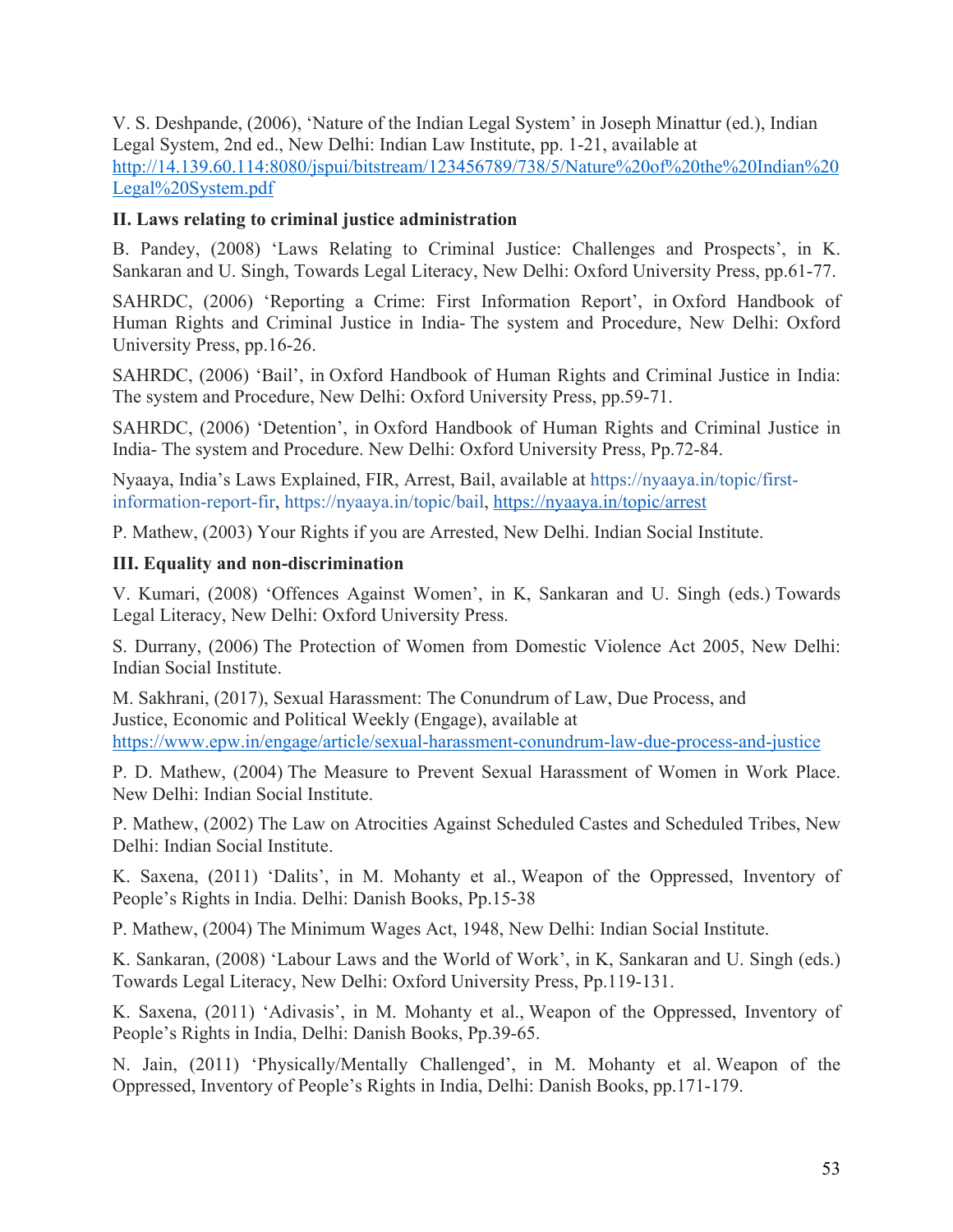### **IV. Empowerment**

N. Kurian, (2011) 'Consumers', in M. Mohanty et al., Weapon of the Oppressed, Inventory of People's Rights in India. Delhi: Danish Books.

Vishnu Konoorayar, (2008), 'Consumer Law', In Towards Legal Literacy in India. K. Sankaran and U.K. Singh (eds). New Delhi: Oxford University Press.

S. Naib, (2013) 'Right to Information Act 2005', in The Right to Information in India, New Delhi: Oxford University Press, Available

athttp://www.humanrightsinitiative.org/publications/rti/guide to use rti act 2005 English2012l ightAspire.pdf, Accessed: 19.04.2013.

A. Baviskar, (2010), Winning the right to information in India: Is knowledge power, In J Gaventa & R McGee (eds) Citizen Action and National Policy Reform, London: Zed

S. M. Laskar (2016), Importance of Right to Information for Good Governance in India, Bharati Law Review, Oct-Dec, available at

http://docs.manupatra.in/newsline/articles/Upload/AC9CD2C7-B8AD-4C5A-B910- 3751BFE5CB28.pdf

Nyaaya, India's Laws Explained, Request to Obtain Information, available at https://nyaaya.in/topic/right-to-information/request-to-obtain-information

# **V. Redistribution, Recognition and livelihood**

M. Sarin and O. Baginski, (2010) India's Forest Rights Act -The Anatomy of a Necessary but Not Sufficient Institutional Reform, Department for International Development. Available at www.ippg.org.uk

J. Dreze, Dey and Khera, (2008) Employment Guarantee Act, A Primer, New Delhi: National Book Trust (Also available in Hindi).

# Additional Resources:

### **Bare Acts:**

o Consumer Protection Act, 1986, Available at http://chdslsa.gov.in/right\_menu/act/pdf/consumer.pdf, Accessed: 10.04.2013.

o Criminal law Amendment Act, 2013, Available at http://egazette.nic.in/WriteReadData/2013/E\_17\_2013\_212.pdf, Accessed: 10.04.2013.

o Mahatma Gandhi National Rural Employment Guaranty Act, 2005, Available at http://nrega.nic.in/rajaswa.pdf, Accessed: 10.04.2013.

o National Food Security Act 2011, Available at http://nac.nic.in/foodsecurity/nfsb\_final.pdf, Accessed: 10.04.2013.

o Protection of Women Against Domestic Violence Act, 2005, Available at http://wcd.nic.in/wdvact.pdf, Accessed: 10.04.2013.

o Right to Information Act, 2005, Available at http://righttoinformation.gov.in/rti-act.pdf, Accessed: 10.04.2013.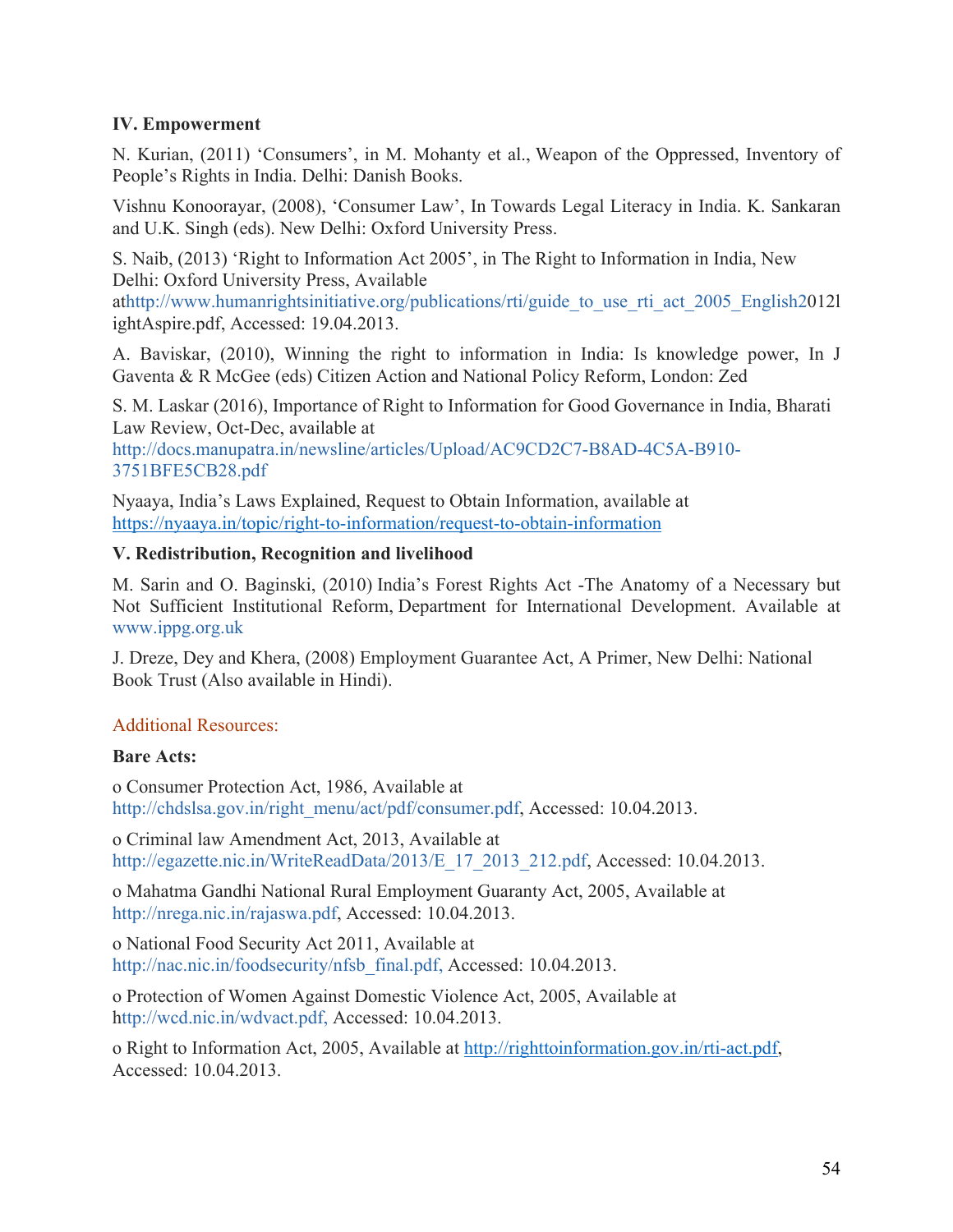o Scheduled Castes and Scheduled Tribes Prevention of Atrocities Act, 1989, Available at http://tribal.nic.in/writereaddata/linkimages/poaact989E4227472861.pdf, Accessed: 10.04.2013.

o Scheduled Tribes and Other Traditional Forest Dwellers (Recognition of Forest Rights) Act 2006, Available at http://tribal.gov.in/writereaddata/mainlinkFile/File1033.pdf, Accessed: 10.04.2013.

o The Minimum Wages Act, 1948, Available at

http://www.ilo.org/dyn/travail/docs/623/Minimum%20Wages%20Act%201948.pdf, Accessed: 10.04.2013.

o The Persons with Disabilities (Equal Opportunities, Protection of Rights, Full Participation) Act, 1995, Available at http://bhind.nic.in/Sparsh\_disability%20act%201995.pdf, Accessed: 10.04.2013.

o The Right of Children to Free and Compulsory Education Act, 2009, Available at http://www.delta.org.in/form/rte.pdf , Accessed: 10.04.2013.

o The Sexual Harassment of Women at Workplace (Prevention, Prohibition and Redressal) Bill, 2012**,** Available at

http://164.100.24.219/BillsTexts/LSBillTexts/PassedLoksabha/144C\_2010\_LS\_Eng.pdf, Accessed: 10.04.2013.

o Criminal Law Amendment Act, 2013**,** Available at: mha.nic.in/pdfs/TheCrimnalLaw030413.pdf, Accessed: 15.04.2013.

# **Additional Readings:**

# **I. Rule of law and the Criminal Justice System in India**

K. Sankaran and U. Singh, (2008) 'Introduction', in Towards Legal Literacy. New Delhi: Oxford University Press, pp.  $xi - xy$ .

# **III. Equality and non-discrimination**

Gender Study Group, (1996) Sexual Harassment in Delhi University, A Report, Delhi: University of Delhi.

A. Kidwai, (2013), Sexual Harassment in the Workplace: the Verma Committee and After, Economic and Political Weekly, Vol. 48, Issue No. 06

D. Srivastva, (2007) 'Sexual Harassment and Violence against Women in India: Constitutional and Legal Perspectives', in C. Kumar and K. Chockalingam (eds) Human Rights, Justice, and Constitutional Empowerment, Delhi: Oxford University Press.

# **IV. Empowerment**

Live Law, Highlights of Consumer Protection Bill-2018, available at https://www.livelaw.in/highlights-consumer-protection-bill-2018-read-bill/

A. Roberts, (2010) 'A Great and Revolutionary Law? The First Four Years of India's Right to Information Act', Public Administration Review. Volume 70, Issue 6, pp. 925–933.

SAHRDC, (2006) 'Consumer Rights', in Introducing Human Rights, Oxford University Press, pp. 118-134.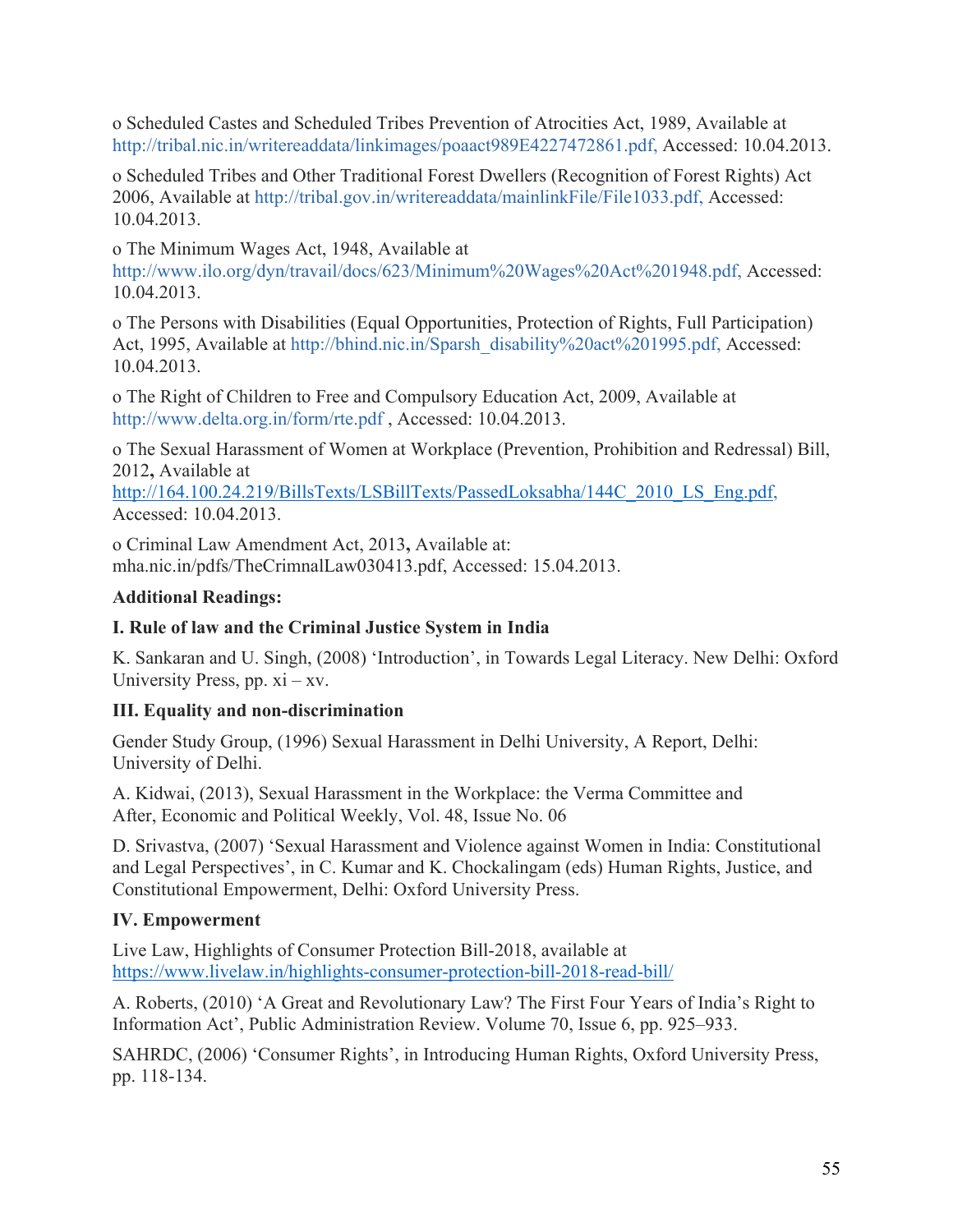#### **Other suggested readings:**

K. Chaubey, (2013) 'Do Pragatisheel Kanoonon ki Dastan: Rajya, Jan Andolan aur Pratirdoh', Pratiman: Samay, Samaj, Sanskriti, CSDS- Vani Prakashn, pp. 149-177.

S. Dahiwale, (2009) 'Khairlanji: Insensitivity of Mahar Officers', Economic and Political Weekly, Vol. 44 (31), pp. 29-33.

J. Kothari, (2005) 'Criminal Law on Domestic Violence', Economic and Political Weekly, Vol. 40(46), pp. 4843-4849.

H. Mander, and A. Joshi, The Movement for Right to Information in India, People's Power for the Control of Corruption. Available at

http://www.rtigateway.org.in/Documents/References/English/Reports/12.%20An%20article%20 on%20RTI%20by%20Harsh%20Mander.pdf, Accessed: 10.04.2013.

P. Mathew, and P. Bakshi, (2005) 'Indian Legal System', New Delhi: Indian Social Institute.

P. Mathew, and P. Bakshi, (2005) 'Women and the Constitution', New Delhi: Indian Social Institute.

N. Menon, (2012) 'Sexual Violence', in Seeing Like a Feminist, New Delhi: Zubaan and Penguin, pp. 113-146.

M, Mohanty et al. (2011) Weapon of the Oppressed, Inventory of People's Rights in India. Delhi: Danish Books.

Centre for Good Governance, (2008) Right to Information Act, 2005: A Citizen's Guide, Available at

http://www.rtigateway.org.in/Documents/Publications/A%20CITIZEN'S%20GUIDE.pdf, Accessed: 10.04.2013.

K. Sankaran, and U. Singh, (eds.) (2008) Towards Legal Literacy. New Delhi: Oxford University Press.

A. Pandey, (2004) Rights of the Consumer. New Delhi: Indian Social Institute.

### Teaching Learning Process

Students will receive interactive lectures on conception of rule of law. Students will engage in discussions on law as a source of rights, as a progressively widening sphere of substantive justice, welfare, and dignity. The relationship between laws and rights will be studied through specific values which have come to be seen as integral for a democratic society viz., equality and non-discrimination, empowerment, redistribution and recognition of traditional rights etc.

### **Suggested exercises for students**

- 1. Discuss the debates around any recent Ordinance, Bill or Act in Parliament.
- 2. How to file a FIR? In case there has been a theft in the neighbourhood how would you file the first-Hand Information Report?
- 3. Under what circumstances can detention and arrest become illegal?
- 4. Discuss any contemporary practice or event that violates the equality and protection against discrimination laws.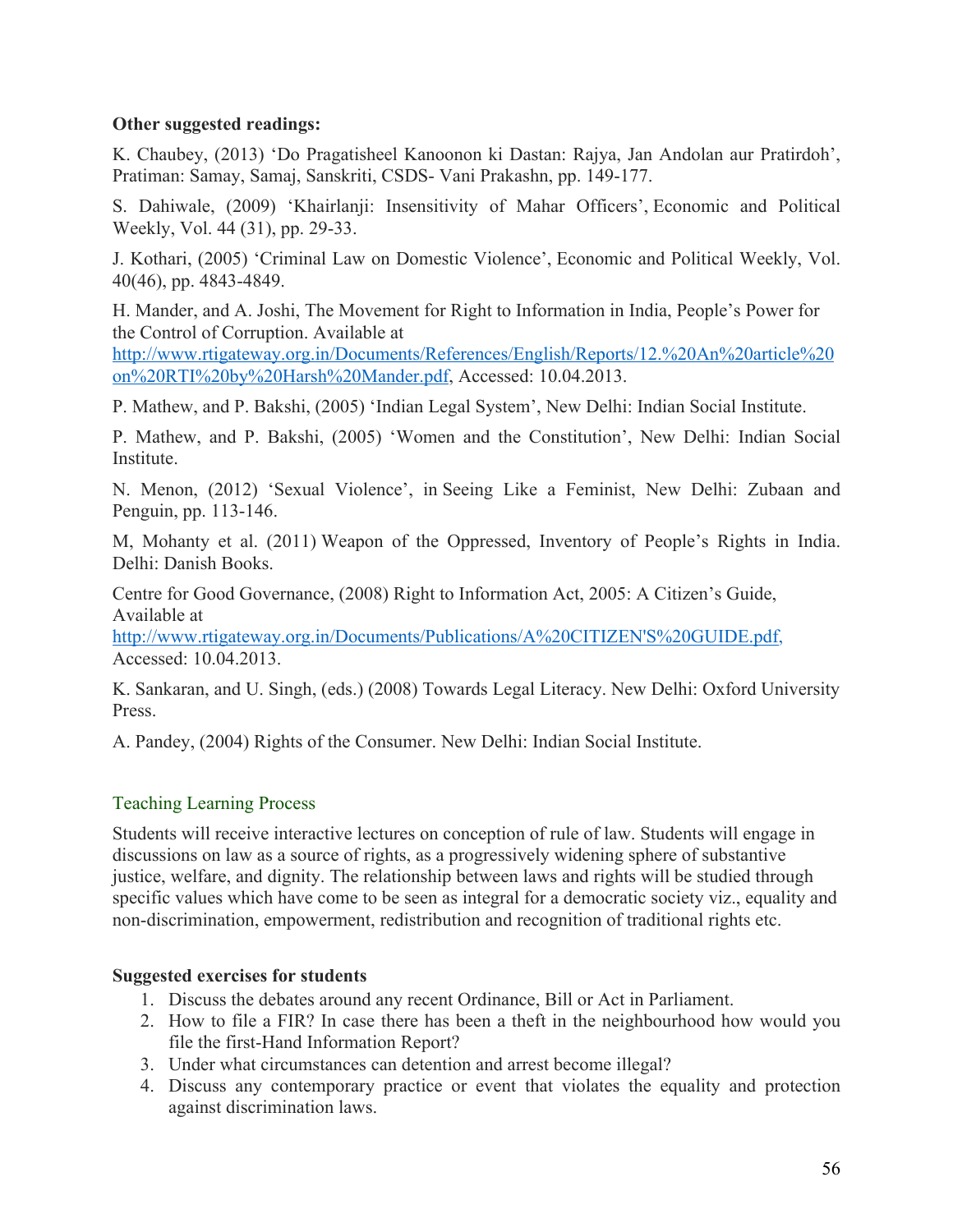- 5. Read Ordinance XV -D of University of Delhi and make a list of the kinds of conduct that would qualify as sexual harassment.
- 6. Your friend has shared with you an incident of unwelcome verbal remarks on her by a person of higher authority in your college, what would you do?
- 7. Visit any nearby construction site and talk to the workers about their daily wage. Find out the minimum wage in Delhi for such construction work. Assess the awareness among the workers about their minimum wages and the law related to it.
- 8. You have seen a lady in your neighbourhood being beaten up by her husband. Identify the concerned Protection Officer in case you want to provide information about this incident.
- 9. Read the Vishakha Guidelines as laid down by the Supreme Court and the Act against sexual harassment at the workplace. Discuss what constitutes sexual harassment and the mechanisms available for its redressal in your institution.
- 10. What is the procedure to file an RTI?
- 11. You bought a product from a nearby shop which was expired, the shop keeper refused to return it. Use your knowledge of Consumer Protection Act to decide what you do next?
- 12. Do you think the provisions of Forest Rights Act (FRA) address the question of gender equality?
- 13. What must you keep in mind as a consumer while making a purchase that may later help you make use of Consumer Protection Act? (Hint- Should you ask for a Bill?)
- 14. In your surroundings have you witnessed any incident that would be considered offensive under the SC and ST Act? Make a class room presentation on it.
- 15. After reading the Disabilities Act, discuss in your classroom, whether the differently abled people in your college are able to exercise the rights and facilities guaranteed under the law.
- 16. Discuss the procedure for issuing a job card under MNREGA.
- 17. You have read the rural job guarantee scheme under MNREGA. Do you think that there is a need for similar guarantee scheme in urban areas? Discuss with your classmates

#### Assessment Methods

Students will be assessed on continuous basis followed by end term examination. Internal assessment will be conducted at the end of each unit which may include viva-voce and participation in class discussions. Students will be assessed on the basis of their ability to think critically and creatively to solve the problems and application of conceptual understanding to field-based variables. Students will be required to submit a critical review of any book or a film that relates to any one unit of the syllabus before end term examination.

### Keywords

Democracy, Dignity, Equality, Empowerment, Justice, Recognition, Redistribution, Rule of Law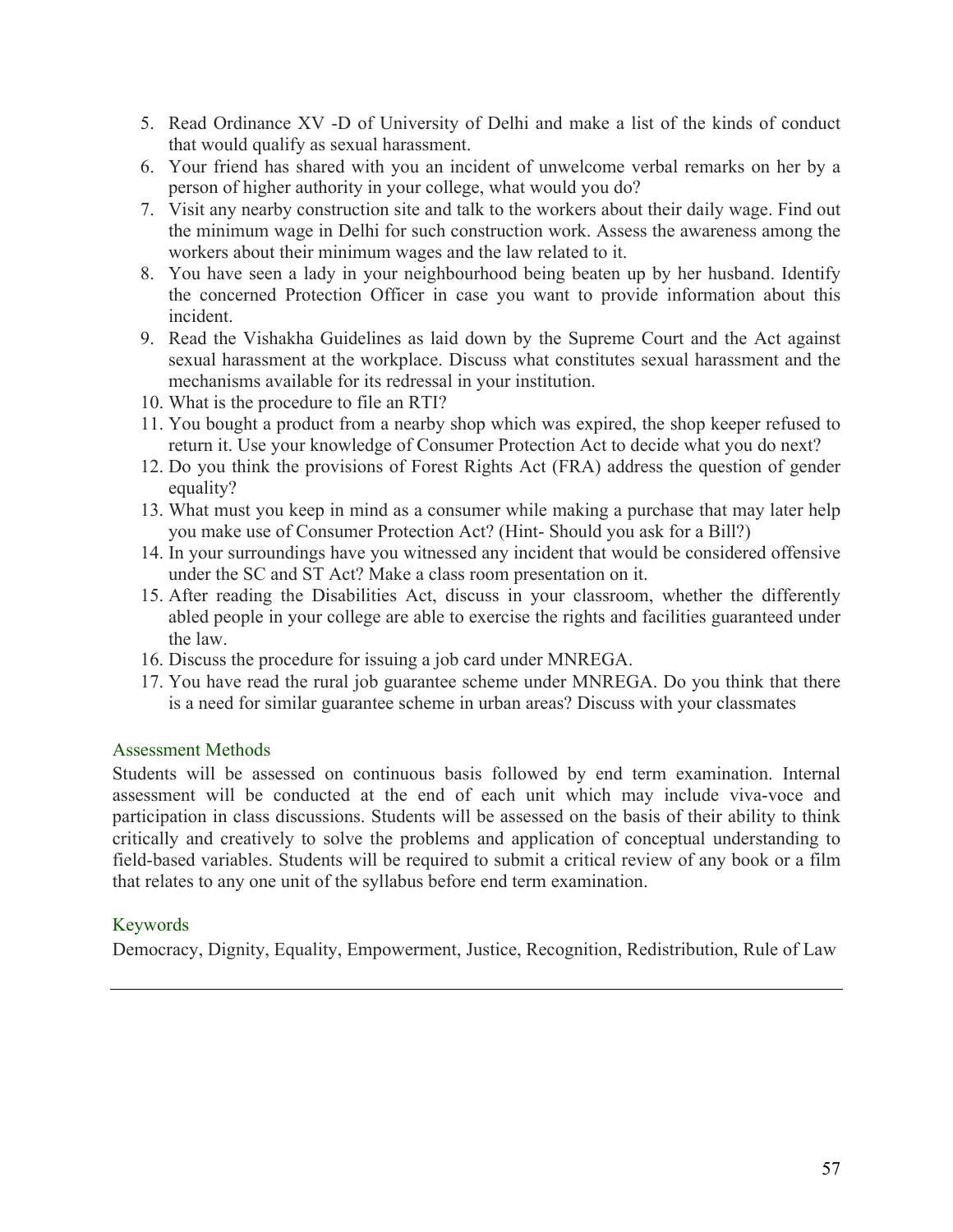# **AE2 - Public Opinion and Survey Research (D.2) AECC (Electives) - (AECCE) Credit:4**

#### Course Objective

This course will introduce the students to the debates, principles and practices of public opinion polls in the context of democracies, with special reference to India. It will familiarize the students with the principles and practice of survey research and conceptualizing and measuring public opinion using quantitative methods. The course will give special attention to developing basic skills pertaining to the collection, analysis and utilization of quantitative data.

#### Course Learning Outcomes

On the successful completion of the course, students will be able to:

- Understand the importance of public opinion in a democracy and the role of survey research in comprehending the working of a democratic political system.
- Learn about the methods used for conducting surveys and interpreting survey data.
- Acquire basic skill sets related to understanding public opinion formation and conducting research through the use of sample date, framing a questionnaire, etc.
- Acquire basic skill sets related to measurement of public opinion such as data analysis using statistical methods.

#### Unit 1

### **Introduction to the course (6 lectures)**

Definition and characteristics of public opinion, conceptions and characteristics, debates about its role in a democratic political system, uses for opinion poll

### Unit 2

#### **Measuring Public Opinion with Surveys: Representation and sampling (6 lectures)**

a. What is sampling? Why do we need to sample? Sample design.

b. Sampling error and non-response

c. Types of sampling: Non random sampling (quota, purposive and snowball sampling); random sampling: simple and stratified

### Unit 3

### **Survey Research (2 lectures)**

a. Interviewing: Interview techniques pitfalls, different types of and forms of interview b. Questionnaire: Question wording; fairness and clarity.

### Unit 4

#### **Quantitative Data Analysis (4 lectures)**

a. Introduction to quantitative data analysis

b. Basic concepts: correlational research, causation and prediction, descriptive and inferential **Statistics**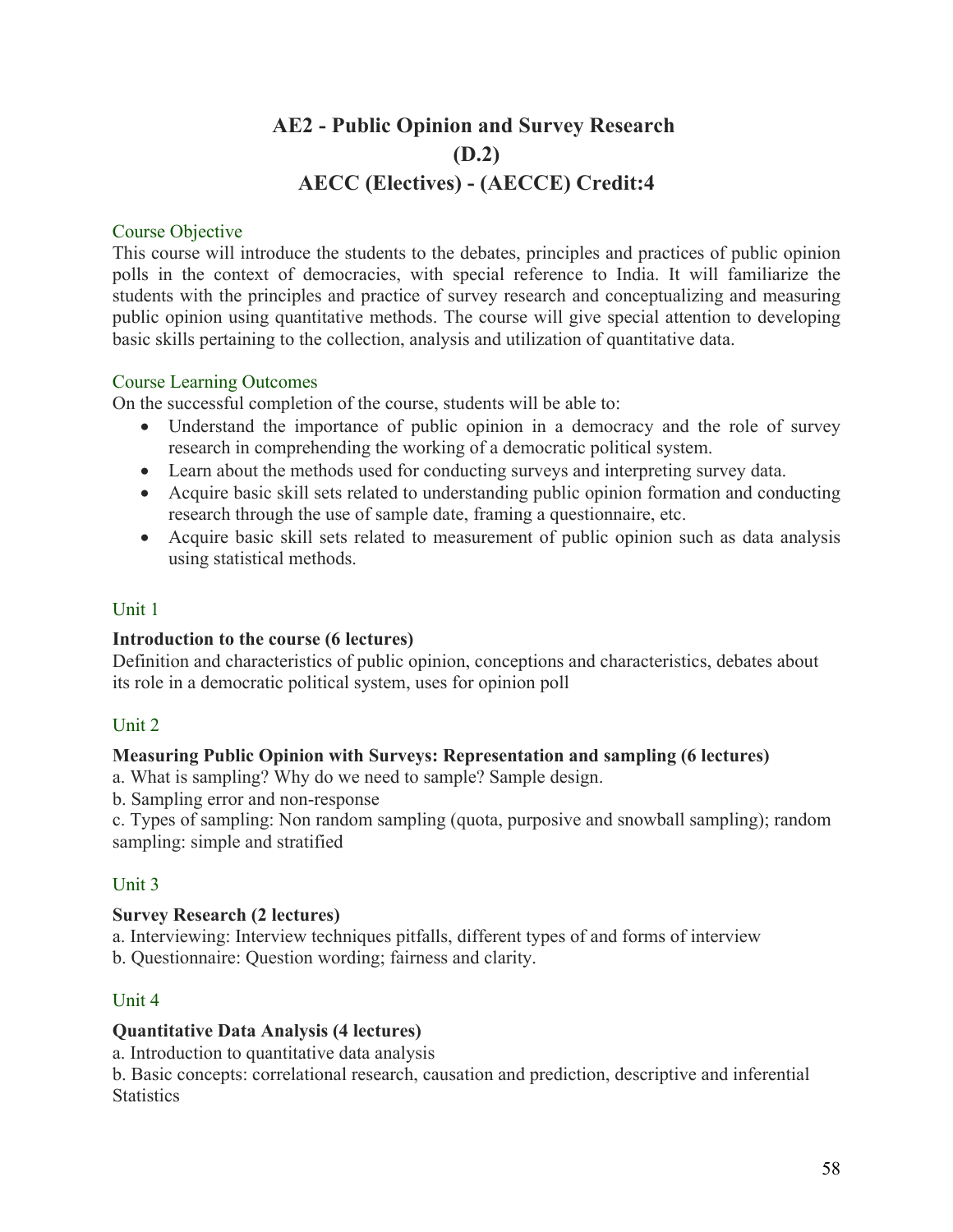### Unit 5

### **Interpreting polls (6 lectures)**

Prediction in polling research: possibilities and pitfalls Politics of interpreting polling

# References

#### **I. Introduction to the course**

R. Erikson and K. Tedin, (2011) American Public Opinion, 8th edition, New York: Pearson Longman Publishers. pp. 40-46.

G. Gallup, (1948) A guide to public opinion polls Princeton, Princeton University Press, 1948. Pp. 3-13.

#### **II. Measuring Public Opinion with Surveys: Representation and sampling**

G. Kalton, (1983) Introduction to Survey Sampling Beverly Hills, Sage Publication.

Lokniti Team (2009) 'National Election Study 2009: A Methodological Note', Economic and Political Weekly, Vol. XLIV (39)

Lokniti Team, (2004) 'National Election Study 2004', Economic and Political Weekly, Vol. XXXIX (51).

'Asking About Numbers: Why and How', Political Analysis (2013), Vol. 21(1): 48-69, (first published online November 21, 2012)

### **III. Survey Research**

H. Asher, (2001) 'Chapters 3 and 5', in Polling and the Public: What Every Citizen Should Know, Washington DC: Congressional Quarterly Press.

R. Erikson and K. Tedin, (2011) American Public Opinion, 8th edition, New York, Pearson Longman Publishers, pp. 40-46.

#### **IV. Quantitative Data Analysis**

A. Agresti and B. Finlay, (2009) Statistical methods for the Social Sciences, 4th edition, Upper saddle river, NJ: Pearson-Prentice Hall.

S. Kumar and P. Rai, (2013) 'Chapter 1', in Measuring Voting Behaviour in India, New Delhi: Sage.

### **V. Interpreting polls**

R. Karandikar, C. Pyne and Y. Yadav, (2002) 'Predicting the 1998 Indian Parliamentary Elections', Electoral Studies, Vol. 21, pp. 69-89.

M. McDermott and K. A. Frankovic, (2003) 'Horserace Polling and Survey Methods Effects: An Analysis of the 2000 Campaign', Public Opinion Quarterly 67, pp. 244-264.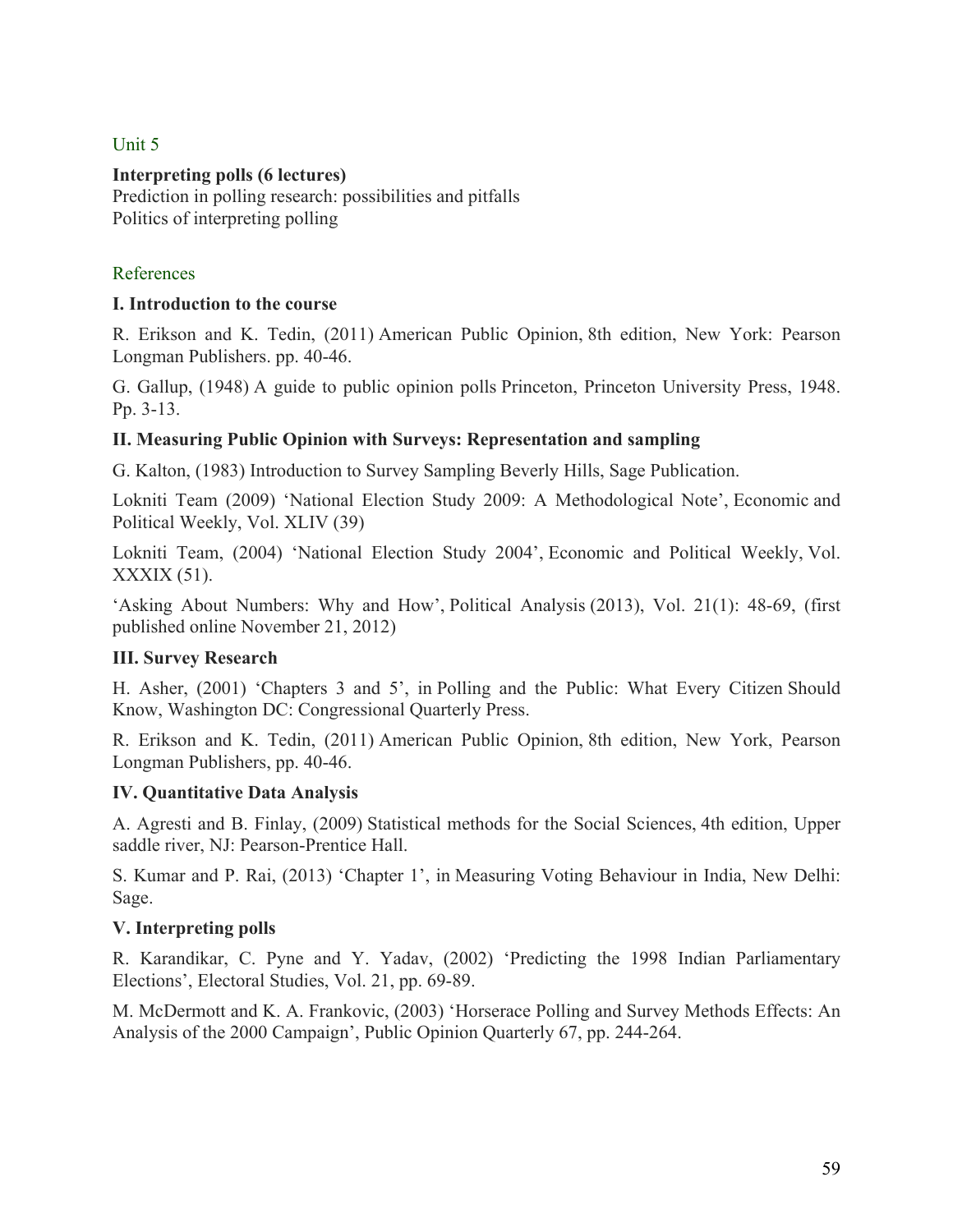#### Additional Resources:

K. Warren, (2001) 'Chapter 2', in In Defense of Public Opinion Polling, Boulder: Westview Press, pp. 45-80.

W. Cochran, (2007) 'Chapter 1', Sampling Techniques, John Wiley & Sons.

G. Gallup, (1948) A Guide to Public Opinion Polls. Princeton: Princeton University Press, pp. 14-20; 73-75.

D. Rowntree (2000) Statistics Without Tears: An Introduction for Non Mathematicians, Harmon dsworth: Penguin.

# Teaching Learning Process

Students will be taught different forms of sampling methods and will receive training in conducting surveys. They will be given interactive lectures on measuring public opinion and will be taught quantitative methods and imparted with basic skills of collection, verification and analysis of data. Students will be assessed on continuous basis followed by end term examination. Internal assessment will be conducted at the end of each unit which may include term papers, assignments, projects and viva- voce. They will be assessed on the basis of their ability to critically apply their conceptual understanding to the field work. They will be required to submit project report on any one unit of the syllabus before end term examination.

#### Keywords

Analysis, Collection, Data, Public Opinion, Quantitative, Sampling, Survey

# **AE3 - Legislative Practices and Procedures (D.3) AECC (Electives) - (AECCE) Credit:4**

### Course Objective

This course will acquaint the students with the legislative process in India at various levels, to impart them with the elementary skills required to part of a legislative support team and expose them to real life legislative work. The skills provided by this course will include the understanding of legislative procedures, comprehending policy concerns which serve as the objective for legislative practices, drafting new legislation, tracking and analysing feedback on ongoing bills, writing press releases, conducting meetings with various stakeholders, monitoring media and public opinion, managing constituent relations and handling inter-office communications. It will also deepen their understanding and appreciation of the legislative process and its importance for a robust democracy.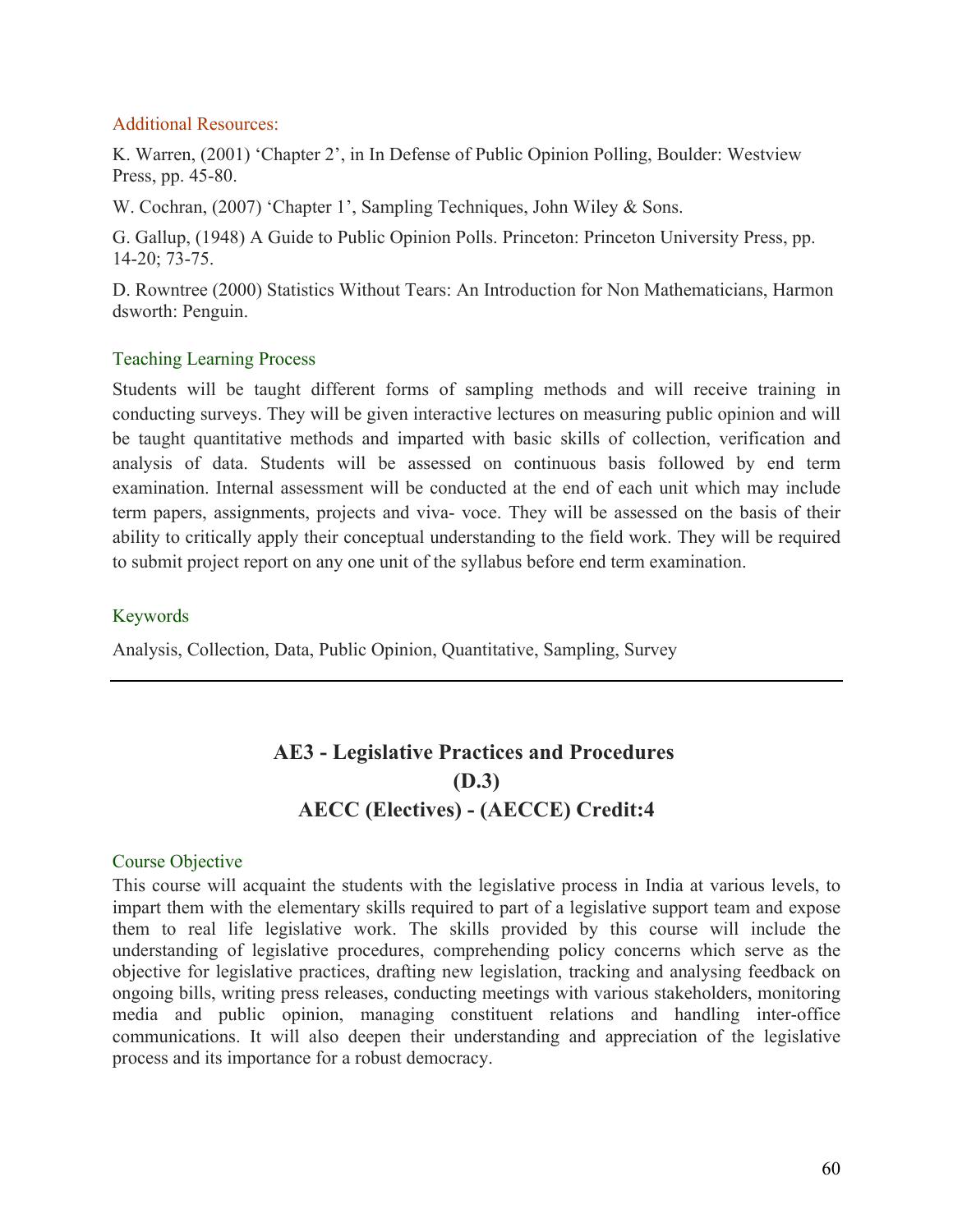# Course Learning Outcomes

On the successful completion of the course, students shall be able to:

- Understand the structure and functions of law-making bodies in India at different levels
- Demonstrate knowledge of the legislative procedures in India
- Acquire skills related to a close reading of legislative documents
- Understand the relationship between the people and their elected representatives
- Develop beginners' skills to become a part of a support team engaged in different levels of the law-making functions

# Unit 1

# **Powers and functions of people's representative at different tiers of governance (6 lectures)**

Members of Parliament, State legislative assemblies, functionaries of rural and urban local self government from Zila Parishad, Municipal Corporation to Panchayat/ward.

# Unit 2

# **Supporting the Legislative Process (2 lectures)**

How a bill becomes law, role of the Standing committee in reviewing a bill, legislative consultants, the framing of rules and regulations.

# Unit 3

# **Supporting the Legislative Committees (6 lectures)**

Types of committees, role of committees in reviewing government finances, policy, programmes, and legislation.

### Unit 4

### **Reading the Budget Document (6 lectures)**

Overview of Budget Process, Role of Parliament in reviewing the Union Budget, Railway Budget, Examination of Demands for Grants of Ministries, Working of Ministries.

# Unit 5

# **Support in media monitoring and communication (4 lectures)**

Types of media and their significance for legislators; Basics of communication in print and electronic media.

### References

### **I. Powers and functions of people's representative at different tiers of governance**

M. Madhavan, and N. Wahi, (2008) Financing of Election Campaigns PRS, Centre for Policy Research, New Delhi, Available at:

http://www.prsindia.org/uploads/media/conference/Campaign\_finance\_brief.pdf

S. Vanka, (2008) Primer on MPLADS, Centre for Policy Research, New Delhi, Available at http://www.prsindia.org/parliamenttrack/primers/mplads-487/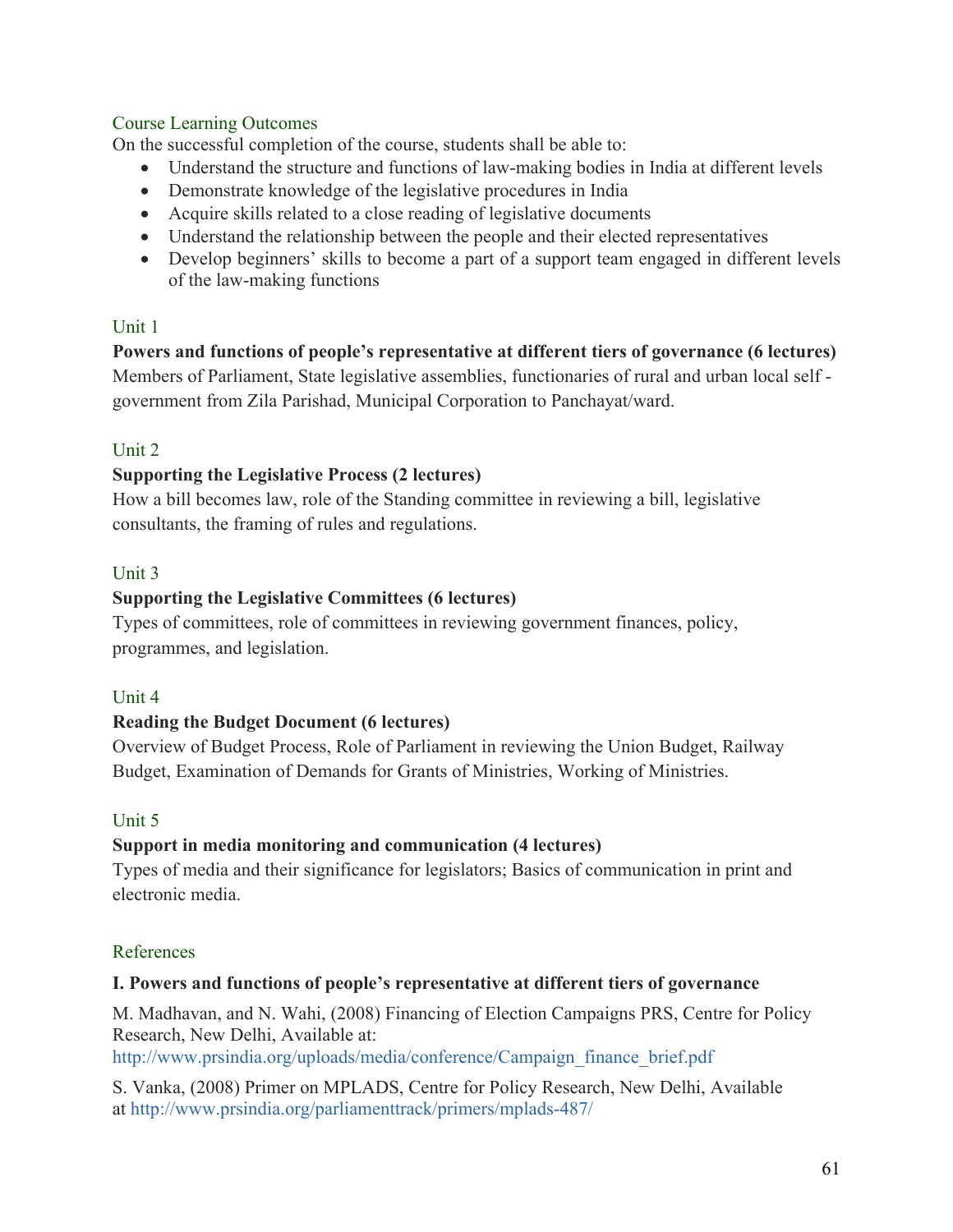H. Kalra, (2011) Public Engagement with the Legislative Process PRS, Centre for Policy Research, New Delhi, Available at:

https://www.prsindia.org/sites/default/files/parliament\_or\_policy\_pdfs/1417684398-- Parliament%20as%20a%20Law%20Making%20Body\_0.pdf

Government of India (Lok Sabha Secretariat), (2009) Parliamentary Procedures (Abstract Series**)**, Available at http://164.100.47.132/LssNew/abstract/index.aspx

# **II. Supporting the legislative process**

Government of India, (Ministry of Parliamentary Affairs), (2009) Legislation, Parliamentary Procedure, Available at http://mpa.nic.in/Manual/Manual\_English/Chapter/chapter- 09.htm, Accessed: 19.04.2013

Government of India, (Ministry of Parliamentary Affairs) (2009), Subordinate Legislation, Parliamentary Procedure, Available at: http://mpa.nic.in/Manual/Manual\_English/Chapter/chapter-11.htm Accessed: 19.04.2013

D. Kapur and P. Mehta, (2006) 'The Indian Parliament as an Institution of Accountability', Democracy, Governance and Human Rights, Programme Paper Number 23, United Nations Research Institute for Social Development, Available at:

http://www.unrisd.org/UNRISD/website/document.nsf/240da49ca467a53f80256b4f005ef245/8e 6fc72d6b546696c1257123002fcceb/\$FILE/KapMeht.pdf

O. Agarwal and T. Somanathan, (2005) 'Public Policy Making in India: Issues and Remedies', Available at:

http://www.cprindia.org/admin/paper/Public\_Policy\_Making\_in\_India\_14205\_TV\_SOMANAT HAN.pdf

B. Debroy, (2001) 'Why we need law reform' Seminar January.

# **III. Supporting the Legislative Committees**

P. Mehta, 'India's Unlikely Democracy: The Rise of Judicial Sovereignty', Journal of Democracy, Vol. 18(2), pp.70-83.

Government link: http://loksabha.nic.in/; http://rajyasabha.nic.in/; http://mpa.nic.in/

K. Sanyal, (2011) Strengthening Parliamentary Committees PRS, Centre for Policy Research, New Delhi, Available at:

http://www.prsindia.org/administrator/uploads/media/Conference%202011/Strengthening%20Pa rliamentary%20Committees.pdf, Accessed: 19.04.2013

# **IV. Reading the Budget Document**

A. Celestine, (2011) How to Read the Union Budget PRS, Centre for Policy Research, New Delhi, Available at http://www.prsindia.org/parliamenttrack/primers/how-to-read-the- unionbudget-1023/, Accessed: 19.04.2013

# **V. Support in media monitoring and communication**

G. Rose, (2005) **'**How to Be a Media Darling: There's No getting Away From It', State Legislatures, Vol. 31(3).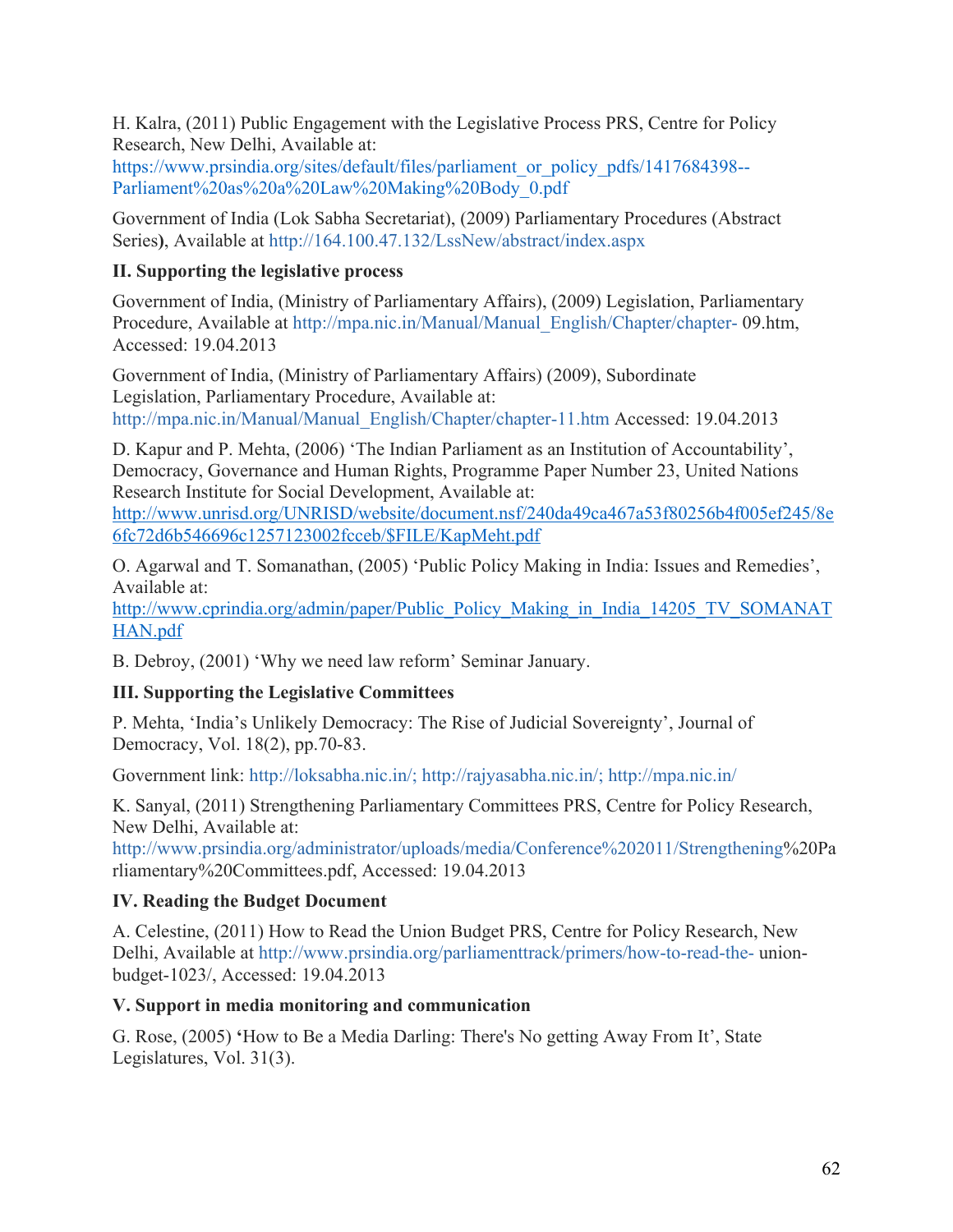### Additional Resources:

N. Jayal and P. Mehta (eds), (2010) The Oxford Companion to Politics in India, Oxford University Press: New Delhi.

B. Jalan, (2007) India's Politics, New Delhi: Penguin.

Initiating Discussion on Various Type of Debates in Rajya Sabha, Available at http://rajyasabha.nic.in/rsnew/publication\_electronic/75RS.pdf, Accessed: 19.04.2013. Praxis of Parliamentary Committees: Recommendations of Committee on Rules published by Rajya Sabha, available at:

http://rajyasabha.nic.in/rsnew/publication\_electronic/Praxis.pdf,Accessed: 19.04.2013.

S.J. Phansalkar, Policy Research in the Indian Context

N. Singh, 'Some Economic Consequences of India's Institutions of Governance: A Conceptual Framework', Available at:

http://econ.ucsc.edu/faculty/boxjenk/wp/econ\_conseq\_2003\_rev2.pdf,Accessed:19.04.2013.

R. Guha, (2007), India After Gandhi, Macmillan: New Delhi.

Parliamentary Procedures (Abstract Series) published by Lok Sabha, Available at http://164.100.47.132/LssNew/abstract/index.aspx, website: www.loksabha.nic.in, Accessed: 19.04.2013.

Committees of Lok Sabha, Available at: http://164.100.47.134/committee/committee\_list.aspxAccessed: 19.04.2013.

Ethics Committee of Rajya Sabha, available at: http://rajyasabha.nic.in/rsnew/publication\_electronic/ethics\_committee.pdf,Accessed: 19.4.2013.

Committees of Parliament, Parliamentary Procedure, Ministry of Parliamentary Affairs, Available at http://mpa.nic.in/Manual/Manual\_English/Chapter/chapter-12.htm, Accessed: 19.04.2013.

Nomination of Members of Parliament on Committees, Councils, Boards and Commissions, etc., set up by the Government, Ministry of Parliament Affairs, Available at http://mpa.nic.in/Manual/Manual\_English/Chapter/chapter-14.htm, Accessed: 19.04.2013.

Parliamentary Procedures: Problems and Perspectives 2009 Published by Rajya Sabha, Available at http://rajyasabha.nic.in/rsnew/publication\_electronic/parl\_procedure2009.pdf, Accessed: 19.04.2013.

Primer on the Budget Process published by PRS, Available at http://www.prsindia.org/parliamenttrack/primers/the-budget-process-484/, Accessed: 19.04.2013.

Background note on Financial Oversight by Parliament published by PRS, Available at http://www.prsindia.org/administrator/uploads/media/Conference%20note/Conference%20not e%20on%20financial%20oversight.pdf,Accessed: 19.04.2013.

P. Keefer and S Khemani, (2009) 'When Do Legislators Pass On "Pork"? The Determinants of Legislator Utilization of a Constituency Development Fund in India', in World Bank Policy Research Working Paper Series 4929, pp. 1-45, Available at: http://ssrn.com/abstract=1405160, Accessed: 19.04.2013.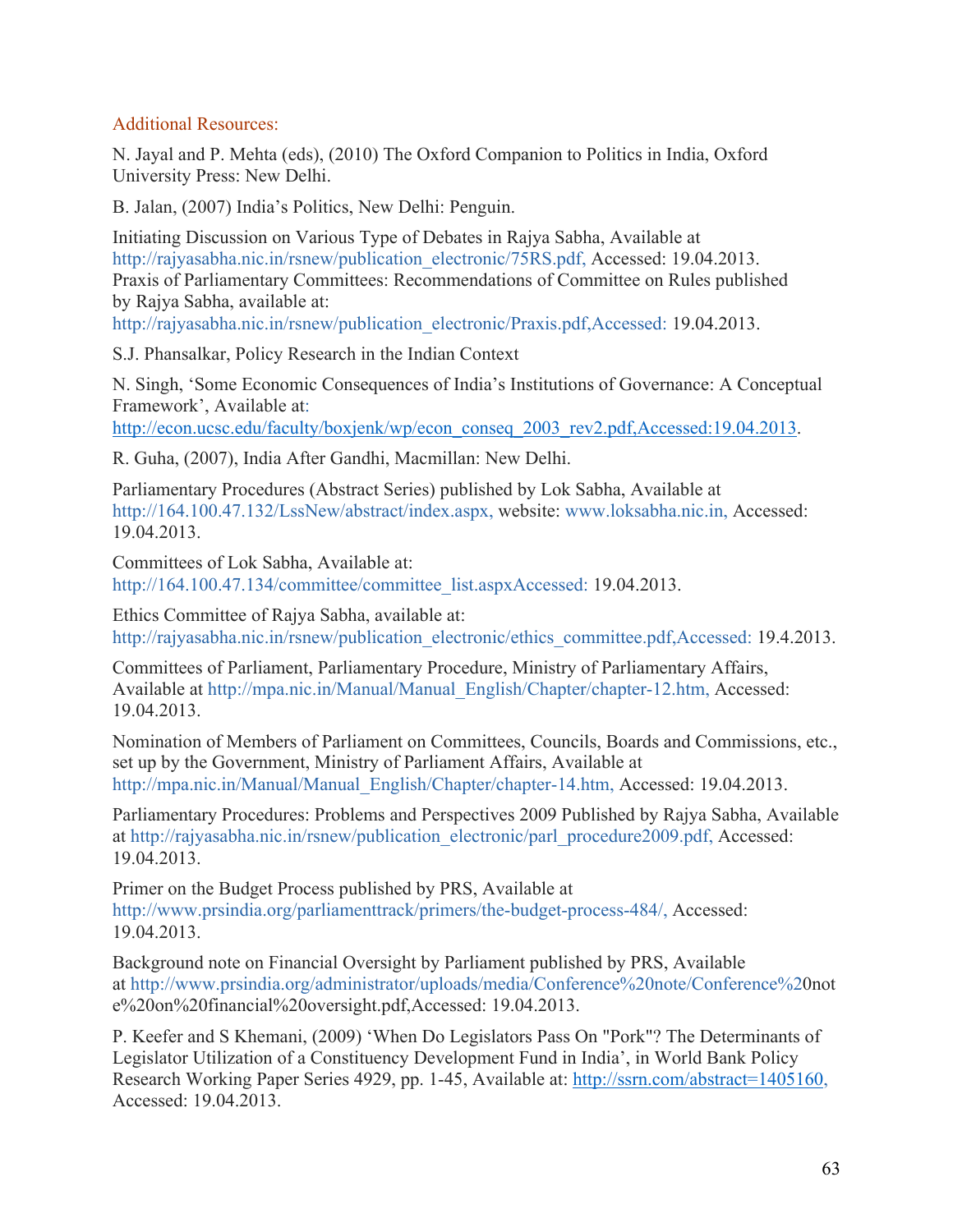Parliamentary Procedures (Abstract Series), Lok Sabha, Available at http://164.100.47.132/LssNew/abstract/process.htm

Budget, Parliamentary Procedure, Ministry of Parliamentary Affairs, available at http://mpa.nic.in/Manual/Manual\_English/Chapter/chapter-07.htm, Accessed: 19.04.2013.

http://mpa.nic.in/mpahandbook/parlia13.pdf

#### Teaching Learning Process

Students will engage in discussion on legislative procedures. They will be imparted elementary skills to become part of legislative support team and engage in real legislative work by attending legislative meetings and monitoring media and public developments. They will be given interactive lectures on powers and functions of representatives at different tiers of governance.

#### Assessment Methods

Students will be assessed on continuous basis followed by end term examination. Internal assessment will be conducted at the end of each unit which may include assignments, participation in class discussions and viva voce. They will be evaluated on the basis of their skills to become part of legislative support team and engage in real legislative work. They will be required to submit project report on any one unit of the syllabus before end term examination.

#### Keywords

Functions, Governance, Legislature, Powers, Procedures, Representative

# **AE4 - Peace and Conflict Resolution (D.4) AECC (Electives) - (AECCE) Credit:4**

#### Course Objective

The objective of an undergraduate application course for common students in Peace and Conflict Studies will cover in-depth knowledge of conflict analysis, conflict resolution, conflict prevention, as well as the historical and cultural context of organized violence. Peace and Conflict Resolution addresses the sources of war, social oppression and violence and the challenges of promoting peace and justice internationally and domestically. It also introduces more equitable, cooperative and nonviolent methods that can be used to transform unjust, violent or oppressive world situations. This course provides students with an overview of the Peace and Conflict Studies discipline, including key concepts and related theories. The course is designed to familiarize students with the historical background of various peace movements, to analyze principles used to resolve conflict, and to provide a view of how peace and conflict resolution are being pursued today. The course will also cover extensive understanding of current research and development within the field of peace and conflict studies and perspective of the environment, gender, migration, and ethnicity.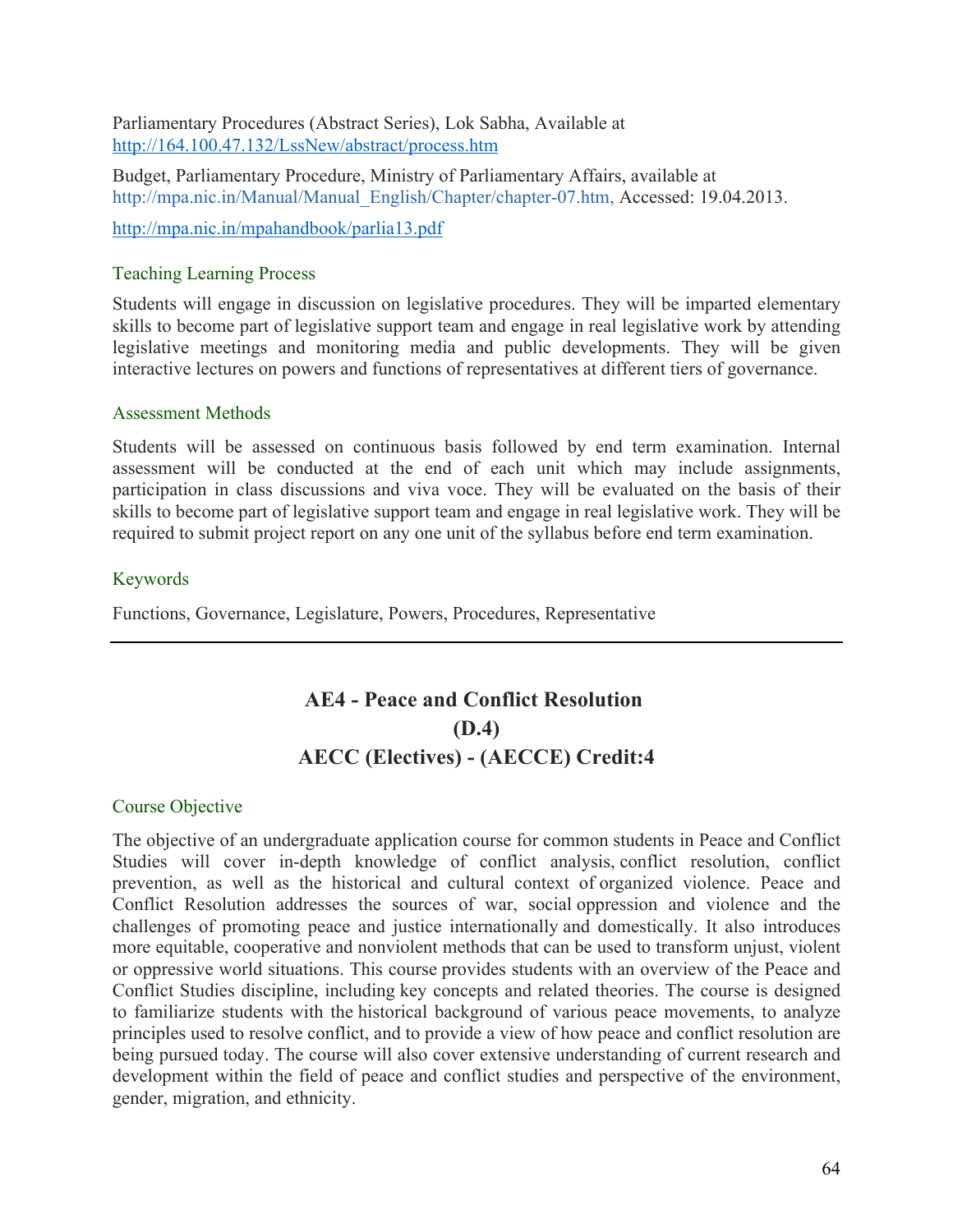### Course Learning Outcomes

- The paper will equip students with an in-depth understanding of theoretical and actual observations on both domestic and international sources of conflict and war, conflict resolution and conflict transformation.
- The students will enhance their analytical ability by learning about different models employed in conflict resolution.
- The course will develop analytical outlook in conflict resolution on equitable, cooperative and non-violent techniques of conflict resolution and transformation.
- Further deliberations on peace movements across the world and especially in war torn regions will help students develop independent perspective on conflict resolution.
- The study of issues like migration, information flow and normative concepts will augment students, understanding and knowledge.

### Unit 1

# **International Peace and Conflict Resolution: Sources of War: International and Domestic Issues and Trends**

### Unit 2

**What is Conflict: Introduction to International Conflict Resolution**

### Unit 3

**International Conflict Resolution Theory: Models developed by Johan Galtung, Joseph Montville, Morton Deutsch, William Zartman, Levy Jack**

### Unit 4

**Conflict resolution: Background of Various Peace Movements and Concepts, Principles used to resolve conflict**

### Unit 5

**Cross-border relationships between the world's peaceful and war-torn zones (migration and information flows, economic transactions, international rules and regulations, normative concepts and political decisions)**

### Unit 6

**Conflict Transformation: Is Peace Possible? Resolve problems through conflict analyses and instrumentation of peace concepts**

### References

Webel, Charles & Jorgen Johansen (ed). 2012. Peace and Conflict Studies: A Reader. Routledge. New York.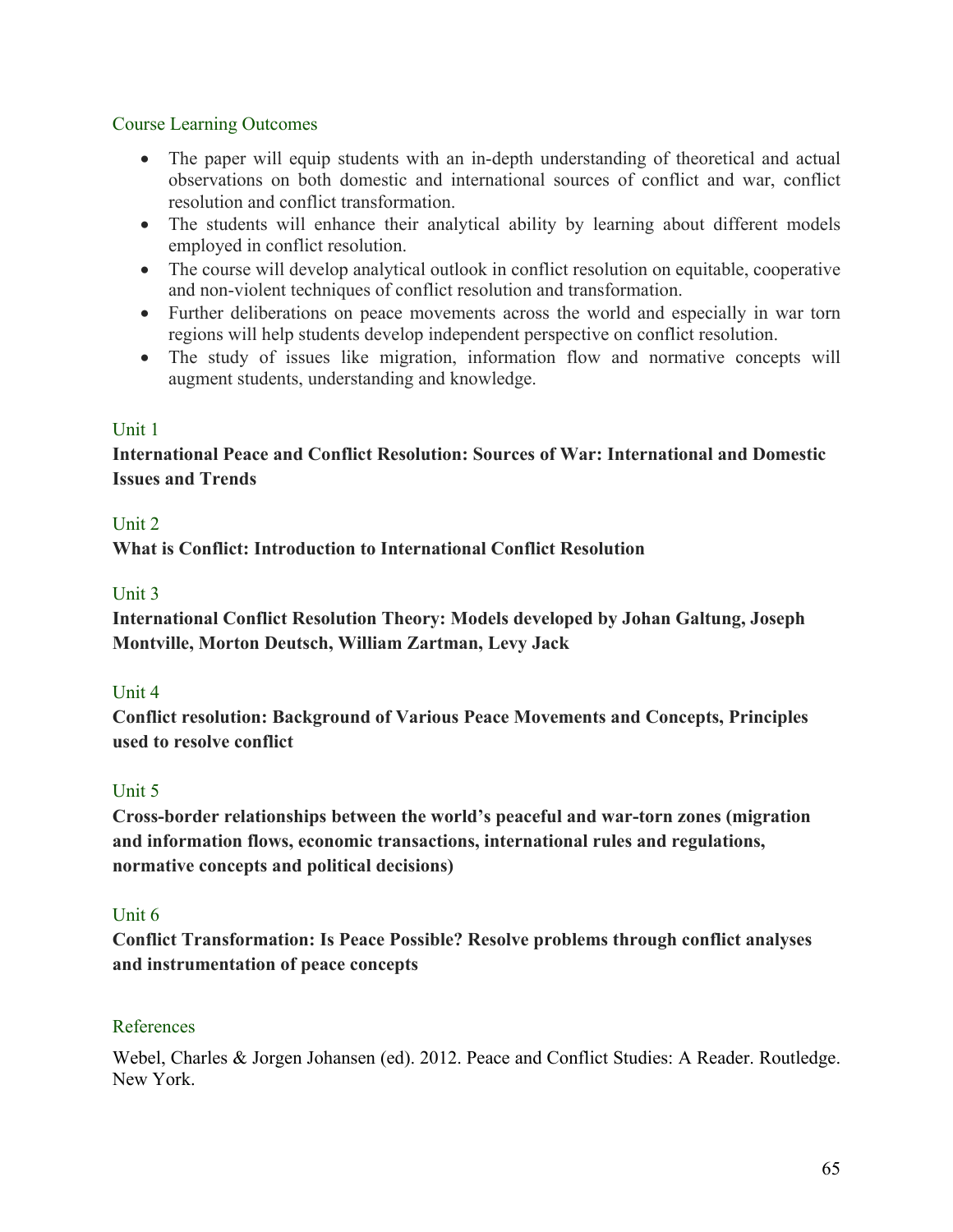Galtung, Johan et al. 2000. Searching for Peace: The Road to Transcend. Pluto Press in Association with Transcend. p. xiii.

Galtung, Johan. 1990. "Violence and Peace" in Paul Smoker, Ruth Davies & Barbara Munske (eds.) A Reader is Peace Studies. Pergamon Press: Oxford. 9-14.

Terriff, Terry et al, 1999. 'Peace Studies', Security Studies Today, Polity press.

Kriesberg, Louis, Constructive Conflicts: From Escalation to Resolution, Rowman & Littlefield, Maryland, 1998, pp. 58-150.

Ramsbotham, O., Woodhouse, T., & Miall, H. (2016). Contemporary Conflict Resolution (Fourth ed.). (Chapter One, pp. 3 37). Cambridge: Polity Press.

Jeong, H.-W. (2000). Peace and conflict studies. Burlington: Ashgate.

Starkey, Boyer, and Wilkenfield, Negotiating a Complex World. Rowman & Littlefield, Maryland, 1999, pp. 1-74.

Zartman, William, "Dynamics and Constraints in Negotiations in Internal Conflicts", in Zartman, William (ed), Elusive Peace: Negotiating an End to Civil Wars, The Brookings Institution, Washington, 1995, pp. 3-29.

Levy, Jack, "Contending Theories of International Conflict: A Levels-of-Analysis Approach" in Crocker et al, Managing Global Chaos, USIP, 1995, pp. 3-24.

Carr, Edward H., "Realism and Idealism," Richard Betts (ed), Conflict After the Cold War, Boston: Simon & Schuster, 1994.

Hampson, Fen Osler, Nurturing Peace, USIP, 1996, pp. 3-25.

Galtung, Johan, There Are Alternatives: Four Roads to Peace and Security, Nottingham, Spokesman, 1984, pp. 162-205.

Kelman, Herbert C., "Interactive Problem Solving", in Fisher, Ronald J. (ed.) Interactive Conflict Resolution, Syracuse University Press, 1997, pp. 56-74.

Kritz, Neil J., "The Rule of Law in the Post-conflict Phase: Building a Stable Peace", in Crocker et al, Managing Global Chaos, USIP, 1996, pp. 587-606.

Galtung, Johan, "The Basic Need Approach", in Human Needs: A Contribution to the Current Debate, Verlag, Cambridge, 1980, pp. 55-126.

Saunders, Harold H., A Public Peace Process: Sustained Dialogue to Transform Racial and Ethnic Conflicts, New York, 1999, pp. 1-80.

Deutsch, Morton, The Resolution of Conflict: Constructive and Destructive Processes, New Haven, Yale University Press, 1973, pp. 1-123.

Galtung, Johan, Peace by Peaceful Means: Peace and conflict, Development and Civilization, Sage, London, 1996, pp. 9-114.

Quackenbush Stephen L., International Conflict: Logic and Evidence, Sage: CQ press, Washington, 2015.

Louis Kriesberg and Bruce W. Dayton, Constructive Conflicts: from Escalation to Resolution (5th edition), Rowman & Littlefield Publishers; Fifth edition, 2016.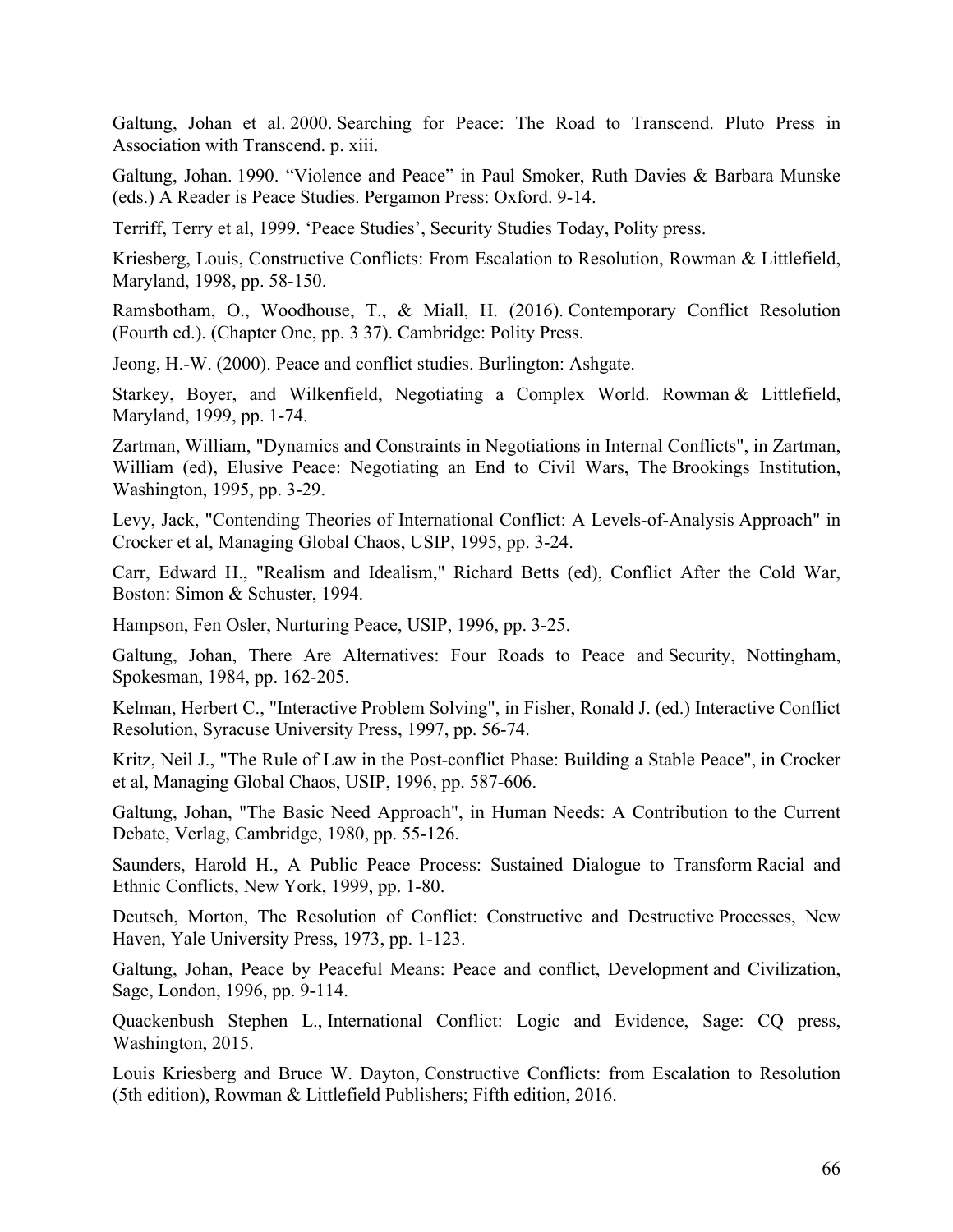Hampson, F.O., Crocker C.A. and Aall, P. R. (2007). Negotiation and international conflict. In C. Webel & J. Galtung (Eds.), Handbook of peace and conflict studies (pp. 35-50). New York: Routledge.

Horowitz, S. (2007). Mediation. In C. Webel and J. Galtung (Eds.). Handbook of peace and conflict studies (51-63). New York: Routledge.

Assefa, H. (1999). The Meaning of reconciliation. In People building peace: 35 inspiring stories from around the world (pp. 37-45), Utrecht: European Centre for Conflict Prevention.

Boulding, E. (2000). Peace movements and their organizational forms: The seedbed of peace cultures. In Cultures of peace: The hidden side of history (pp. 56-84), New York: Syracuse University Press.

Cortright, D. (2008). Banning the bomb. In Peace: A history of movements and ideas. Cambridge: Cambridge University Press, 126-154.

Young, N. (1987). Peace movements in history. In Barash, D.P. (ed.) (2000), Approaches to peace: A reader in peace studies (pp. 228-237), New York: Oxford University Press.

Weber, T. (2001). Gandhian philosophy, conflict resolution theory and practical approaches to negotiation. Journal of Peace Research, 38 (4), 493-513.

Braithwaite, A., Salehyan, I., & Savun, B. (2019). Refugees, forced migration, and conflict: Introduction to the special issue. Journal of Peace Research, 56(1), 5–11.

Hoffmann, J. (2013). Conceptualizing 'communication for peace'. UPEACE Open Knowledge Network Occasional Working Papers,1(January), University for Peace, San Jose, Costa Rica.

Mansfield, E., & Pevehouse, J. (2000). Trade blocs, trade flows, and international conflict. International Organization, 54(4), 775-808.

Williams, A. (2015). Changing normative environment for conflict management. In Crocker et. al. (Eds.) Managing Conflict in a World Adrift. Washington, US: United States Institute of Peace Press.

Upadhyaya, P. & Kolås, A. (2018). Perspectives from peace research. In P. Upadhyaya (ed.) Long walk of peace: Towards a culture of prevention (pp. 26-69). Paris: UNESCO.

#### Additional Resources:

#### **Classic Readings**

Galtung, J. (1969). Violence, peace, and peace research. Journal of Peace Research, 6(3), pp. 167-191.

Galtung, Johan, The True Worlds: A Transnational Perspective, New York, Free Press, 1980, pp. 107-149.

Galtung, Johan. 1967. "Theories of Peace: A Synthetic Approach to Peace Thinking". International Peace Research Institute, Oslo.

Rummel, R.J. 1981. Understanding Conflict and War, Vol. 5, Beverly Hills, CA: Sage Publications.